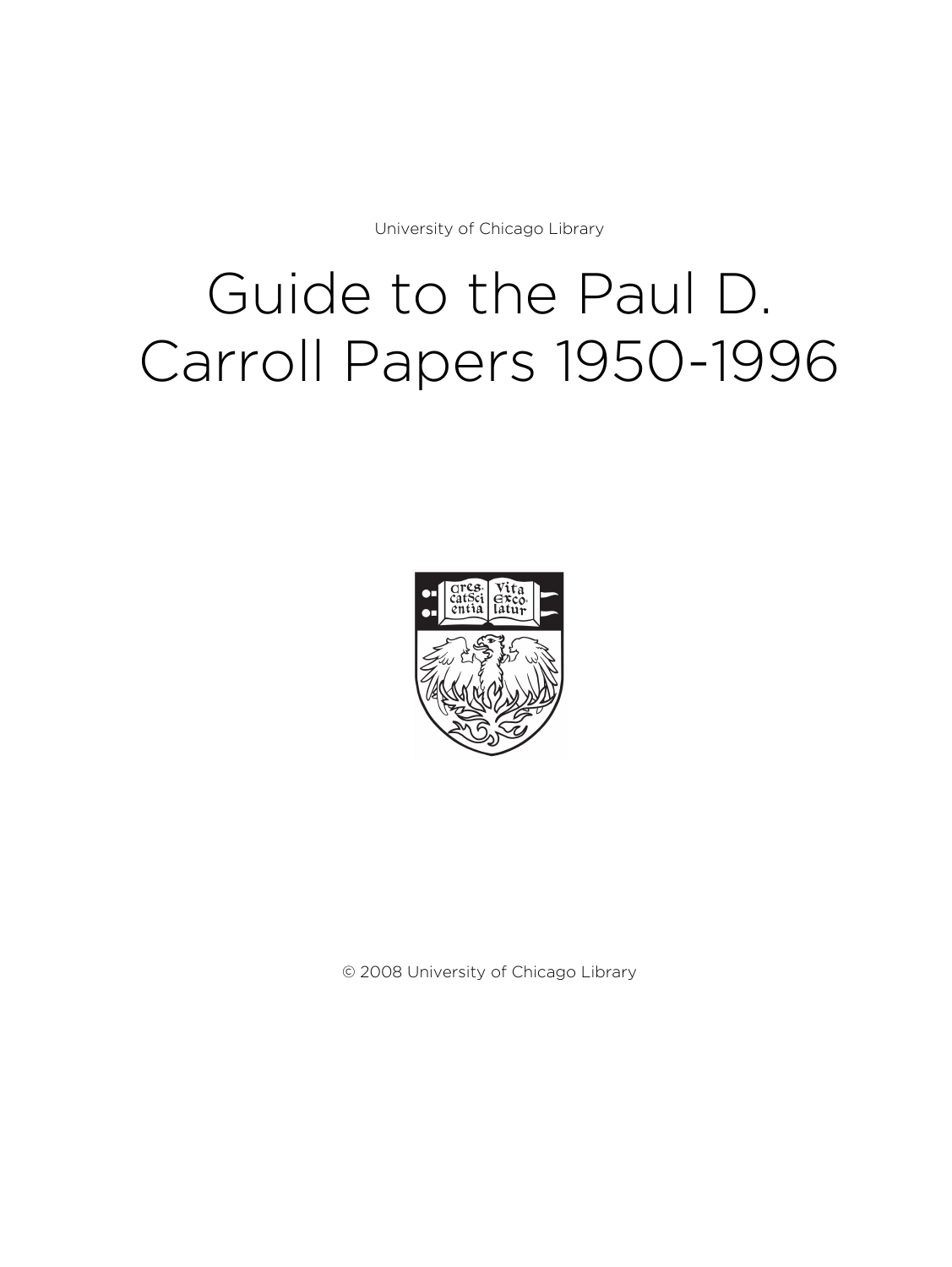# **Table of Contents**

| Acknowledgments                | $\mathfrak{Z}$ |
|--------------------------------|----------------|
| Descriptive Summary            | 3              |
| Information on Use             | 3              |
| Access                         | $\mathfrak{Z}$ |
| Citation                       | $\mathfrak{Z}$ |
| <b>Biographical Note</b>       | 3              |
| Scope Note                     | 6              |
| <b>Related Resources</b>       |                |
| Subject Headings               |                |
| <b>INVENTORY</b>               |                |
| Series I: Correspondence       |                |
| Subseries 1: Big Table         |                |
| Subseries 2: General           | 16             |
| Series II: Writing and Reviews | 22             |
| Series III: Poems              | 24             |
| Series IV: Big Table           | 48             |
| Subseries 1: Manuscripts       | 48             |
| Subseries 2: Court Case        | 48             |
| Subseries 3: General           | 49             |
| Series V: Audio-Visual         | 50             |
| Series VI: Oversize            | 51             |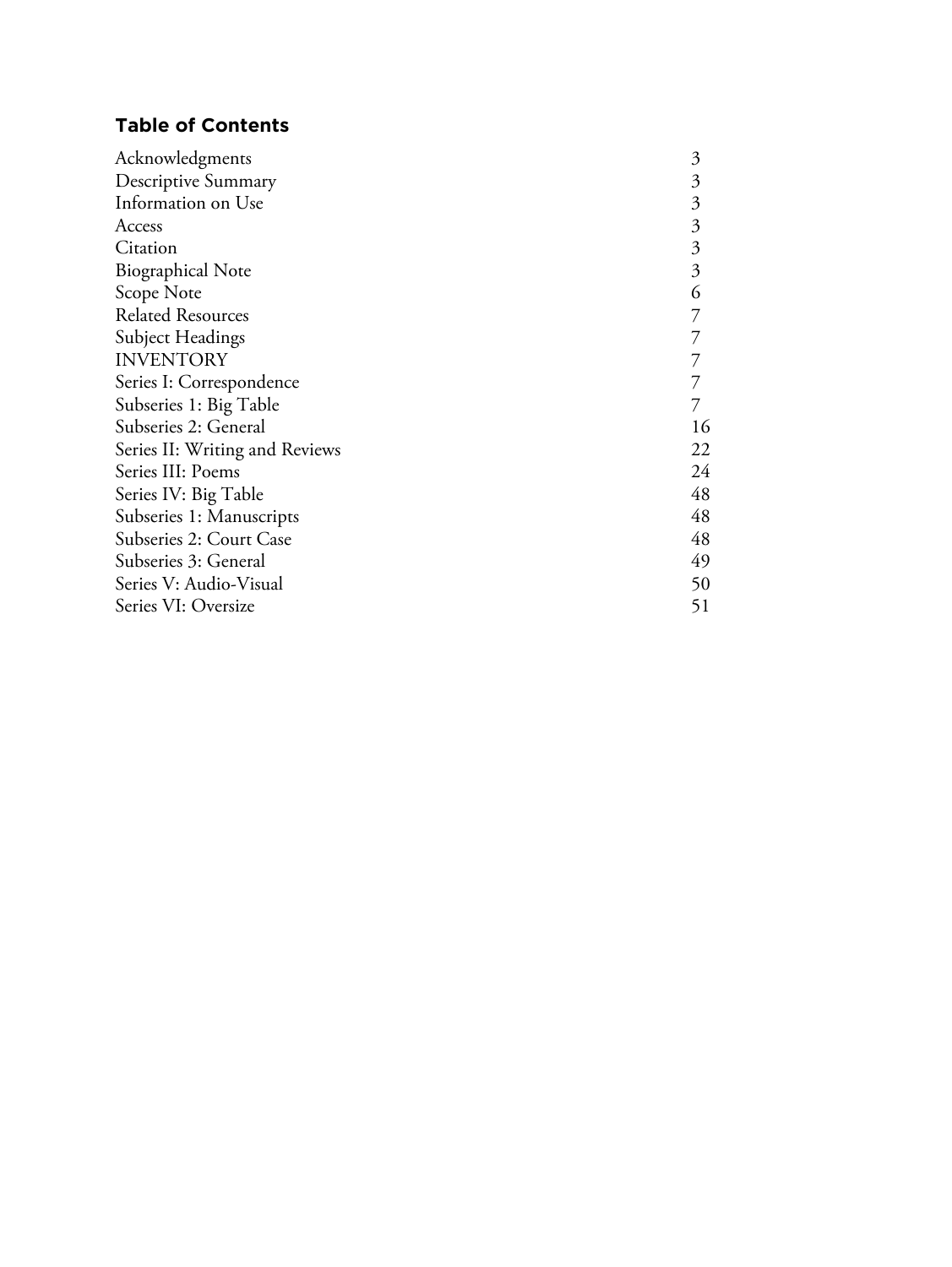# **Descriptive Summary**

| <b>Identifier</b> | ICU.SPCL.PDCARROLL                                                                                                                                                                                                                                                                                                                                          |
|-------------------|-------------------------------------------------------------------------------------------------------------------------------------------------------------------------------------------------------------------------------------------------------------------------------------------------------------------------------------------------------------|
| <b>Title</b>      | Carroll, Paul D. Papers                                                                                                                                                                                                                                                                                                                                     |
| Date              | 1950-1996                                                                                                                                                                                                                                                                                                                                                   |
| <b>Size</b>       | 12 linear feet (17 boxes)                                                                                                                                                                                                                                                                                                                                   |
| <b>Repository</b> | Hanna Holborn Gray Special Collections Research Center<br>University of Chicago Library<br>1100 East 57th Street<br>Chicago, Illinois 60637 U.S.A.                                                                                                                                                                                                          |
| <b>Abstract</b>   | Paul D. Carroll, poet, writer, editor, professor. The Paul D. Carroll Papers<br>contain drafts of essays and poems, proofs of books, correspondence, reviews<br>by and of Carroll, newspaper clippings, photographs, and audio and video<br>recordings. The papers primarily document Carroll's career as a poet and<br>editor of Big Table from 1959-1960. |

## **Acknowledgments**

The Paul D. Carroll Papers were processed and preserved as part of the "Uncovering New Chicago Archives Project," funded with support from the Andrew W. Mellon Foundation.

# **Information on Use**

#### **Access**

Series VI, Audio-Visual, does not include access copies for part or all of the material in this series. Researchers will need to consult with staff before using requesting material from this series. Audio of "Paul Carroll Reads at Second City" from WFMT is under copyright of WFMT.

The remainder of the collection is open for research.

# **Citation**

When quoting material from this collection, the preferred citation is: Carroll, Paul D. Papers, [Box#, Folder#], Hanna Holborn Gray Special Collections Research Center, University of Chicago Library

# **Biographical Note**

Paul Donnelly Michael Carroll was born on July 15, 1927 in Chicago, Illinois. He was the son of Canadian-born John Alexander, an Irish-Catholic who worked in banking and property development, primarily in Chicago's Hyde Park neighborhood, and Stephanie, who was from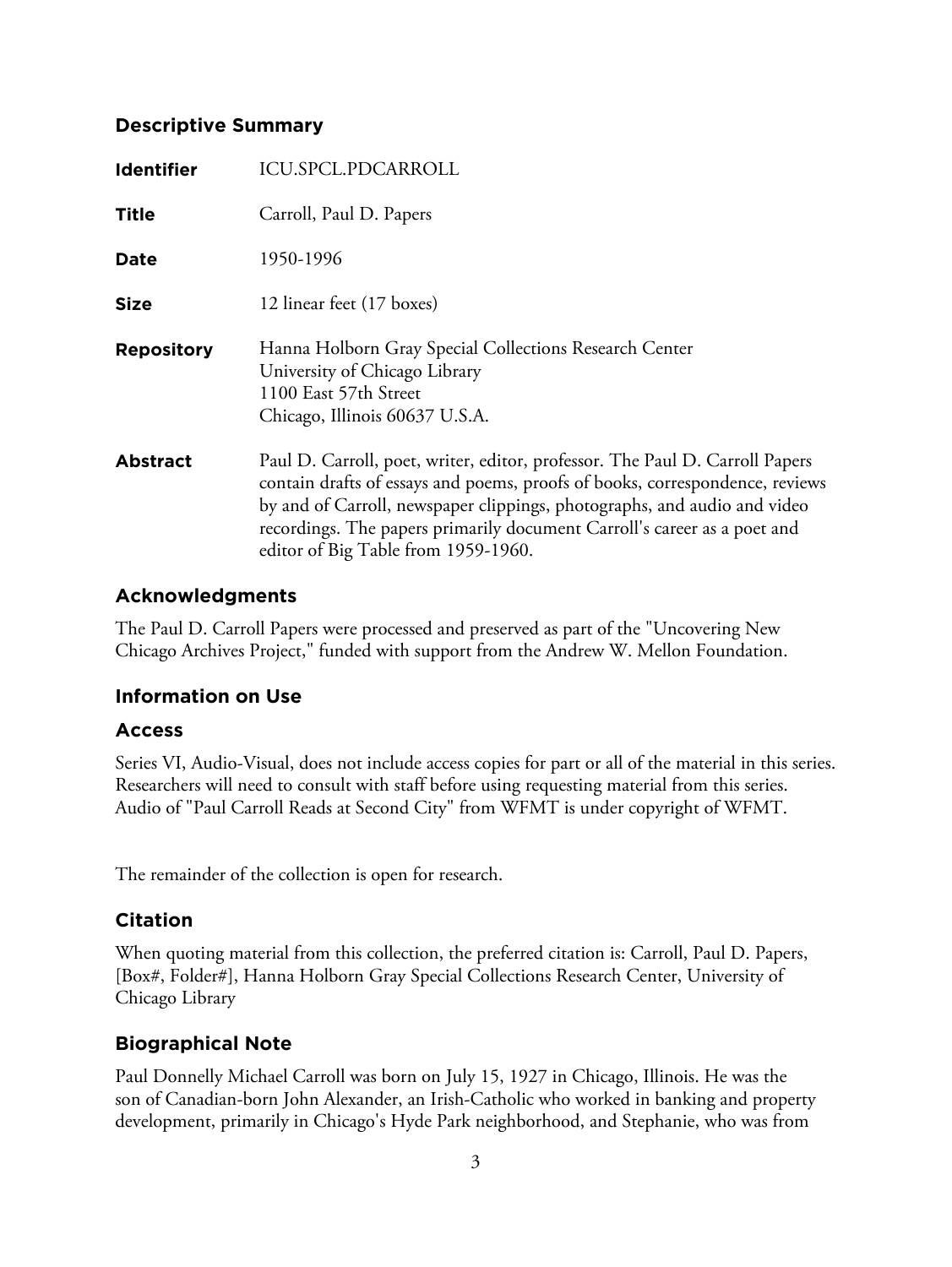Austria. He was married to Inara Birnbaum from 1964 to 1973 and they had a son, Luke. In 1977, Carroll married his second wife, Maryrose, a sculptor.

Carroll attended Catholic elementary, junior and senior high schools, graduated from Mt. Carmel High School, and served in the United States Navy. He attended college at Illinois Wesleyan from 1946-1948. He transferred to the University of Chicago in 1948, where he graduated with a Master of Arts in English Literature in 1952. In 1951 he received an Honorable Metnion for the John Billings Fiske Poetry Prize for his poem "The Glass Church." In 1954 he enrolled in the Ph.D. program sponsored by the Committee on Social Thought.

A well-known poet, Carroll was also known for his involvement with the Chicago Review and Big Table. He served as the poetry editor of Chicago Review from 1957-1958. Carroll, along with fellow editor Irving Rosenthal, published several of the "Beat" writers in the Autumn 1958 issue, including excerpts of William S. Burroughs' Naked Lunch, Philip Whalen's "Prose Take 1:VI:57," and "A Siege of Silence" by Brother Antoninus. After its release, reporter Jack Mabley wrote the article "Filthy Writing On the Midway," which appeared in the October 25, 1958 issue of the Chicago Daily News. Carroll and Rosenthal planned to continue excerpts of Burroughs' Naked Lunch and publish "Old Angel Midnight" by Jack Kerouac in the Winter 1959 issue. After discussions between Rosenthal and members of the University of Chicago administration, Rosenthal resigned his editorship on November 17, 1958, followed the next day with the resignations of other Chicago Review editors including Carroll, Charles Horwitz, Doris Nieder, and Barbara Pitschel. The planned Winter 1959 issue was not published. On December 25, 1958, this group founded the short-lived, but highly influential, journal Big Table.

Rosenthal edited the premier issue of Big Table, published on March 17, 1959, which published the Burroughs' Naked Lunch excerpts and Kerouac's "Old Angel Midnight" from the planned Winter 1959 issue of Chicago Review. Unbeknownst to the Big Table staff, on March 18 the United States Post Office impounded over 400 copies and refused to deliver it because of "obscenity and filthy contents," therefore it was not mailable. Upon the discovery of failed delivery in April, Big Table, with the help of Joel Spraygren of the American Civil Liberties Union, filed a lawsuit against the Post Office and hearings were held in June. The initial decision on July 9, 1959, "found Big Table 1 obscene and filthy," therefore not mailable. This decision was appealed and on June 30, 1960, Judge Julius Hoffman reversed the initial decision and stated that Big Table was not "obscene."

Carroll edited four more Big Table issues from 1959-1960. The fifth and final issue appeared after Hoffman's decision. Big Table published works by authors such as John Ashbery, Gregory Corso, Robert Creeley, Edward Dahlberg, Edward Dorn, Robert Duncan, Lawrence Ferlinghetti, Allen Ginsberg, Barbara Guest, LeROI Jones, Kenneth Koch, Philip Lamantia, Denise Levertov, Norman Mailer, Michael McClure, Pablo Neruda, Frank O'Hara, Peter Orlovsky, John Rechy, and John Updike. Though many of the published authors were considered part of the "Beat" movement, Carroll maintained that it was not a Beat journal, but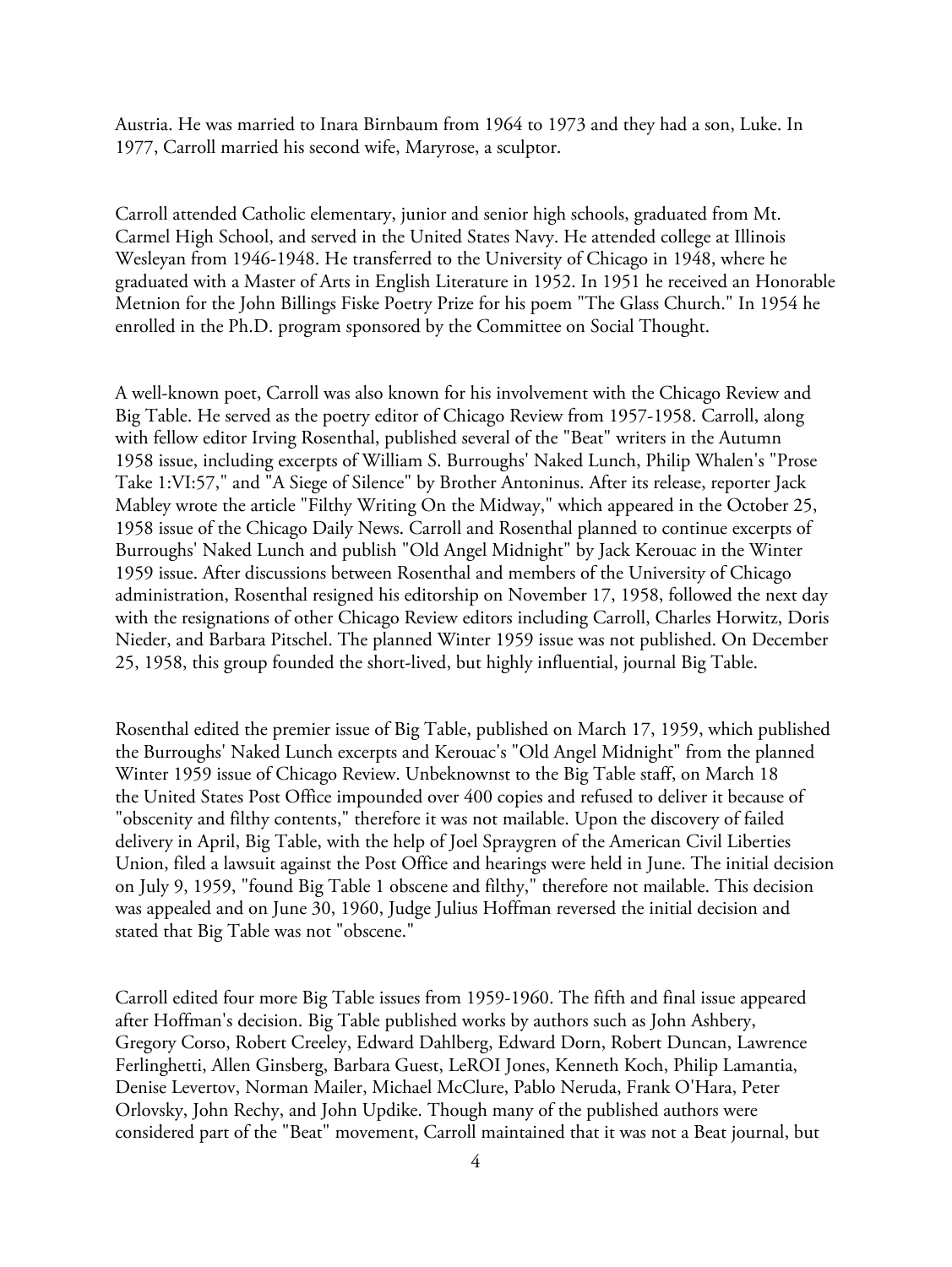open to publishing any new and unique writers. Big Table 6, "Post-Christian Man Symposium," was planned and advertised in Big Table 5, but never published. Big Table was discontinued primarily due to financial reasons.

Carroll also pursued an academic career. He lectured at Notre Dame University (1952-1954) and University of Chicago (1954-1957). He taught at Loyola University from 1957-1959, but was released from his position after the Chicago Review controversy. He worked for the magazine WFMT Perspective (precursor to Chicago magazine) and Mortimer J. Adler's Institute for Philosophical Research under the direct supervision of Charles Van Doren. He was a Visiting Professor of Poetry at the Program in Creative Writing at the University of Iowa from 1966-1967 and at Branford College, Yale University in 1969. Starting in 1969, Carroll became a Professor of English at the University of Illinois Chicago, where he founded the Program for Writers, the school's graduate program for creative writing, in 1974. Carroll retired as Professor Emeritus in 1992.

Carroll authored several books including The Satirical Letters of St. Jerome (1958), Odes (1968), The Poem in Its Skin (1968), The Luke Poems (1971), The Earthquake on Ada Street (1979), New and Selected Poems (1979), The Garden of Earthly Delights (1986), Poems and Psalms (1990), Chicago Tales (1991), and The Beaver Dam Road Poems (1994). He edited The Edward Dahlberg Reader (1967) and The Young American Poets (1968). From 1966-1971, he served as editor of the Big Table Series of Younger Poets for Follett Publishing Company.

Besides a writer and professor, Carroll was a pioneer in bringing poetry to the larger Chicago community. In 1968, he organized poetry readings at the Museum of Contemporary Art, mostly to promote the publications of Big Table Books, started in 1969 with Phil O'Hara, brother of the poet Frank O'Hara and a division of Follett Publishing Company. Eventually, these events developed into The Poetry Center in Chicago, which held its first official event, "Poets Look at Paintings," in 1974. Carroll served as president for the first year. He also hosted the WFMT radio show "The Name and Nature of Poetry" from 1974-1982.

His poems appeared in Accent, Black Mountain Review, Brilliant Colors, Chicago Review, Evergreen Review, Hopkins Review, Intransit: The Andy Warhol-Gerard Malanga Monster Issue, The New Yorker, Paris Review, Poetry, and other literary magazines. Carroll also appeared in Norman Mailer's movie Maidstone and he interviewed Mailer, Allen Ginsberg, and Tom Wolfe for Playboy.

Carroll received the Chicago Poets Award in 1985 by Chicago's Office of Fine Arts, which subsequently published The Garden of Earthly Delights. He received awards for his poems from the Illinois Arts Council in 1976 and 1981 and received Artists Grants from the Illinois Arts Council in 1983 and 1984. There is also a Paul Carroll Memorial Endowment for the Program for Writers through the alumni office at the University of Illinois Chicago.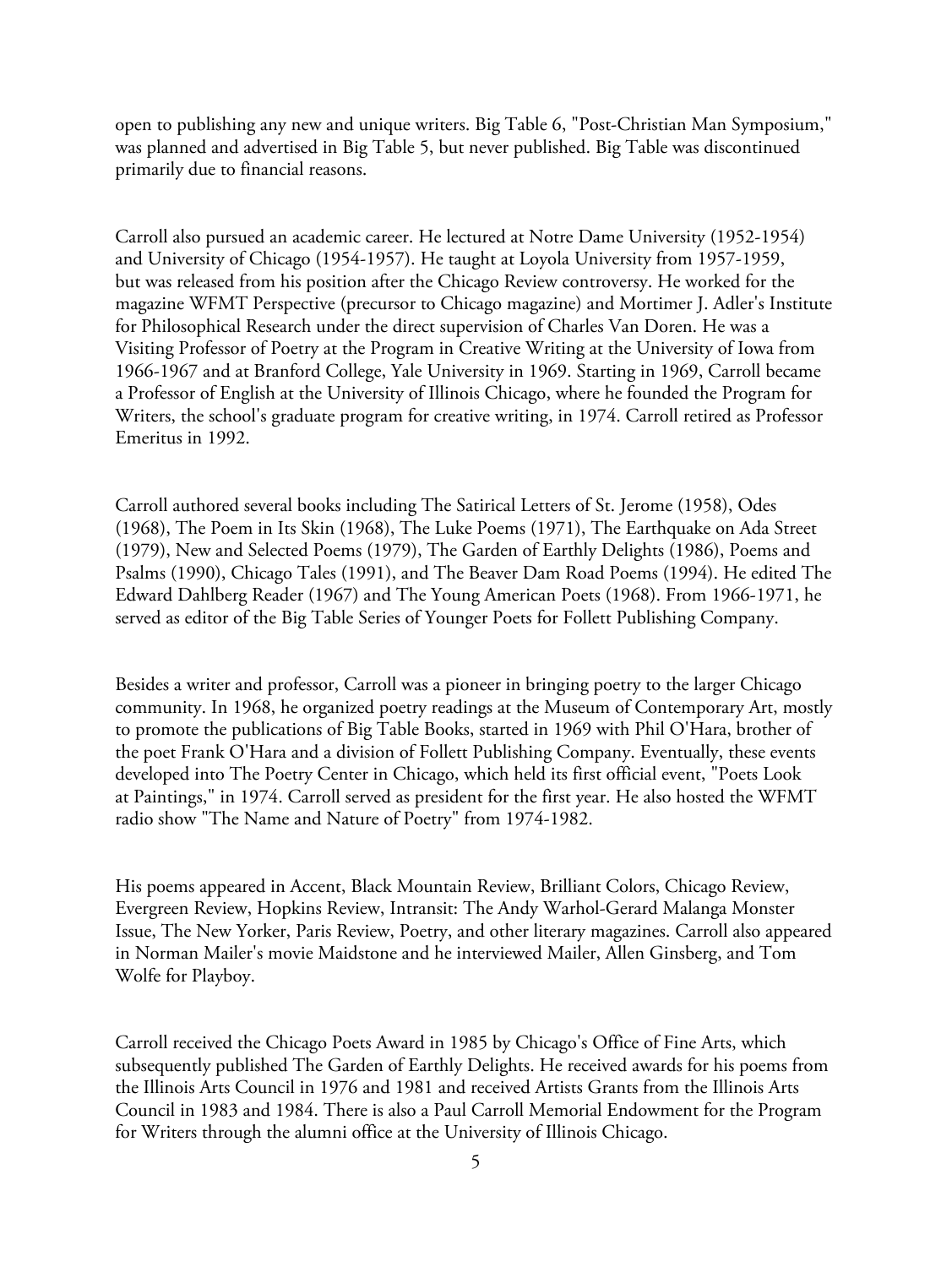Paul Carroll died near Vilas, North Carolina, on August 31, 1996.

#### **Scope Note**

Series I, Correspondence, is divided into two subseries. Subseries 1, Big Table, contains correspondence between Carroll and published Big Table authors. Letters relate to the specific journal issue, submissions, and solicitations for submissions. Though the majority of the letters are to or from Carroll, a few are to or from other editorial staff including Doris Nieder, Irving Rosenthal, and Albert Podell. The folder "Post-Christian Man Symposium" contains acceptances and rejections of Carroll's request for contributions to the never published Big Table issue 6. Some of those solicited include Jacques Barzun, R.P. Blackmur, Erich Fromm, Paul Goodman, Russell Kirk, Walter Kaufmann, C.S. Lewis, Robert Lowell, Archibald MacLeish, John Courtney Murray, William Phillips, Michael Polanyi, Charles Snow, Allen Tate, and Lionel Trilling. See Series V, Big Table, for additional correspondence related to the publication and lawsuit, Big Table, Inc. v. United States Post Office.

Subseries 2, General, primarily contains letters by Carroll's colleagues, authors, and friends. There are letters to Ann Russell, a former girlfriend and David Spector, a friend from the navy. The Spector letters discuss much about Carroll's days at the University of Chicago. The letters from colleagues and authors are often congratulatory notes on his books.

Series II, Writing and Reviews, contains drafts of essays and papers, the latter probably from his college coursework. There are also book reviews written by Carroll, reviews of Carroll's books, and announcements about his poetry readings.

Series III, Poems, contains drafts and manuscripts of poems and poetry books. The poems are arranged chronologically though the original order is retained within each folder. Often, though not always, Carroll noted the draft number of a poem. Some drafts are grouped together but some are located in several different folders. Carroll had drafts of several different books, many unpublished, where he often included a table of contents and drafts of poems; sometimes one poem was targeted for more than one book. Carroll used "Poem," "Untitled," "Song," or "Ode" as titles for many poems and the beginning of or the entire first line is noted to differentiate these. There are a few notes by Carroll's wife, Maryrose, about his poems, such as "June in Honor of Another Failure" was his last unfinished poem (Box 11, Folder 4).

Series IV, Big Table, is divided into three subseries: Subseries 1, Manuscripts; Subseries 2, Court Case; and Subseries 3, General. Subseries 1, Manuscripts, contains manuscripts of a few published contributions. Subseries 2, Court Case, includes material related to the lawsuit filed by Big Table, Inc. against the United States Post Office. Subseries 3, General, has all other documentation related to the finances, orders, printing, and binding of the journal.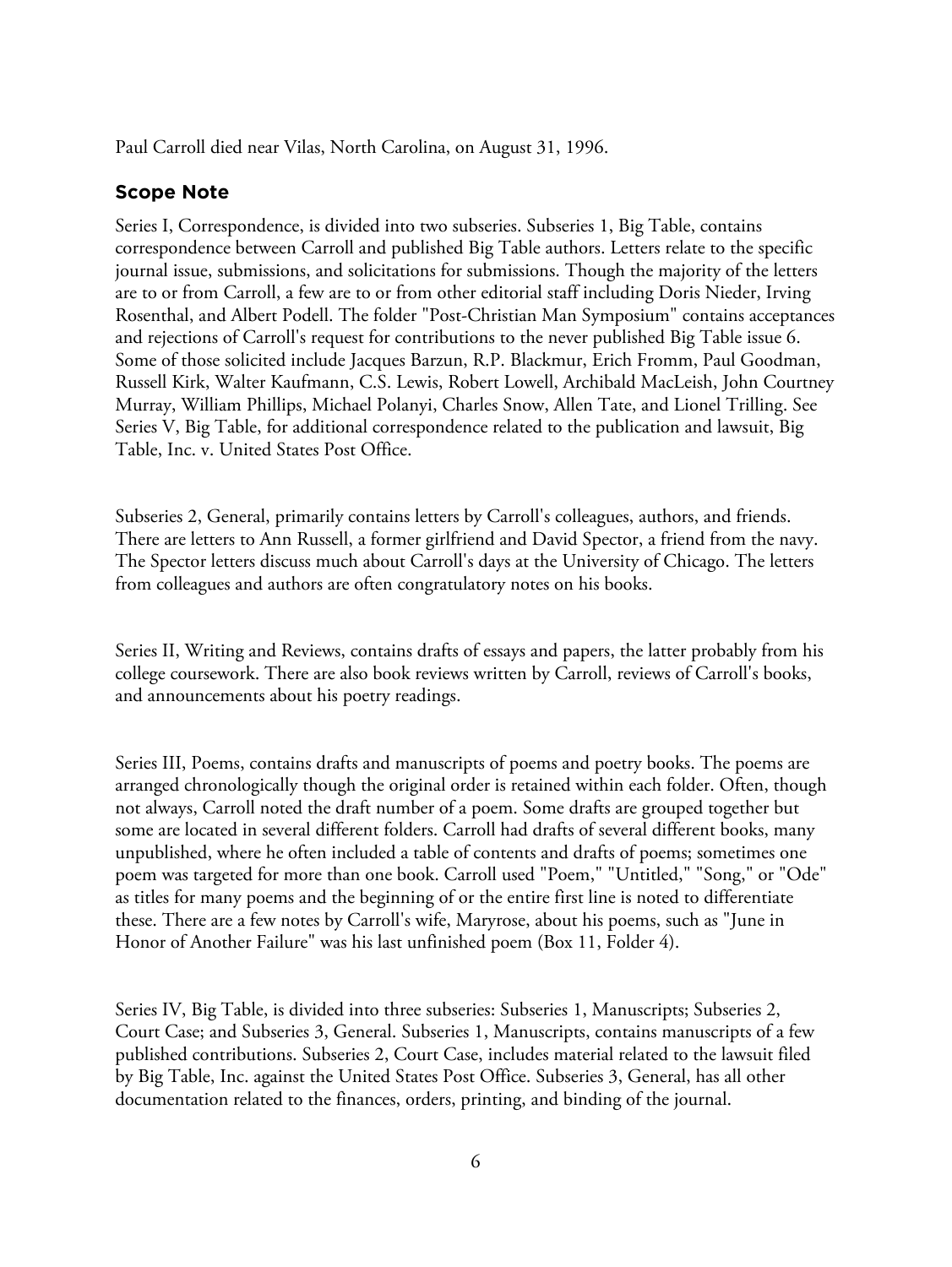Series V, Audio-Visual, contains photographs, a compact disc, cassettes, and reel-to-reel tapes of Carroll's readings, interviews, and courses. The photographs are of poetry readings sponsored by Big Table at Second City, interviews, and authors, including Jean Arnold, Paul Carroll, Gregory Corso, Severn Darden, Andy Duncan, Robert Duncan, John Fles, Allen Ginsburg, Dolly Jonah, Norman Mailer, Michael McClure, Peter Orlovsky, Roland Pitschel, Christine Rayburn, Barbara Siegel, Studs Terkel, and Philip Whalen.

Due to the lack of listening/access copies for recordings, researchers will need to consult with staff before using audio material. Audio of "Paul Carroll Reads at Second City" from WFMT is under copyright of WFMT.

Series VI, Oversize, contains a poster of the Big Table Books poetry reading, correspondence, articles, and prints of Carroll's poem "Das Lied von der Erde."

# **Related Resources**

The following related resources are located in the Department of Special Collections:

Browse finding aids by topic.

Chicago Review. Records

The Poetry Center of Chicago. Records

# **Subject Headings**

- Carroll, Paul, 1927-
- Big Table Books
- American poetry -- 20th century
- American poetry -- Explication
- American poetry -- Illinois -- Chicago
- North Carolina -- Poetry
- Novelists, American
- Poetry, Modern -- 20th century
- Poets, American

# **INVENTORY**

# **Series I: Correspondence**

# **Subseries 1: Big Table**

```
Box 1
Folder 1
  Allen, Donald, 1959-1960
Box 1
```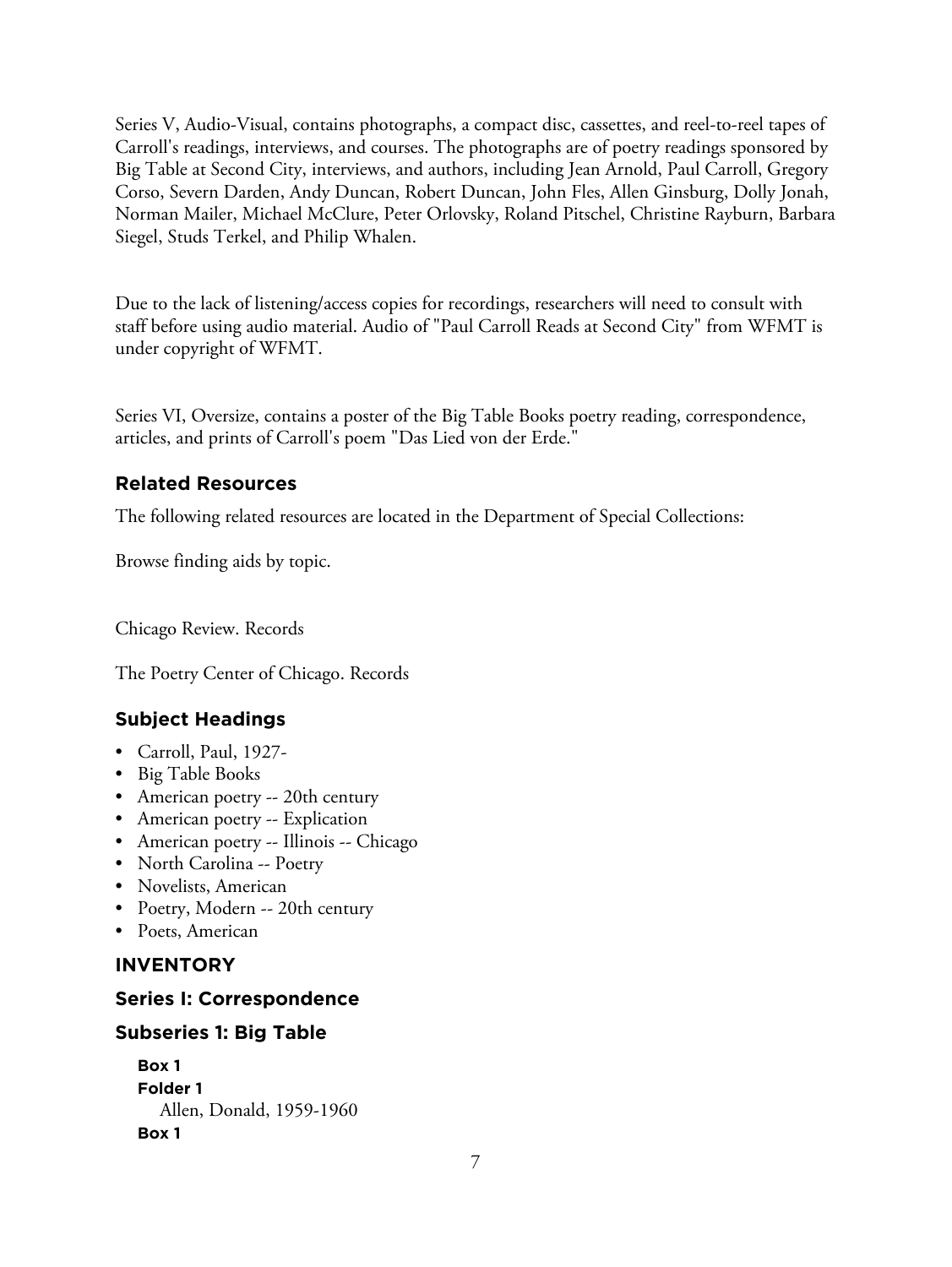**Folder 2** Andreyev, Alexander, 1959 **Box 1 Folder 3** Ansen, Allen, 1959 **Box 1 Folder 4** Ashbery, John, 1959-1960 **Box 1 Folder 5** Barnstone, Willie, 1959 **Box 1 Folder 6** Bell, Marvin, 1961 **Box 1 Folder 7** Bellow, Saul, 1959 **Box 1 Folder 8** Berkson, Bill, 1960 **Box 1 Folder 9** Berrien, William, 1960 **Box 1 Folder 10** Blackburn, Paul, 1959-1960 **Box 1 Folder 11** Bly, Robert, 1960-1961 **Box 1 Folder 12** Booth, Phillip, undated **Box 1 Folder 13** Bowles, Paul, 1959-1961 **Box 1 Folder 14** Bremser, Raymond, 1959-1960 **Box 1 Folder 15** Brother Antonius (William Iverson), 1959 **Box 1 Folder 16** Brown, Bob, 1959 **Box 1 Folder 17**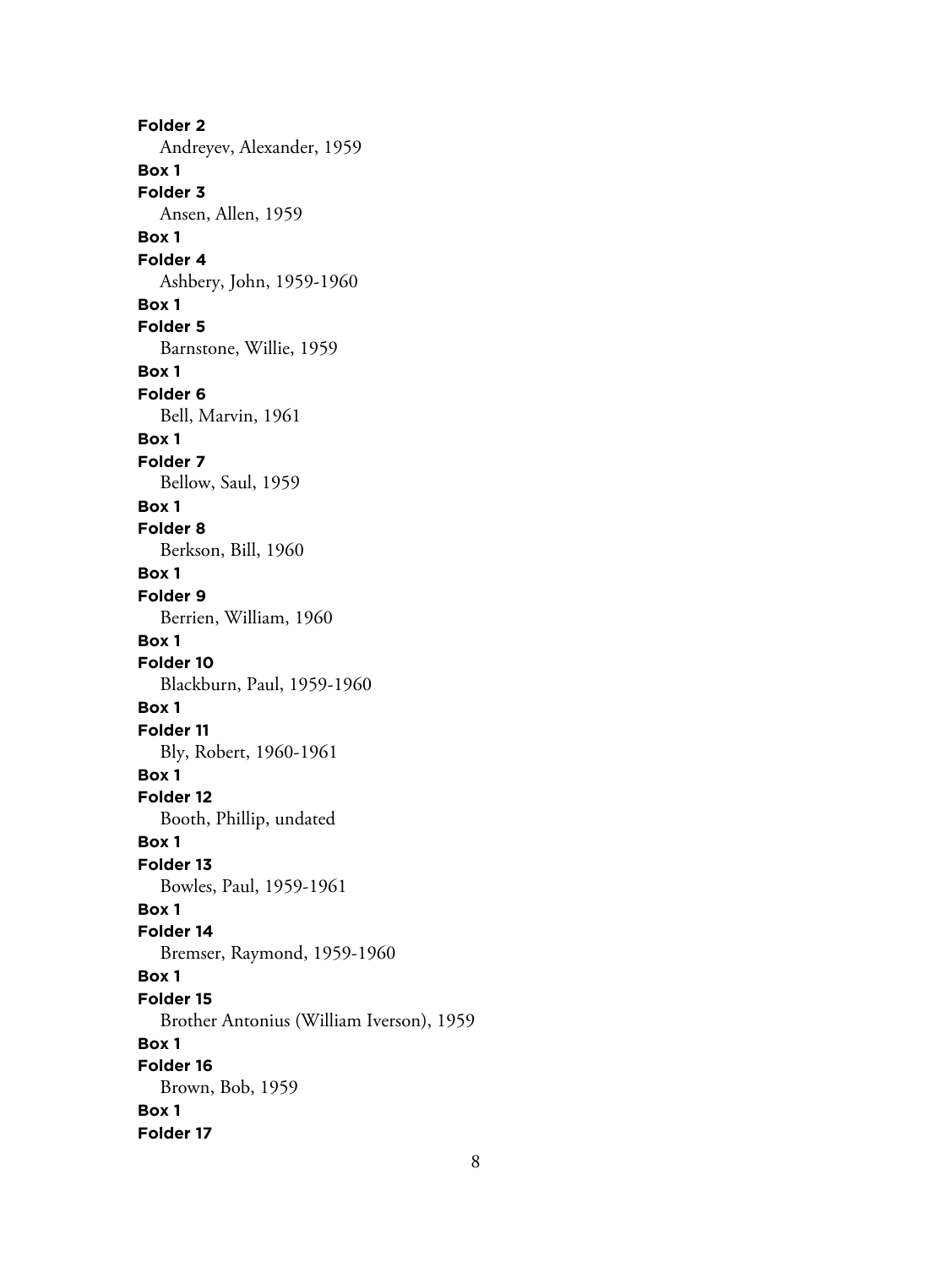Burgess, Bill, undated **Box 1 Folder 18** Burroughs, William, 1959-1960 **Box 1 Folder 19** Carney, Frederick, 1959 **Box 1 Folder 20** Corman, Cid, 1960 **Box 1 Folder 21** Corso, Gregory, 1959 **Box 1 Folder 22** Creeley, Robert, 1958-1961 **Box 1 Folder 23** Davison, Peter, 1960 **Box 1 Folder 24** De Boer, Bernhard, 1959-1960 **Box 1 Folder 25** Dickey, James, 1959-1960 **Box 1 Folder 26** DiPrima, Diane, undated **Box 1 Folder 27** Dorn, Ed, 1960 **Box 1 Folder 28** Doyle, Kirby, 1960 **Box 1 Folder 29** Duncan, Robert, 1959-1960 **Box 1 Folder 30** Eberhardt, Richard, 1959 **Box 1 Folder 31** Edes, Mary Elizabeth, 1959 **Box 1 Folder 32** Ehrmann, Jacques, 1959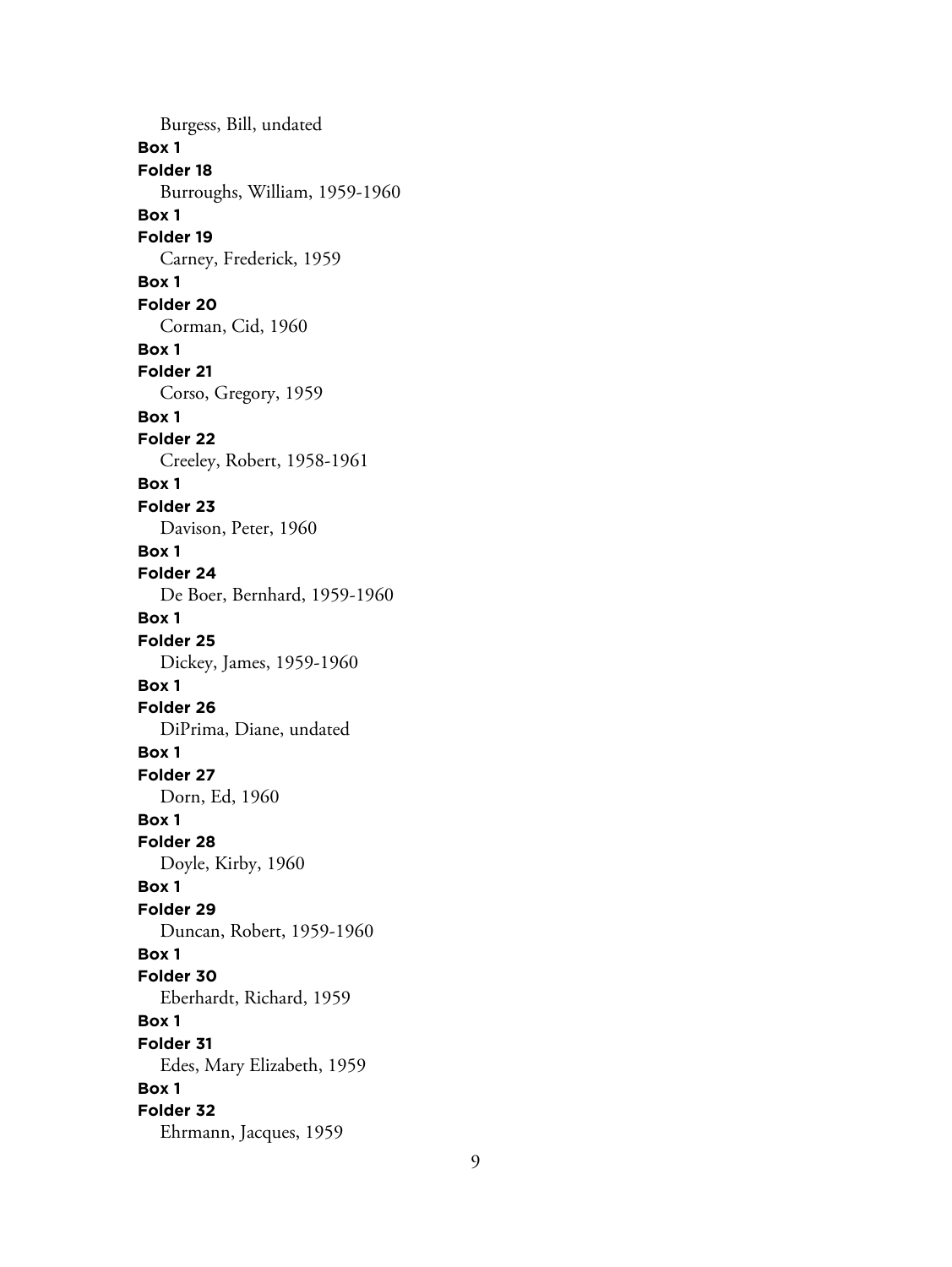**Box 1 Folder 33** Eigner, Larry, 1959 **Box 1 Folder 34** Enslin, Theodore, 1960 **Box 1 Folder 35** Eshelman, Clayton, 1960-1961 **Box 1 Folder 36** Federman, Raymond, 1959-1960 **Box 1 Folder 37** Feinstein, Herb, 1959 **Box 1 Folder 38** Ferlinghetti, Lawrence, 1959-1960 **Box 1 Folder 39** Fles, John, undated **Box 1 Folder 40** Fowlie, Wallace, 1959 **Box 1 Folder 41** Galler, David, 1960 **Box 1 Folder 42** Gelber, Jack, 1959 **Box 1 Folder 43** Gifford, Eric, 1959 **Box 1 Folder 44** Ginsberg, Allen, 1959-1960 **Box 1 Folder 45** Goldberg, Bertrand, 1959 **Box 1 Folder 46** Goldberg, Patsy Southgate, 1960 **Box 1 Folder 47** Golub, Leon, 1959 **Box 1**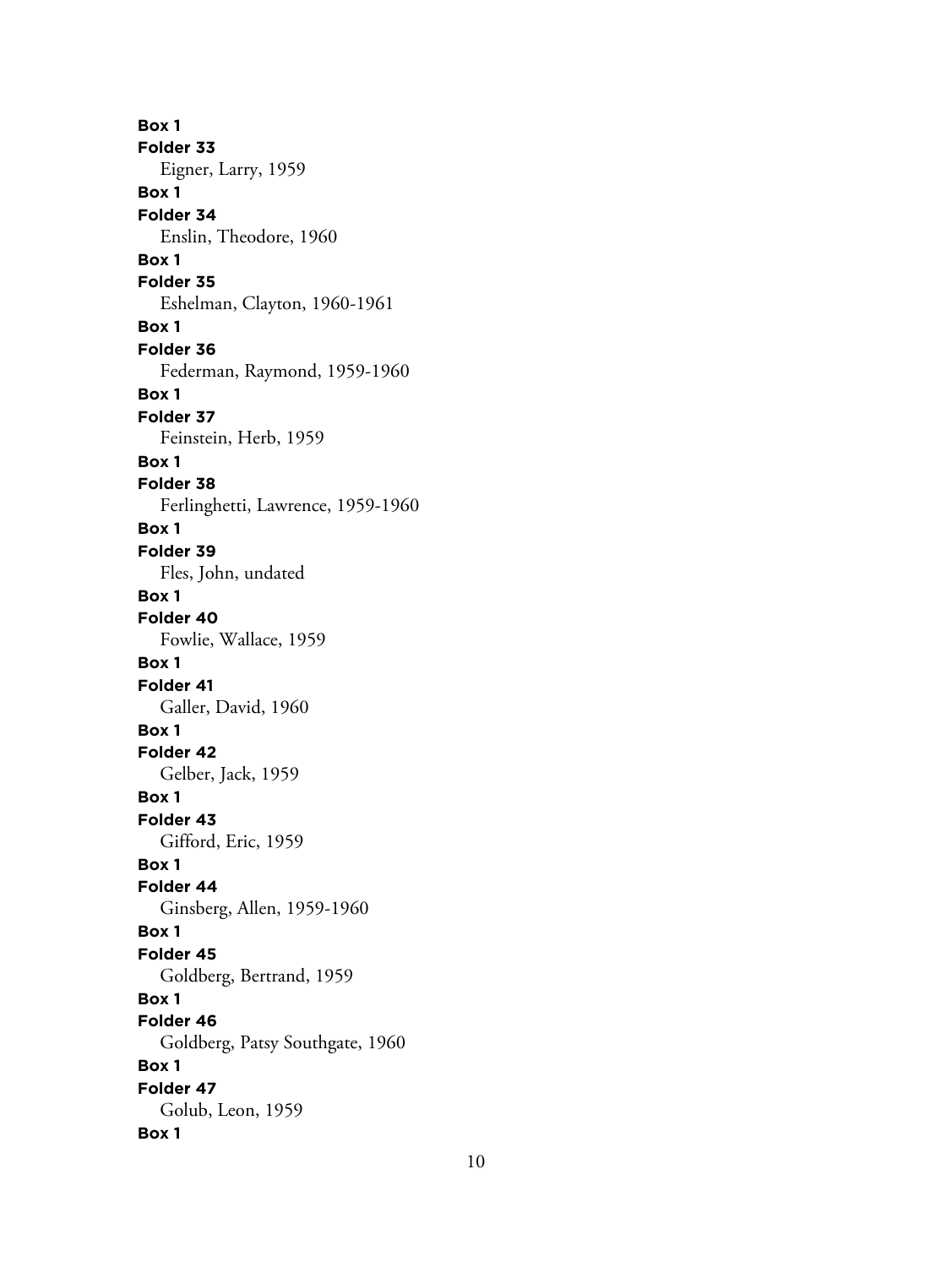**Folder 48** Goodman, Paul, 1961 **Box 1 Folder 49** Guerard, Albert J., 1961 **Box 1 Folder 50** Guest, Barbara, 1960 **Box 1 Folder 51** Harmon, William, 1959 **Box 1 Folder 52** Hollander, John, undated **Box 1 Folder 53** Howard, Richard, 1959 **Box 1 Folder 54** Huncke, Herbert, 1959 **Box 1 Folder 55** Hunt, William, 1959 **Box 1 Folder 56** Joffee, Norman, undated **Box 1 Folder 57** Jones, LeRoi (Amiri Baraka), 1959-1960 **Box 1 Folder 58** Keefauver, John, 1959 **Box 1 Folder 59** Kenner, Hugh, 1959 **Box 1 Folder 60** Kerouac, Jack, 1959 **Box 1 Folder 61** Koch, Kenneth, 1959-1960 **Box 1 Folder 62** Lamantia, Philip, 1959 **Box 1 Folder 63**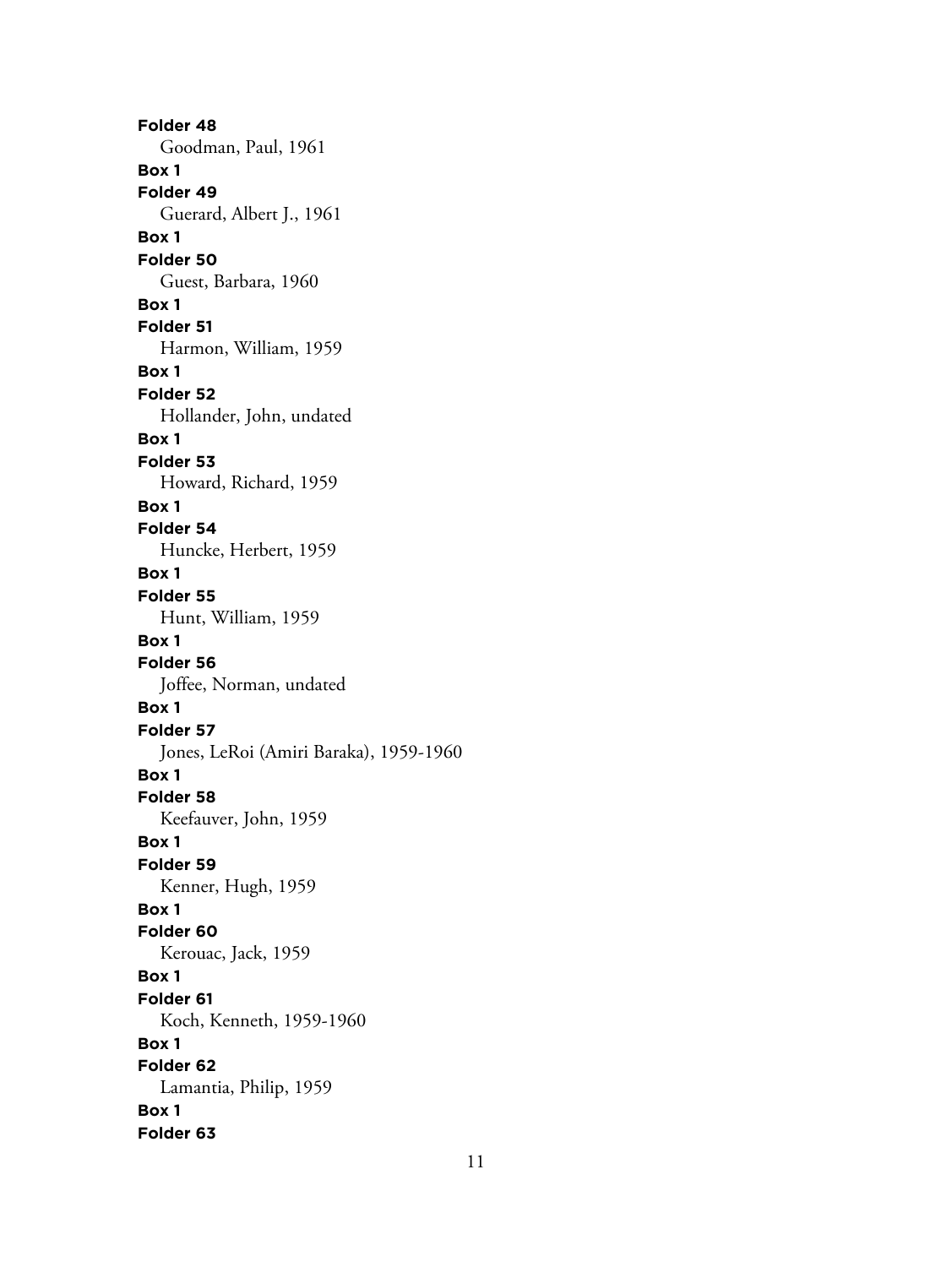Addresses, undated **Box 2 Folder 1** Lea, George, 1960-1961 **Box 2 Folder 2** Leslie, Alfred, undated **Box 2 Folder 3** Le Winter, Oswald, 1959 **Box 2 Folder 4** Levertov, Denise, 1960 **Box 2 Folder 5** Logan, John, 1959-1960 **Box 2 Folder 6** Lorts, Jack, 1960 **Box 2 Folder 7** Lowell, Robert, undated **Box 2 Folder 8** Maclaine, Christopher, 1959 **Box 2 Folder 9** Mailer, Norman, 1959 **Box 2 Folder 10** Magowan, Robin, undated **Box 2 Folder 11** Marshall, Ed, 1960 **Box 2 Folder 12** Masters, Marcia, undated **Box 2 Folder 13** Mattick, Hans, 1961 **Box 2 Folder 14** McClure, Michael, 1959 **Box 2 Folder 15** McDarrah, Fred, 1960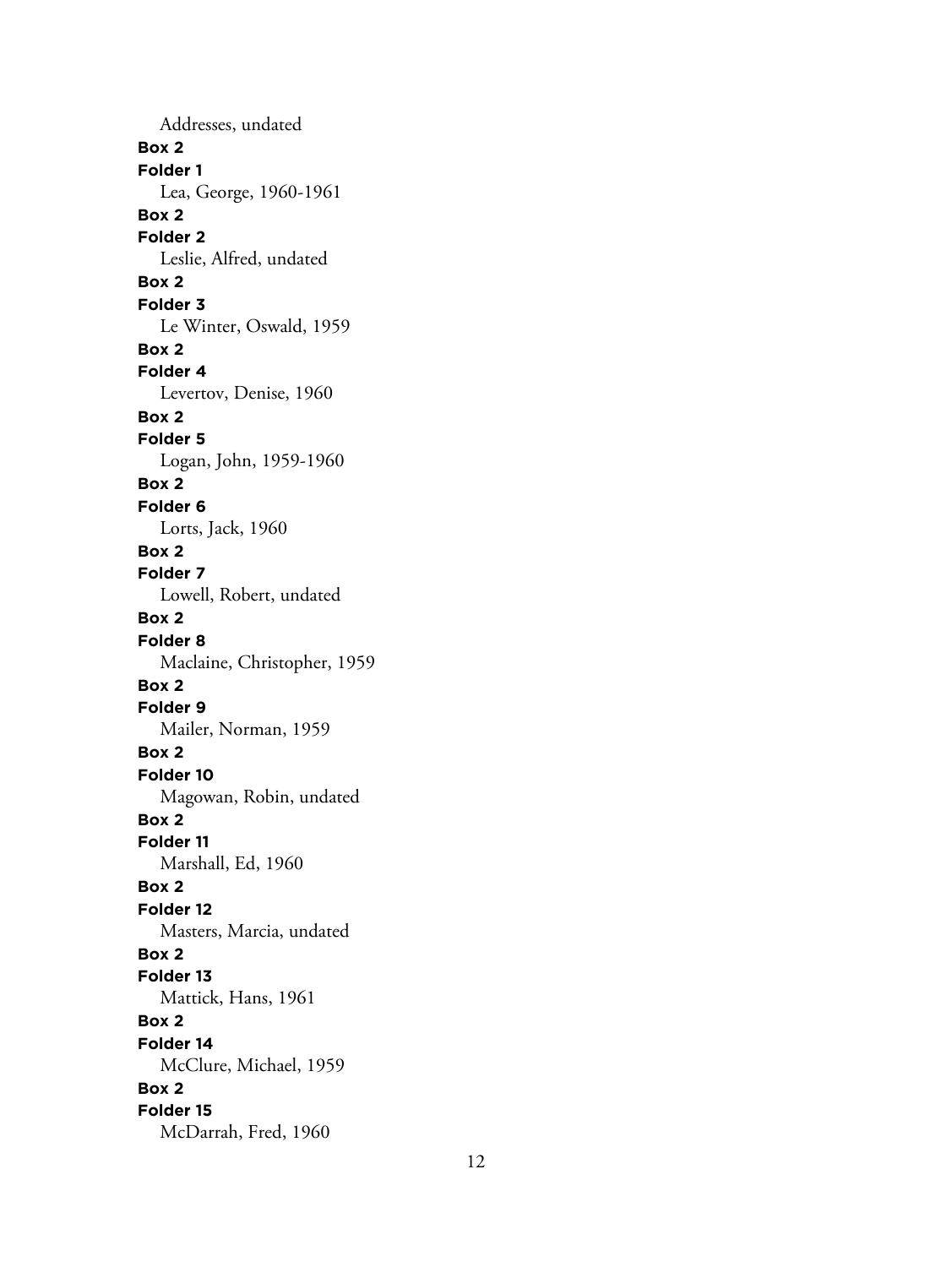**Box 2 Folder 16** Melis, Ennio, 1960 **Box 2 Folder 17** Meltzer, David, 1960 **Box 2 Folder 18** Merwin, W.S., 1959-1961 **Box 2 Folder 19** Michline, Jack, 1958-1960 **Box 2 Folder 20** Mills, Ralph J., Jr., 1961 **Box 2 Folder 21** Moraff, Barbara, undated **Box 2 Folder 22** Norse, Harold, 1959-1960 **Box 2 Folder 23** O'Hara, Frank, 1958 **Box 2 Folder 24** Olson, Charles, 1958-1960 **Box 2 Folder 25** Orlovsky, Peter, 1959 **Box 2 Folder 26** Ossman, Dave, 1960 **Box 2 Folder 27** Oxenhandler, Neal, 1959 **Box 2 Folder 28** Perlongo, Robert, 1959 **Box 2 Folder 29** Pitschel, Roland, undated **Box 2 Folder 30** Podell, Albert, 1959 **Box 2**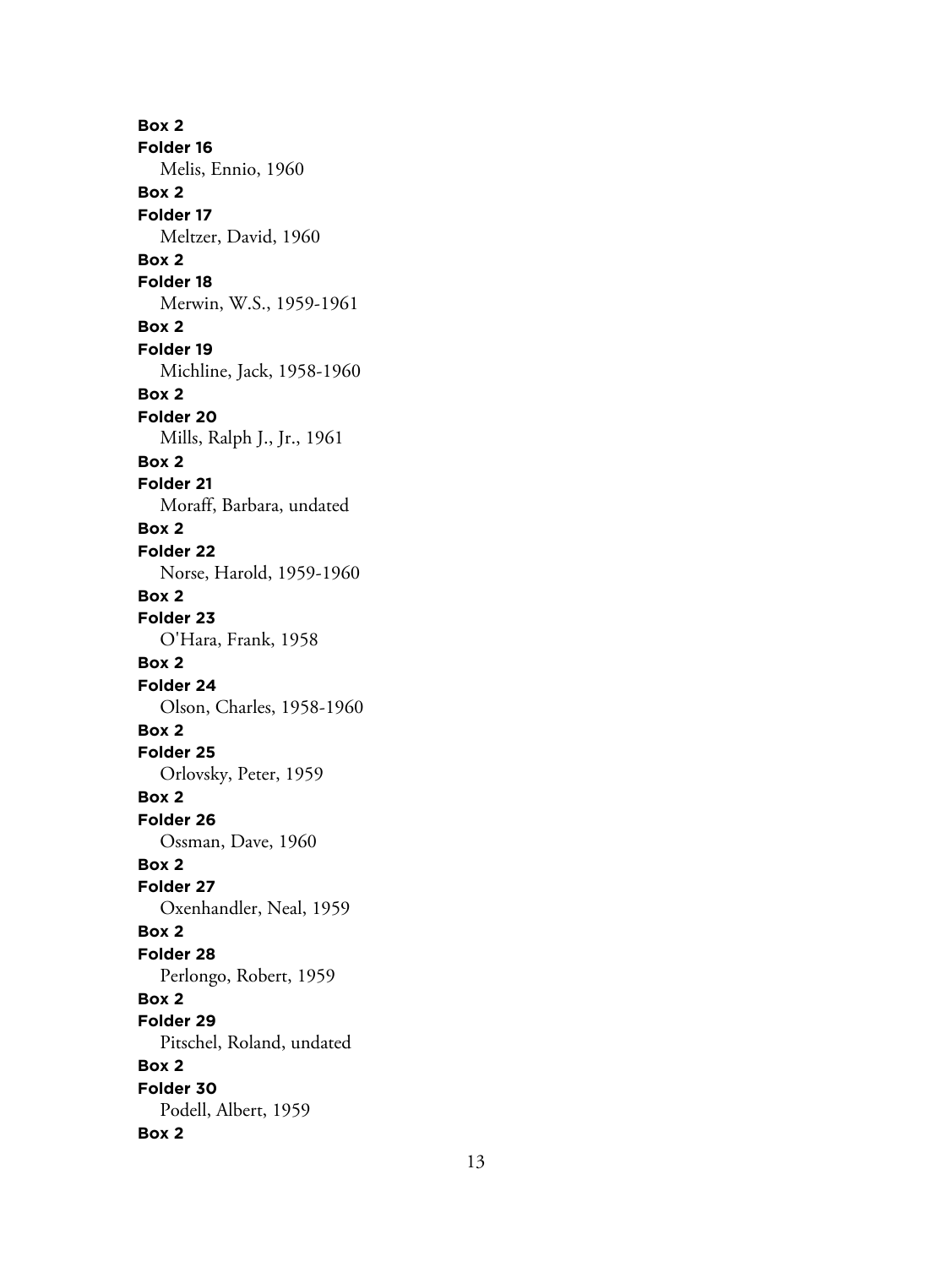**Folder 31** Purdy, James, 1959-1960 **Box 2 Folder 32** Randall, Margaret, 1959 **Box 2 Folder 33** Rechy, John, 1959-1960 **Box 2 Folder 34** Resnick, Milton, 1959 **Box 2 Folder 35** Rosen, Stanley, undated **Box 2 Folder 36** Rosenberg, Harold, 1959-1960 **Box 2 Folder 37** Rosenthal, Irving, 1958-1960 **Box 2 Folder 38** Rumaker, Michael, 1959 **Box 2 Folder 39** Schultz, John, 1960 **Box 2 Folder 40** Schuyler, James, 1960 **Box 2 Folder 41** Selby, Hubert, Jr., 1959 **Box 2 Folder 42** Shaw, Harold, 1959 **Box 2 Folder 43** Snyder, Gary, 1960 **Box 2 Folder 44** Sørensen, Roald, 1960 **Box 2 Folder 45** Starbuck, George, 1959-1960 **Box 2 Folder 46**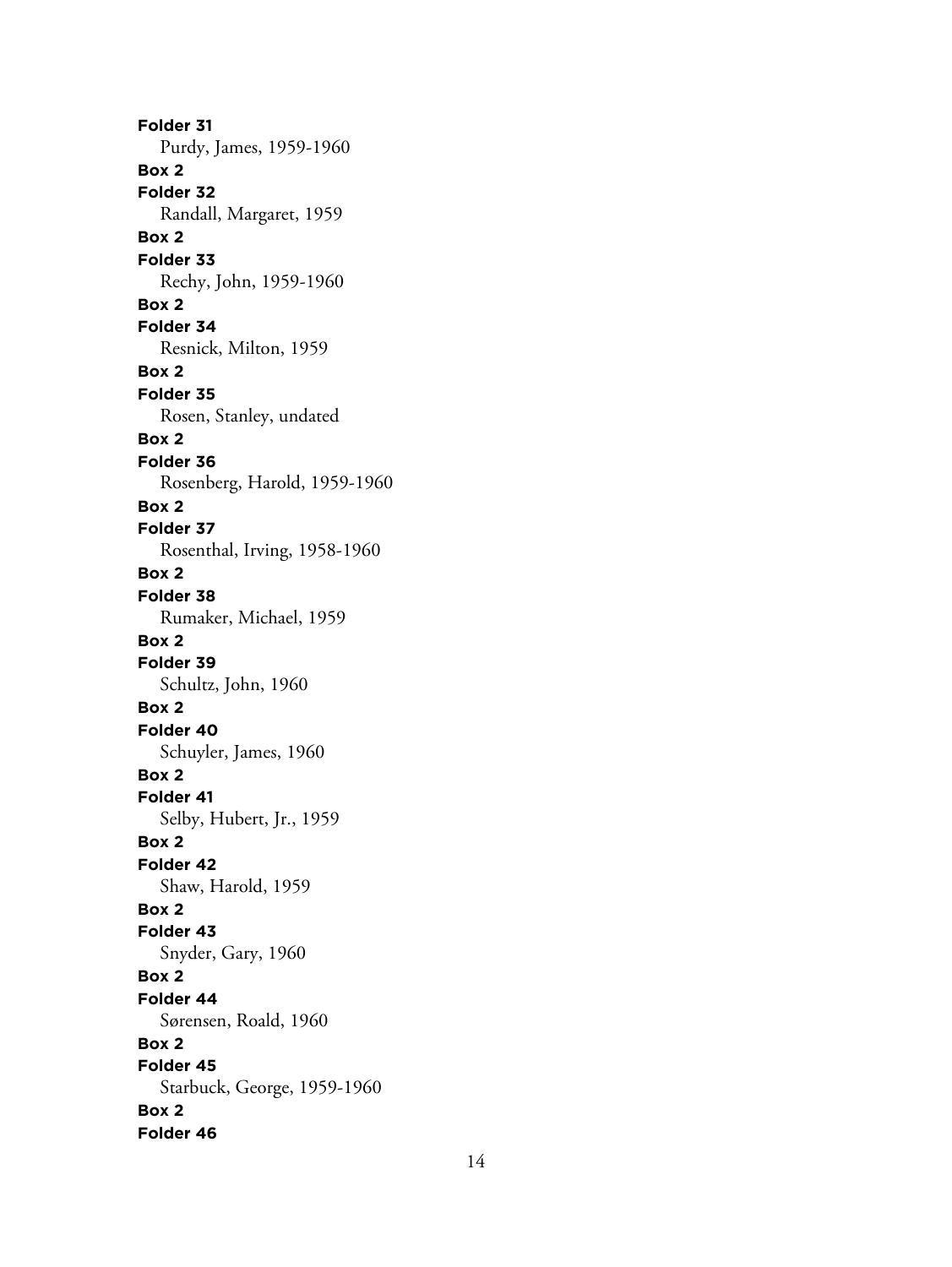Stern, Jacques, 1959 **Box 2 Folder 47** Stern, Richard, 1959 **Box 2 Folder 48** Sward, Robert, 1959 **Box 2 Folder 49** Sweeney, Pat, undated **Box 2 Folder 50** Tate, Allen, 1959 **Box 2 Folder 51** Tate, Isabella Gardner, 1959 **Box 2 Folder 52** Taylor, Samuel Watson, 1959 **Box 2 Folder 53** Turnbull, Gael, undated **Box 2 Folder 54** Tynan, Kenneth, 1958 **Box 2 Folder 55** Wang, David Rafael, 1960 **Box 2 Folder 56** Wernham, Guy, 1959 **Box 2 Folder 57** West, Anthony, 1960 **Box 2 Folder 58** Whalen, Philip, 1960 **Box 2 Folder 59** Williams, Jonathan, 1960 **Box 2 Folder 60** Wilson, Colin, 1958-1959 **Box 2 Folder 61** Wilson, Edmund, 1959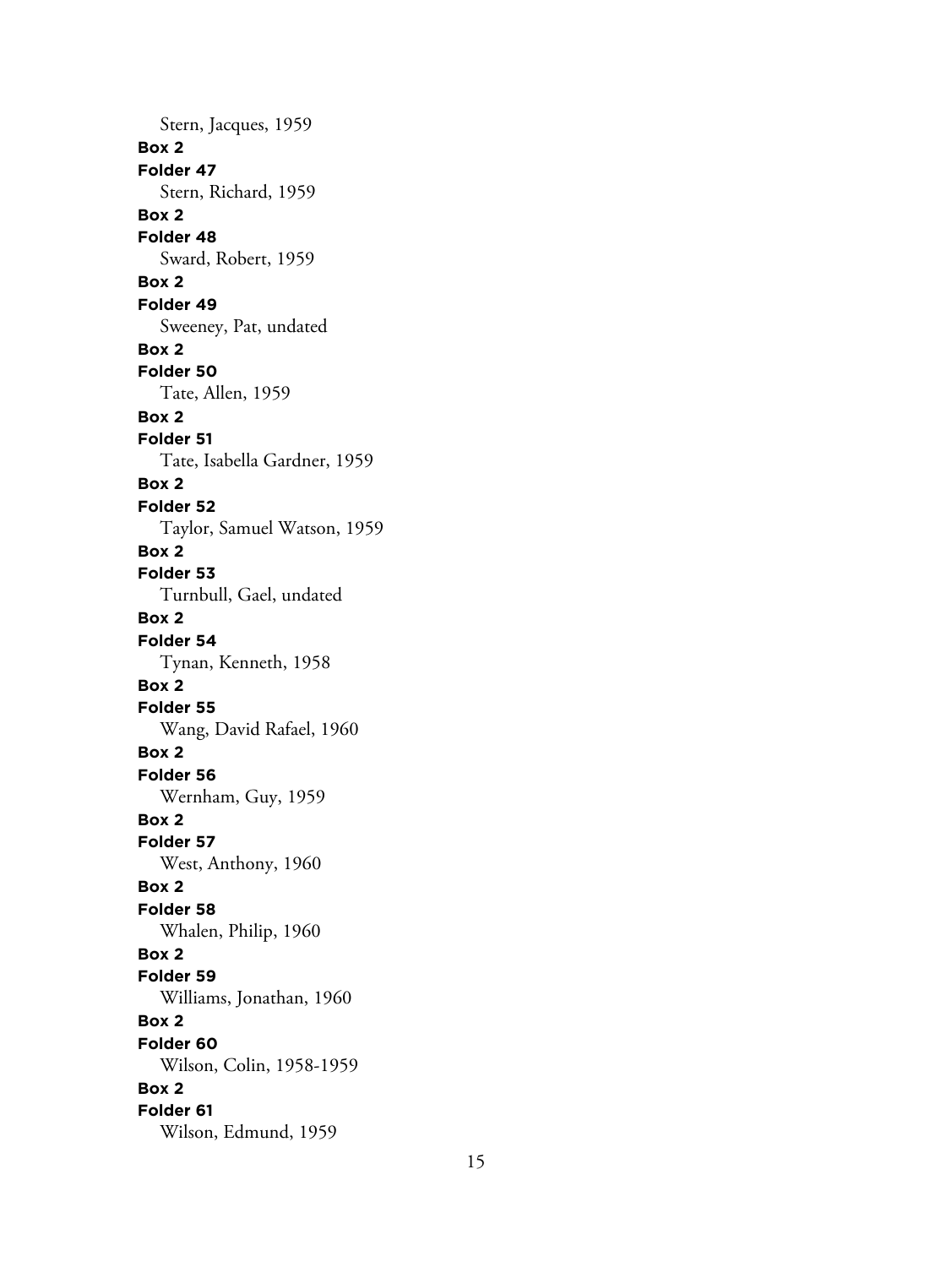**Box 2 Folder 62** Woolf, Douglas, undated **Box 2 Folder 63** Wright, James, 1959-1960 **Box 2 Folder 64** Zahn, Curtis, undated **Box 2 Folder 65** "Post-Christian Man Symposium," 1960 **Box 2 Folder 66** Publishers and Publications, 1959-1960 **Box 2 Folder 67** Unidentified, 1959-1963

# **Subseries 2: General**

**Box 3 Folder 1** Adrian, Dennis, 1987 **Box 3 Folder 2** André, Michael, undated **Box 3 Folder 3** Angell, Roger, 1994 **Box 3 Folder 4** Ashbery, John, 1977 **Box 3 Folder 5** Atlas, James, 1995 **Box 3 Folder 6** Barks, Coleman, 1995 **Box 3 Folder 7** Baumgartner, JoAnn Martin, 1992 **Box 3 Folder 8** Bell, Marvin, 1990-1995 **Box 3 Folder 9**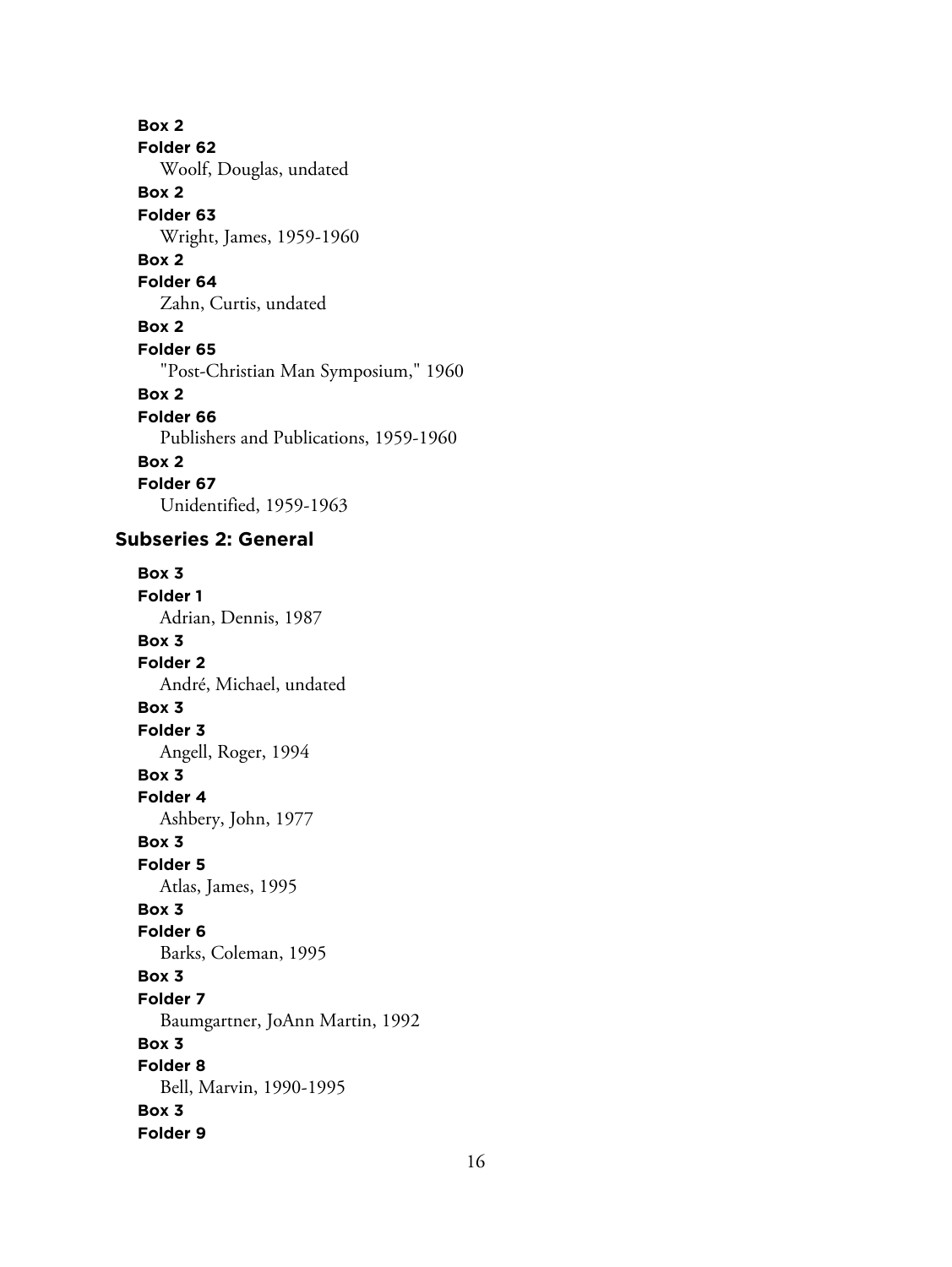Bellow, Saul, 1991 **Box 3 Folder 10** Bernardin, Joseph, 1991 **Box 3 Folder 11** Billow, Richard, 1966 **Box 3 Folder 12** Bly, Robert, 1978-1995 **Box 3 Folder 13** Bolan, Kathy, undated **Box 3 Folder 14** Booth, George, 1993 **Box 3 Folder 15** Brooks, Gwendolyn, 1986-1995 **Box 3 Folder 16** Campion, Dan, 1980-1992 **Box 3 Folder 17** Carroll, Stephanie, 1950 **Box 3 Folder 18** Codrescu, Andrei, 1994 **Box 3 Folder 19** Creeley, Robert, 1991-1994 **Box 3 Folder 20** Daley, Richard M., 1991 **Box 3 Folder 21** Davison, Peter, 1971 **Box 3 Folder 22** Dickey, James, 1970-1994 **Box 3 Folder 23** Doyle, Lyn, 1994 **Box 3 Folder 24** Dreiser, Elizabeth, 1971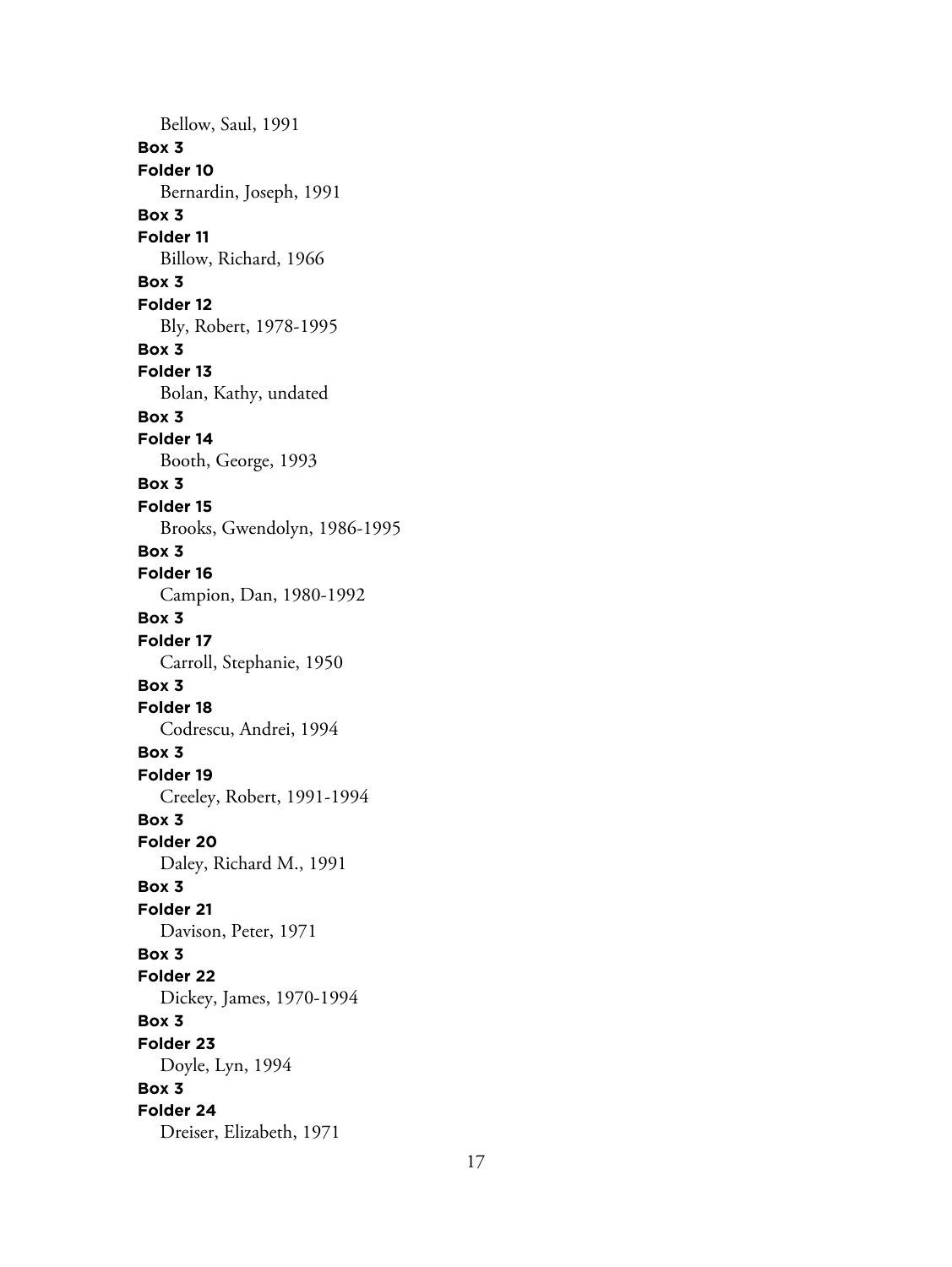**Box 3 Folder 25** Drury, George, 1994 **Box 3 Folder 26** Eret, Jim, 1992 **Box 3 Folder 27** Farrell, James, 1979 **Box 3 Folder 28** Ferlinghetti, Lawrence, 1986 **Box 3 Folder 29** Follett, Robert J.R., 1988 **Box 3 Folder 30** Frank, Robert, 1988 **Box 3 Folder 31** Garobski, Doris, 1986 **Box 3 Folder 32** Gilman, Dave, 1978 **Box 3 Folder 33** Ginsberg, Allen, 1988-1994 **Box 3 Folder 34** Giroux, Robert, 1990 **Box 3 Folder 35** Goldbarth, Albert, undated **Box 3 Folder 36** Hass, Bob, 1971, 1994 **Box 3 Folder 37** Hazard, James, undated **Box 3 Folder 38** Hoover, Paul, 1980 **Box 3 Folder 39** Huttel, Richard, 1991-1995 **Box 3**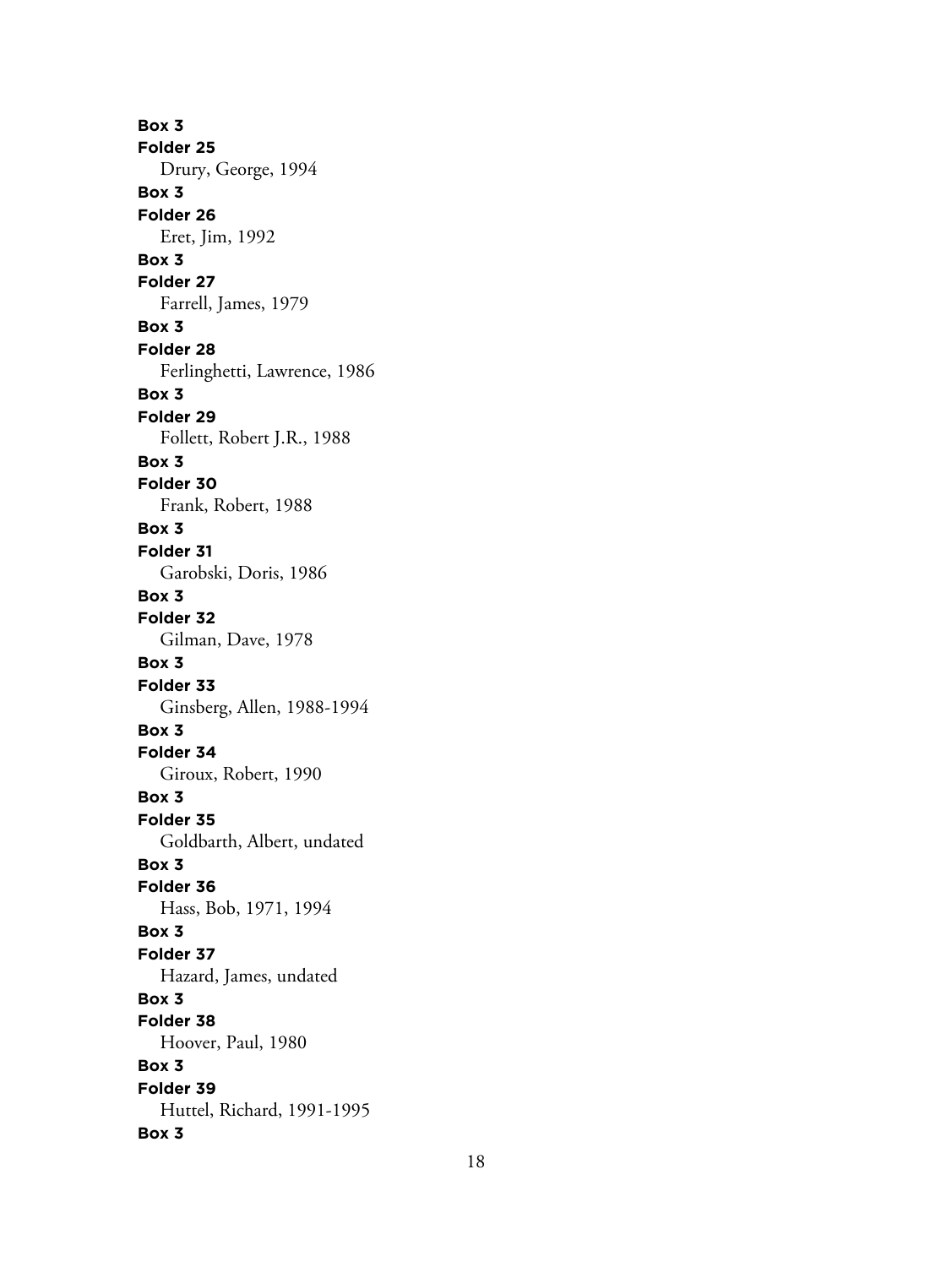**Folder 40** Kaiserlian, Penelope, 1995 **Box 3 Folder 41** Kirschten, Robert, undated **Box 3 Folder 42** Knott, Bill, 1978 **Box 3 Folder 43** Kogan, Rick, undated **Box 3 Folder 44** Korda, Michael, undated **Box 3 Folder 45** Kostakis, Peter, 1991 **Box 3 Folder 46** Lange, Art, 1986 **Box 3 Folder 47** Laughlin, James, 1980-1986 **Box 3 Folder 48** Layman, Richard, 1979 **Box 3 Folder 49** Leaf, June, 1988 **Box 3 Folder 50** Lee, Li-Young, 1990 **Box 3 Folder 51** Leithauser, Brad, 1990 **Box 3 Folder 52** Levertov, Denise, 1992 **Box 3 Folder 53** Levine, Philip, 1995 **Box 3 Folder 54** Logan, John, 1979 **Box 3 Folder 55**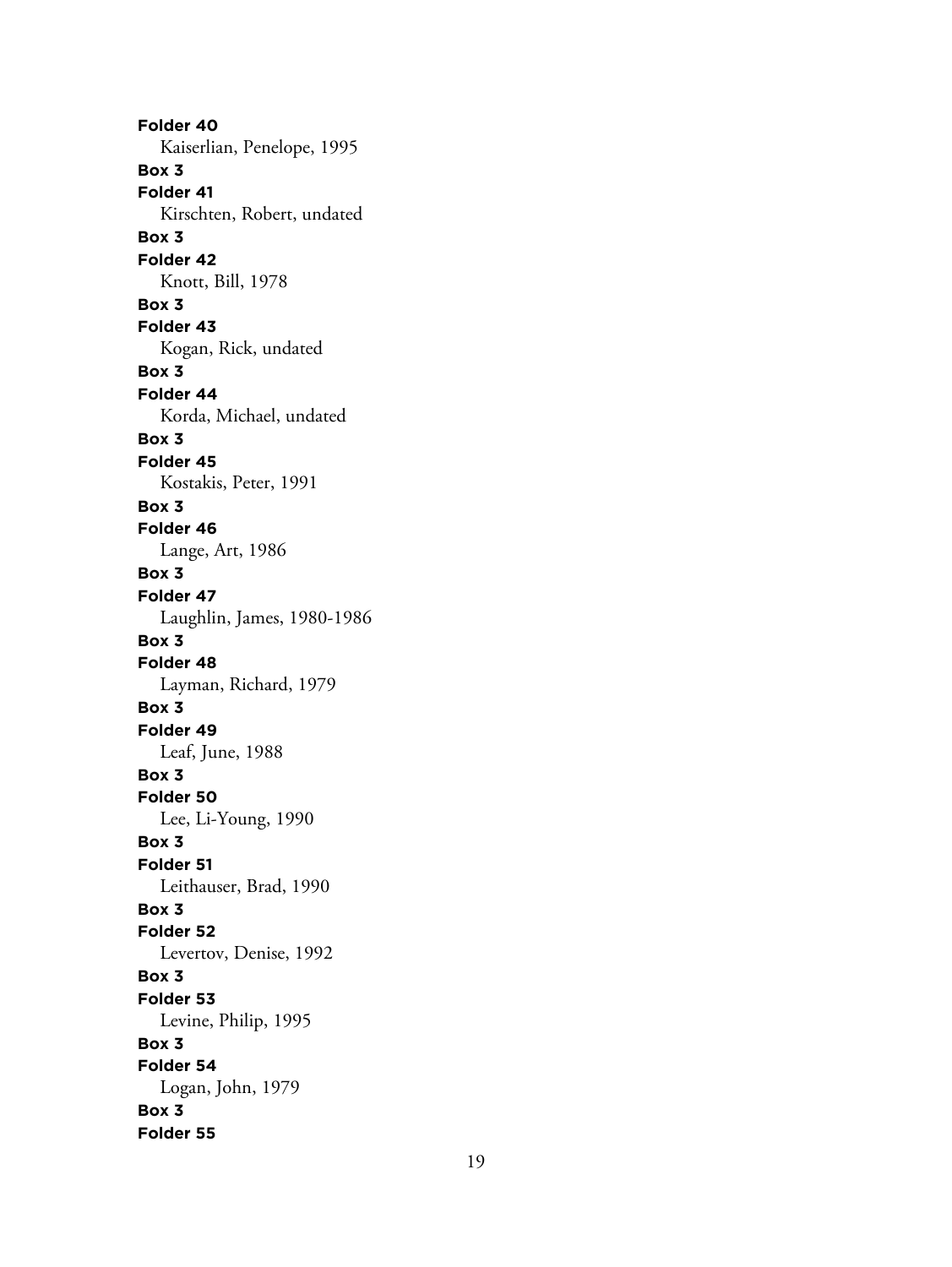Mailer, Norman, 1971-1991 **Box 3 Folder 56** Markowitz, Barbara, undated **Box 3 Folder 57** Merwin, W.S., 1979-1991 **Box 3 Folder 58** Mills, Ralph J., Jr., 1986-1996 **Box 3 Folder 59** Mills, Robert, 1978 **Box 3 Folder 60** Nicosa, Gerry, 1980-1995 **Box 3 Folder 61** Nims, John Frederick, 1978 **Box 3 Folder 62** Norris, Kathleen, 1986-1994 **Box 3 Folder 63** Novak, David, 1991 **Box 3 Folder 64** O'Hare, Don, 1986 **Box 3 Folder 65** Pichaske, David, 1992 **Box 3 Folder 66** Pijewski, John, 1987, 1994 **Box 3 Folder 67** Poulin, Al, Jr., 1979-1991 **Box 3 Folder 68** Roth, Philip, undated **Box 3 Folder 69** Russell, Ann, 1952-1954 **Box 3 Folder 70** Russell, Ann, 1952-1954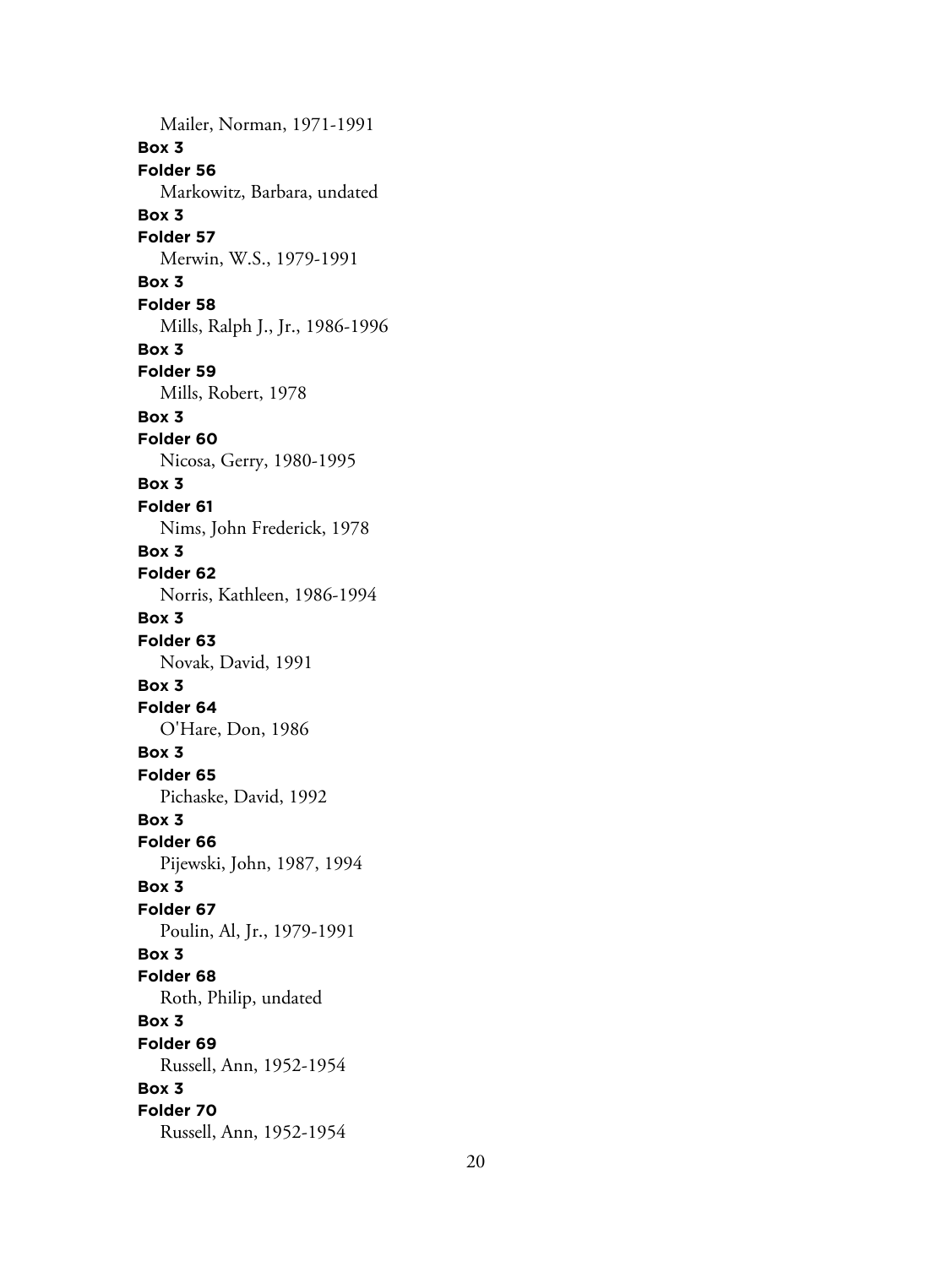**Box 4 Folder 1** Russell, Ann, 1952-1954 **Box 4 Folder 2** Russell, Ann, 1954 **Box 4 Folder 3** Schmitz, Dennis, 1994 **Box 4 Folder 4** Schultz, John, 1973 **Box 4 Folder 5** Shapiro, Karl, 1992 **Box 4 Folder 6** Sileski, Barry, undated **Box 4 Folder 7** Simic, Charles, 1994 **Box 4 Folder 8** Sonnenschein, Hugo, 1994 **Box 4 Folder 9** Spector, David, 1946-1957 **Box 4 Folder 10** Thompson, Mary Castle, 1987 **Box 4 Folder 11** Troy, Father Leander, 1986 **Box 4 Folder 12** Updike, John, 1972 **Box 4 Folder 13** Veitch, Tom, undated **Box 4 Folder 14** Wagner, Steven, 1995 **Box 4 Folder 15** Warren, Robert Penn, 1984 **Box 4**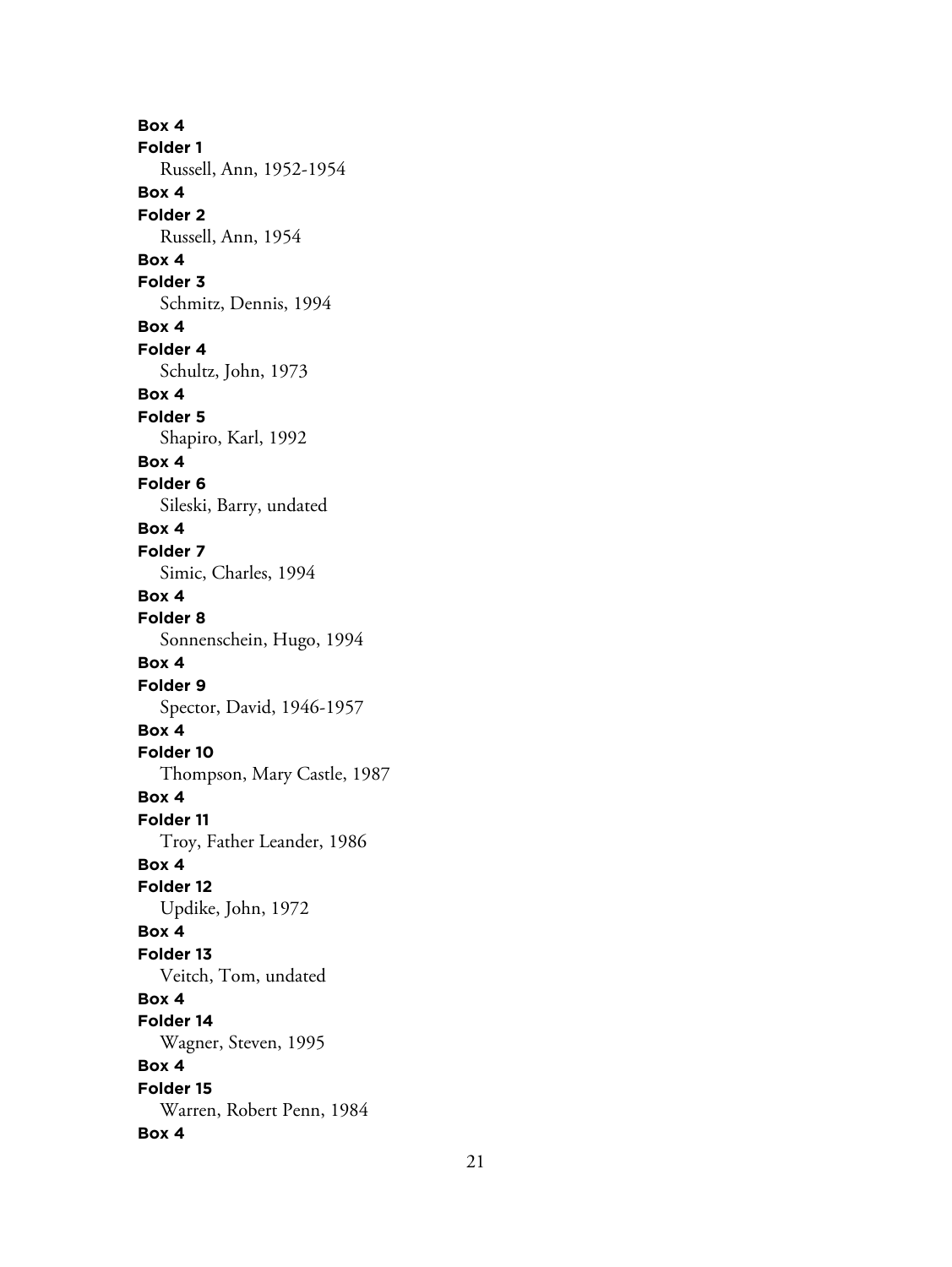**Folder 16** Wine, Martin, undated **Box 4 Folder 17** Wright, Annie, 1995 **Box 4 Folder 18** Wright, Charles, 1979, 1994 **Box 4 Folder 19** Condolences on Paul Carroll's Death, 1996-1997 **Box 4 Folder 20** Publishing, 1984 **Box 4 Folder 21** Publishing Odes, 1964-1966 **Box 4 Folder 22** Unidentified, 1974-1990 **Box 5 Folder 1** Carroll to Marshall, 1993-1994 **Box 5 Folder 2** Carroll to Marshall, 1995-1996 **Box 5 Folder 3** Marshall to Carroll, 1993-1995 **Box 5 Folder 4** Marshall to Carroll, 1993-1995 **Box 5 Folder 5** Marshall to Maryrose Carroll, 1994-2000 **Series II: Writing and Reviews Box 6 Folder 1** A.E. Housman, undated **Box 6 Folder 2** "Big Table, the Way it Was," undated **Box 6 Folder 3** "A Blessing," undated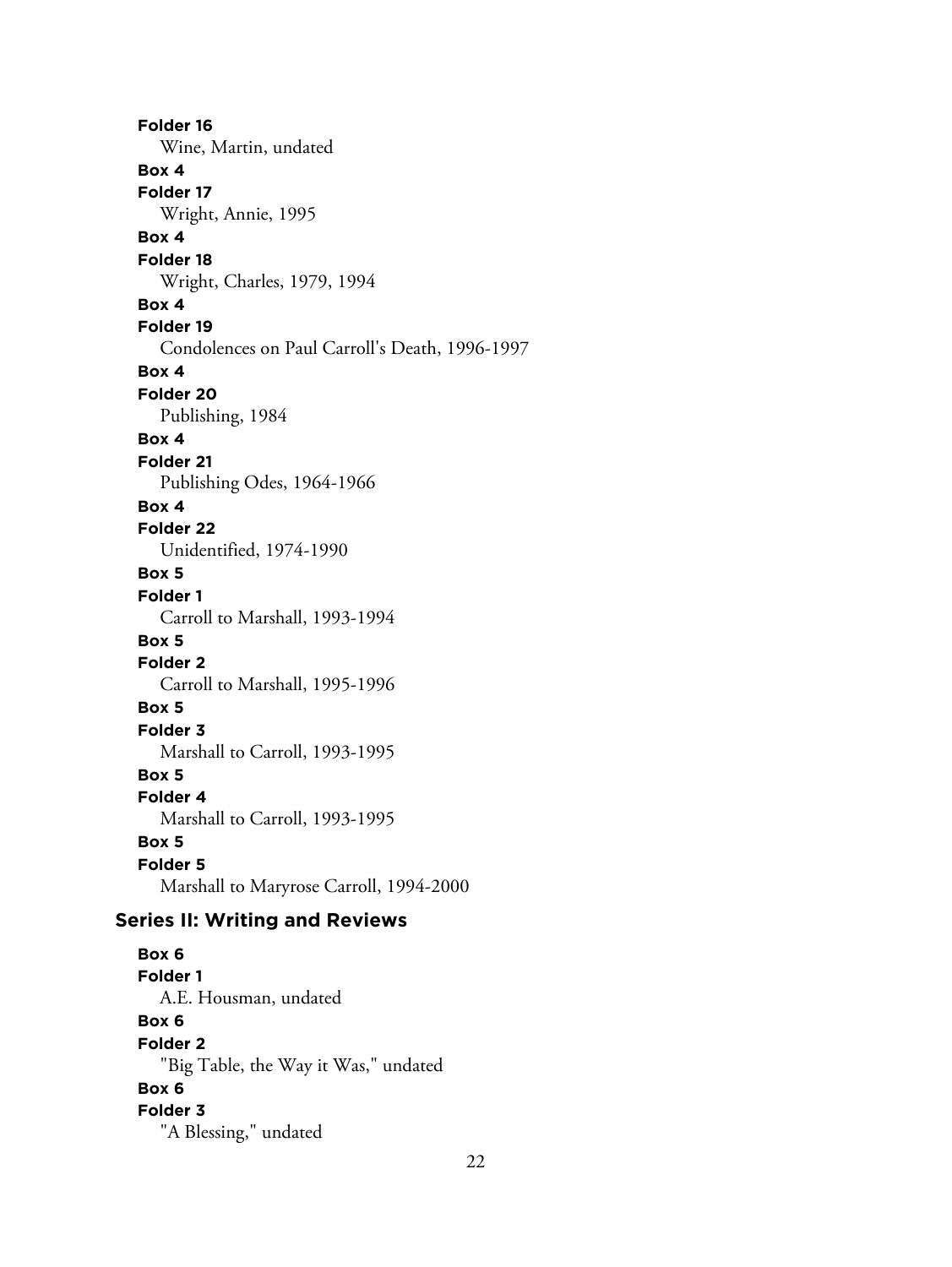**Box 6 Folder 4** "Burton's Love Melancholy and the Hydra-Headed Style," undated **Box 6 Folder 5** "The Case of Cranly's Arm," undated **Box 6 Folder 6** "The Case of 'The Hound of Heaven'," undated **Box 6 Folder 7** "Chicago," undated **Box 6 Folder 8** "Chicago: Magic City of the West," undated **Box 6 Folder 9** "Four Quartets," 1982-1990 **Box 6 Folder 10** Horace, 1969-1989 **Box 6 Folder 11** "Howl," 1995 **Box 6 Folder 12** "The Inn of the Poets in the Clouds," circa 1976 **Box 6 Folder 13** "Joseph Glanvil's Oxford Graduate Clergyman: The Vanity of Dogmatizing," 1981 **Box 6 Folder 14** "Matthew Arnold: The Scholar-Gypsy," 1981 **Box 6 Folder 15** More Chicago Tales, undated **Box 6 Folder 16** "Ode to the West Wind," undated **Box 6 Folder 17** The Poem in Its Skin, 1972 **Box 6 Folder 18** The Poem in Its Skin Second Series, undated **Box 6**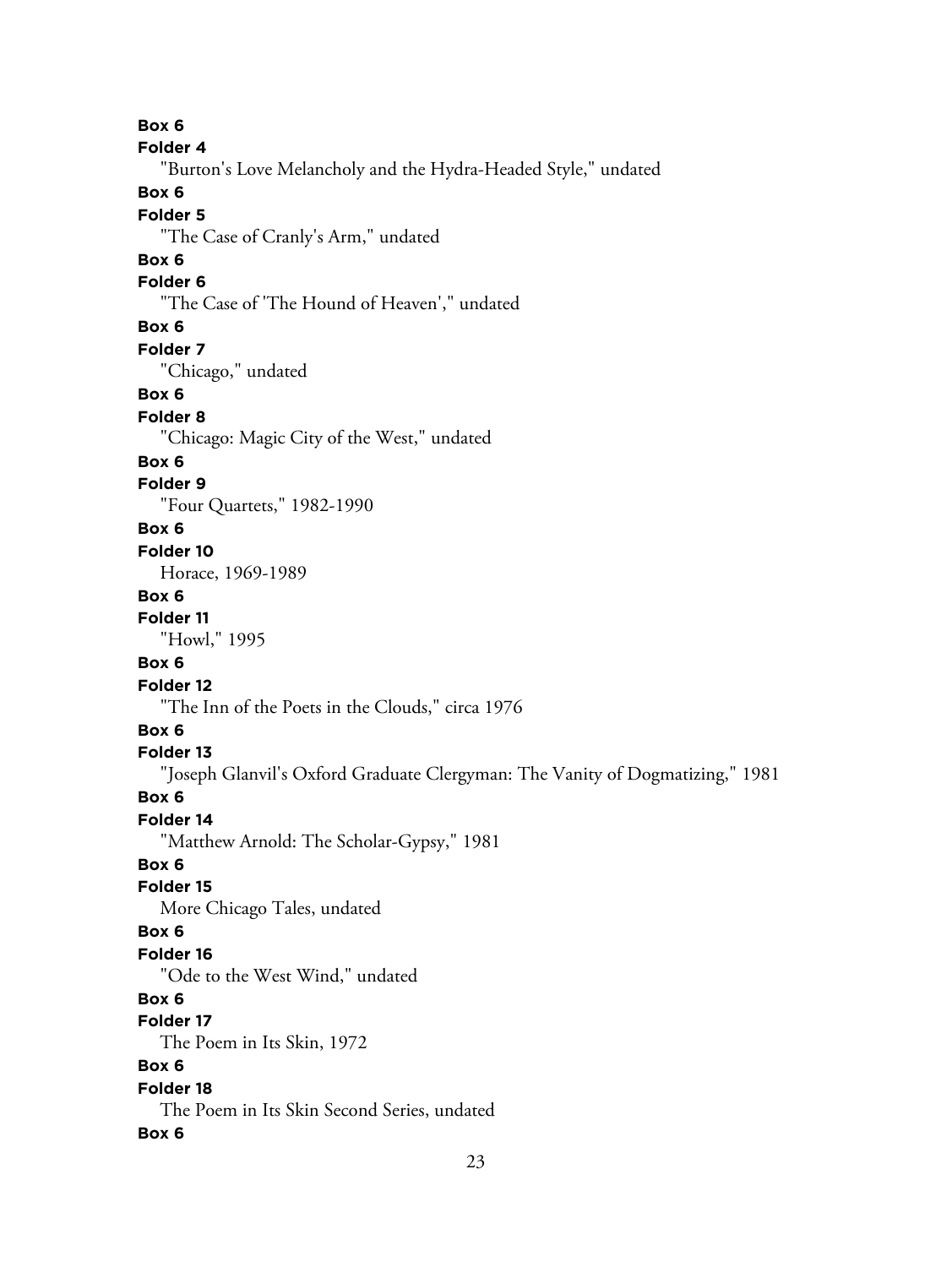**Folder 19** Readings, 1972 **Box 6 Folder 20** Reviews by Carroll, 1962-1993 **Box 6 Folder 21** Reviews of Carroll, 1969-1994 **Box 6 Folder 22** Robert Burns, circa 1995 **Box 6 Folder 23** "Saul Bellow Among the Culturally Luke-warm," 1976 **Box 6 Folder 24** "Self-Portrait in a Convex Mirror," undated **Box 6 Folder 25** "Shakespeare: 'That Time of Year'," undated **Box 6 Folder 26** "Shelley: The Poet as Shaman," circa 1972 **Box 6 Folder 27** "Snow," 1972 **Box 6 Folder 28** Straight Poets I Have Known and Loved, circa 1975 **Box 7 Folder 1** Straight Poets I Have Known and Loved, circa 1975 **Box 7 Folder 2** "Vivamus, Me Lesbia, Atque Amemus," undated **Box 7 Folder 3** "The Windhover," undated **Series III: Poems**

#### **Box 7**

#### **Folder 4**

Poems, 1953, 1980, 1994

- "Poem" ("Since it seems apparent…")
- "Tea with Wittgenstein"
- "Crucifixion Scene"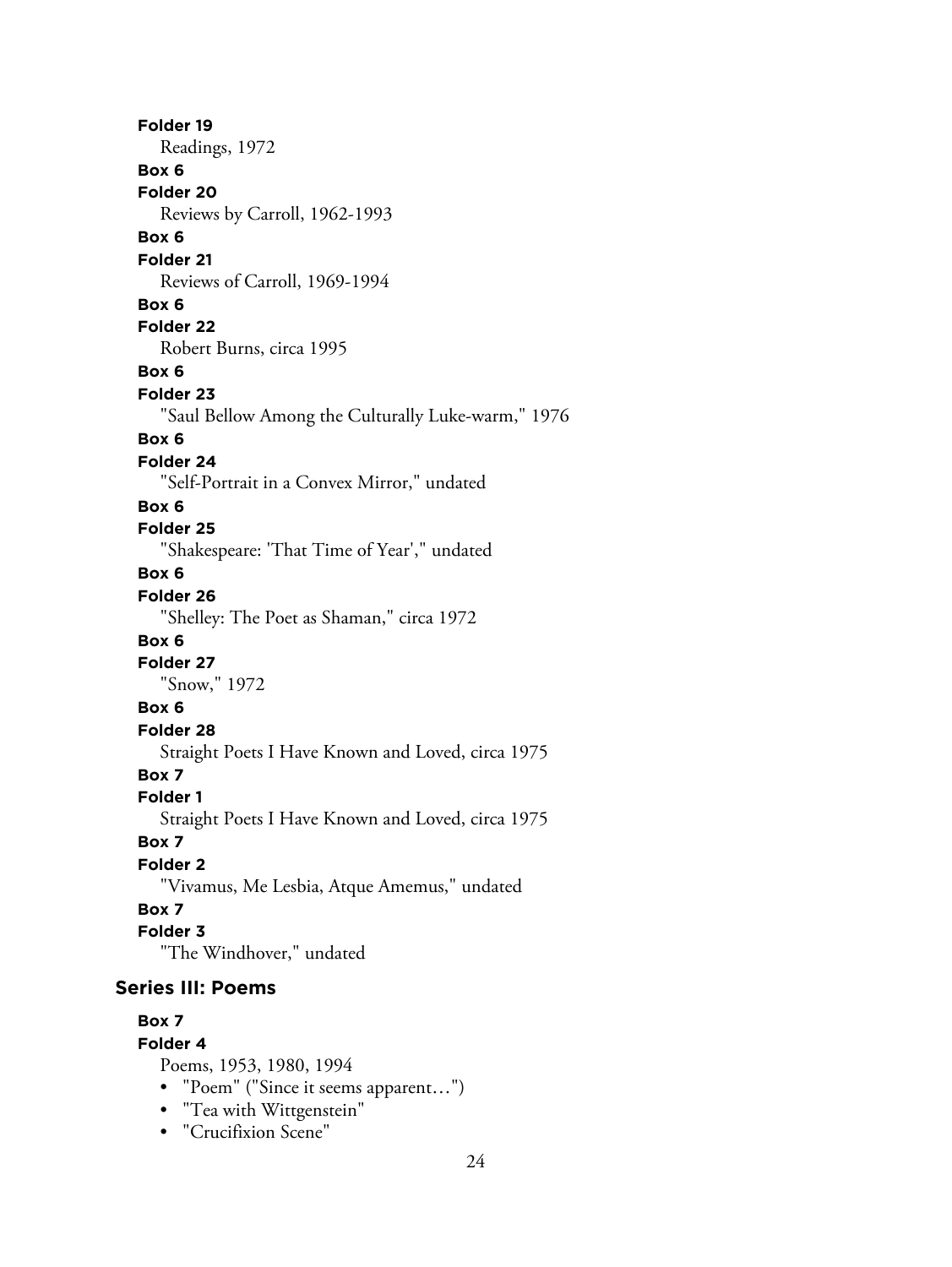**Folder 5**

"Winter Scene," 1958

# **Box 7**

# **Folder 6**

"Ode to Darwin Aboard the HMS Beagle," 1972

# **Box 7**

# **Folder 7**

Poems, 1972

- "Poem in Which I Move, Bag & Baggage, Into the Art Institute of Chicago and For Good"
- "Caribbean"
- "Songs from Thursday December 7th"
- "Thanksgiving"
- "Poem Found in Plato's Place; or, Hello Dr. Freud"
- "Lines Written in Reply to Dr. Ruth's Statement on the Urgency of Me to Tell Her Which Group of Patients I belong in, the Psychoanalytical Ones or the One Able to be Satisfied with Psychotherapy"
- "Ode to Darwin Aboard the HMS Beagle"
- "Song" ("Immaculate as the immortal…")
- "Lines: In Appreciation of Lionel Johnson's 'Alone I Go to the alone,/Divine Into Divinity'"
- "Song from the Woods of the University of California at Santa Cruz"
- "Song from the University of California at Riverside"
- "The Media is a Bad Poet"
- "Snow Poem"
- "Poem of the Foureye Butterflyfish Whose Tail's an Oriental Masterpiece and the other Fish in the Coral Reef Tank in the Shedd Aquarium"
- "Stanza Left by Some Young Poet at the Party Held in Honor of My Christmas Tree"
- "New Year's Song"
- "San Francisco Poem"

# **Box 7**

# **Folder 8**

"Endless Ode to Claes Oldenburg's 'Batcolumn for Chicago'," 1977

# **Box 7**

# **Folder 9**

Poems, 1972-1977

- Photocopies of Carroll's Published Poems and Books
- "To a Dragonfly in Lincoln Park"
- Untitled ("waves./His eyes the traps")
- "Ode to St Mary-of-the-Woods College in Terre Haute"
- "Alcohol"
- "Song" ("Ascending and descending immense elegant steps…")
- "To Mies, In Heaven"
- "Hymn to God the Father, the Son, and the Holy Ghost"
- "Ode" ("'You must begin at zero.'…")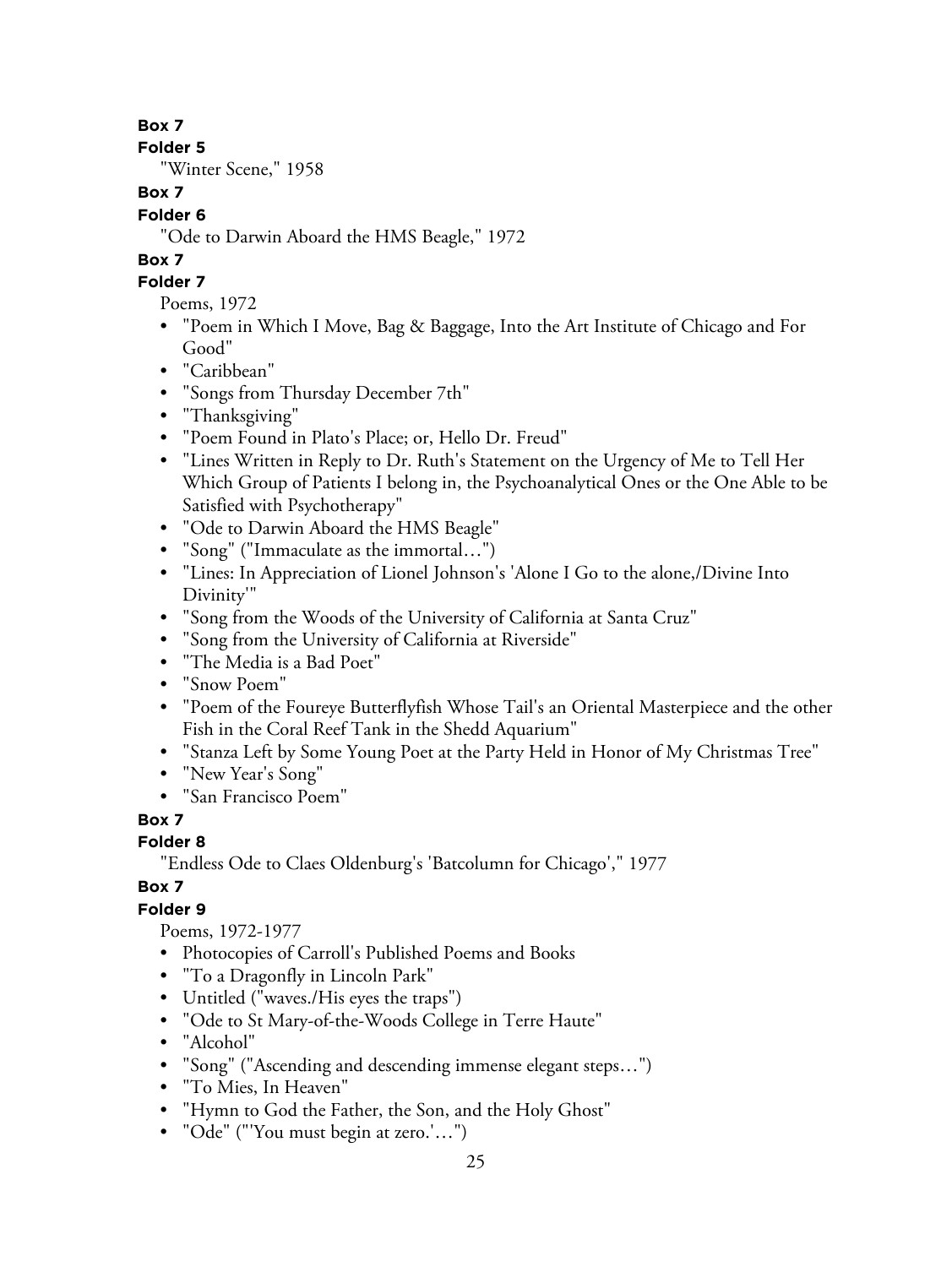- "Song From the Beach at Fullerton"
- "To Jules Supervielle, not Knowing Whether He's Dead or in a Bed de la Terre Ou se Font les Arbres"
- "Song at the Bridge at Lake Shore Drive"
- "On a Photograph of Eakins Naked on his Horse"
- Untitled ("Without you/we'd see fewer clouds…")
- "Poem from Norris McNamera's Motorboat on Lake Geneva"
- "Words for Neruda"
- "Ode to Darwin Aboard the HMS Beagle"
- "Lines: In Appreciation of Lionel Johnson's 'Alone I go to the Alone,/Divine Into Divinity'"
- "Song from the Woods of the University of California at Santa Cruz"
- "Poem of the Foureye Butterflyfish Whose Tail's an Oriental masterpiece and the Other Fish in the Coral Reef Tank in the Shedd Aquarium"
- "New Years Song"
- "Snow Poem"

# **Folder 10**

Poems, 1978

- "'What Do You Read, My Lord?'"
- "Holle Der Voegel"
- "To a Work of Art, In the Dark"
- "Hymn. The View from the Sculpture Factory"
- "Hymn. To Egon Schiele's Selbstbildnis 1910"
- Photocopy of "Thirteen Ways of Looking at the Great Chicago Blizzard"
- "Thamyrūs"

# **Box 7**

# **Folder 11**

Poems, 1978-1981

- "Ode to Thomas Eakins & the All-American Jock"
- "Dillinger"
- "A Stanza of Lines Remembered Not Included in the First Writing of the Ode Today"
- "Ode to the Honorable Richard M. Nixon, President, the United States of America"
- "Postscript"
- "Musa Mihi Causas Memora"
- "These Are the Ties that Bind"
- "Chicago Poems"
- "Yule Poem for Douglas Macdonald"
- "To the Wild Bird Sanctuary in Lincoln Park"
- "Hymn: to the Melody 'Swing Low Sweet Chariot'"
- "Ode to Work"
- "Sessha's Long Scroll"
- "Elegy for Rue Shaw"
- "Ode to Joy"
- "Hymn to Spring in Lincoln Park"
- "Ode to the Photo Album"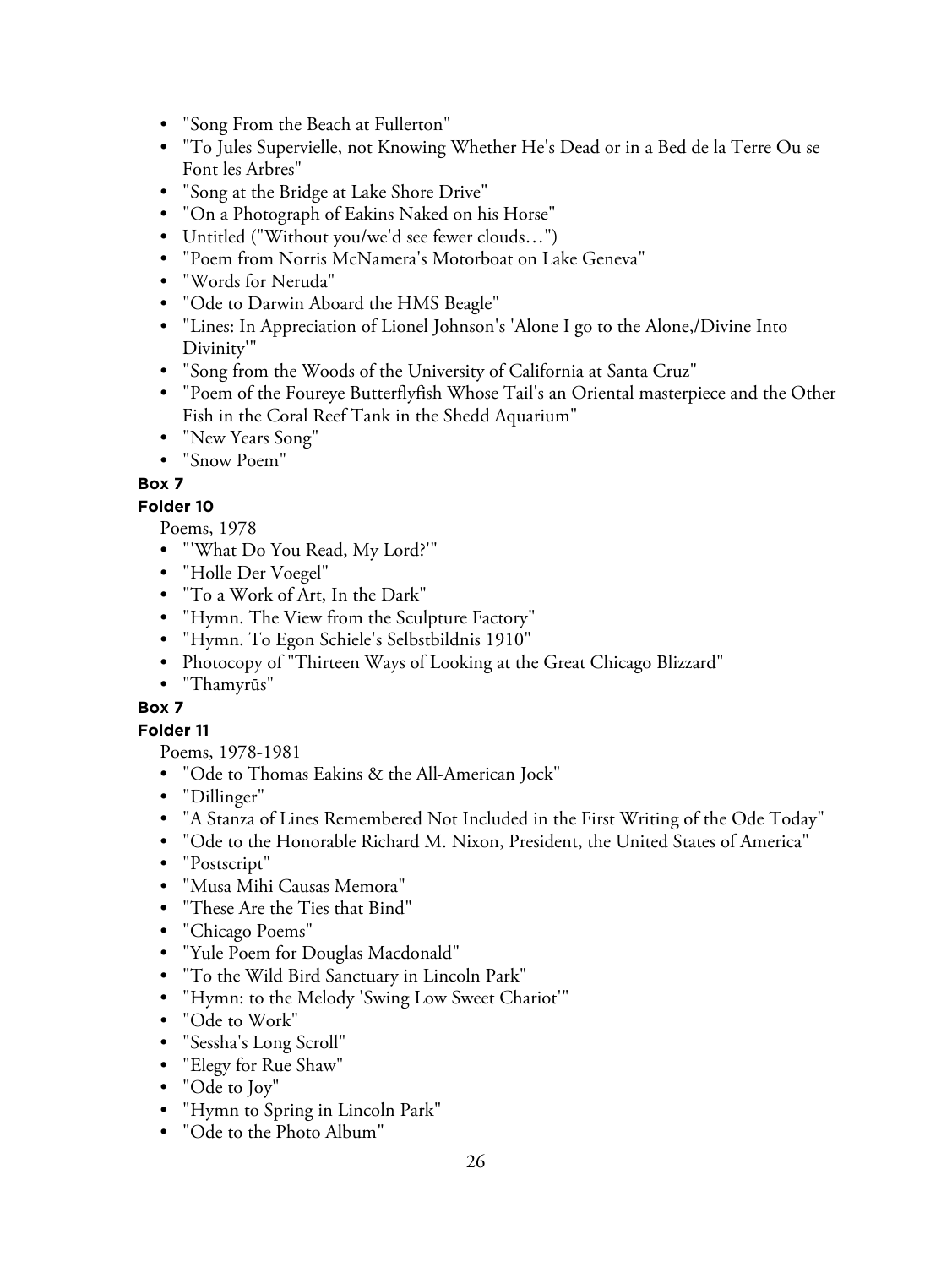- "Ode. Against Ms. Hollie West's Profile in The Washington Post Entitled: 'His Immortal Hits Aren't Enough for Hoagy Carmichael'"
- "Ode to Cavafy & John Ashbury from Roditu's Greek Restaurant on Halsted Street"
- "Day After Thanksgiving"
- "Poem for Three Black Drivers"

## **Folder 1**

- Poems, 1985-1988
- "In a Park in Old Town II"
- "St. Michael's Church in Old Town on a Rainy Day"
- "Halloween"
- "Poem in the Park in the Shadow of St. Michael's Steeple"
- "October in a Park in Old Town"
- "The Five Proofs for the Existence of God"
- "Shams"
- "A Virgilian Moon"
- "To a Tree, at the Corner of Fern Court and Menomonee in Old Town"
- "To Celebrate a 60th Birthday"
- "Ode" ("Then try to sit in silence…")
- "Thirteen Mornings on a Bench in Lincoln Park"
- "Côte d'Ivoire"
- "Ghost Town"
- "Couple on a Couch (On a Photograph by Joni Sternbach)"
- "Couple on a Couch II"
- "Song" ("Where is the wind when it's not here")

# **Box 8**

# **Folder 2**

"Poems," 1985-1988

- "A Note on Han-Shan's Line 'I Feel Bound by the Spell of the Cinnamon Trees'"
- "Birthday Poem for Federico Garcia Lorca"
- "Poem for Decimus Magnus Ausonius (4th Century Ad)"
- "Poem for Junior"
- "A Note on Han-Shan's Line 'I Feel Bound by the Spell of the Cinnamon Trees'"
- "Song in Treasure Island"
- "My Friend the Cyclist on La Grande Jatte"
- "Th: Nast"
- "The Steeple of St. Michaels' Church, On a Rainy Day"
- "Song" ("A butterfly, zigzagging above the circle of sand")
- "Elegy for St. John Perse"
- "On Reading Neruda's 'Art of the Birds'"
- "Poem" ("The wind's voice is soft as a rabbit's ear")
- "Poem in a Park in Old Town"
- "Poem" ("Heaven must be/like writing poems ceaselessly")
- "Poem" ("Only a rumor of rain")
- "Poem" ("The squirrels are bringing the fall…")
- "Song, Early Autumn in a Park in Old Town"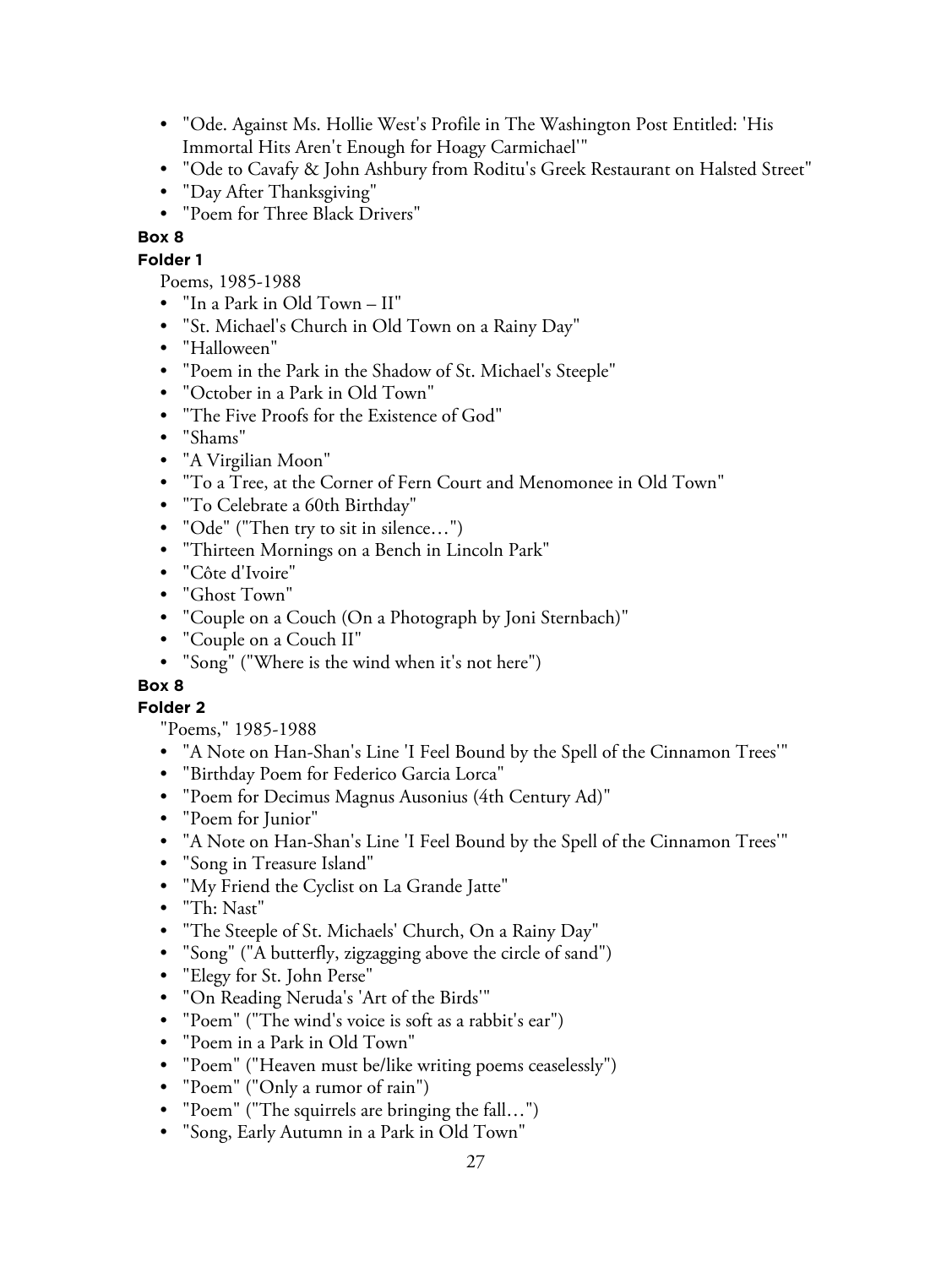- "Of Lust"
- "Stabat Mater"
- "St. Sebastian His Arrows"
- "(Title to Come)" ("A row of flying hats…")
- "He Was a Man, Horatio…"
- "Halloween"
- "This Poem's For Any Man With a Good Wife"
- "Ode. To Chief Big Foot of the Hminneconious Sioux"
- "Cruikshank & Gilray God Bless Them"
- "Poem Written in Rage"
- "That an Empty Purse Need Not Inhibit the Power of Art"
- "'But Age, Allas…'"
- "Letter to Luke"
- "Nuns Fishing at Diversey Harbor"
- "Poem" ("I'm glad I was a Catholic…")
- "Elegy for St. John Perse"
- "Insect"
- "To a Bird"
- "Bequest"
- "Et in Arcadia Ego"
- "Landscape"
- "St. Michael's Church, on a Rainy Day"
- "Aquinas Tunbelly, Frate Porcospino"
- "In a Park in Old Town"
- "(Untitled)" ("It feels fresh here…")
- "Song" ("The rain is shy as a herd of deer")
- Untitled ("That great bald oak")
- Untitled ("The clouds are as endless as our thoughts of love")

# **Folder 3**

Poems, 1985-1988

- "Original Sin"
- "Song for a Marriage Anniversary"
- "Song in Early Spring"
- Chicago Poems
- "Hymns"

# **Box 8**

# **Folder 4**

Poems, 1985-1988

- "Shams"
- "Black Dog"
- "Depression"
- "Poem" ("Groucho's son recalled")
- "Rain"
- "Song in Early Autumn"
- "Fish"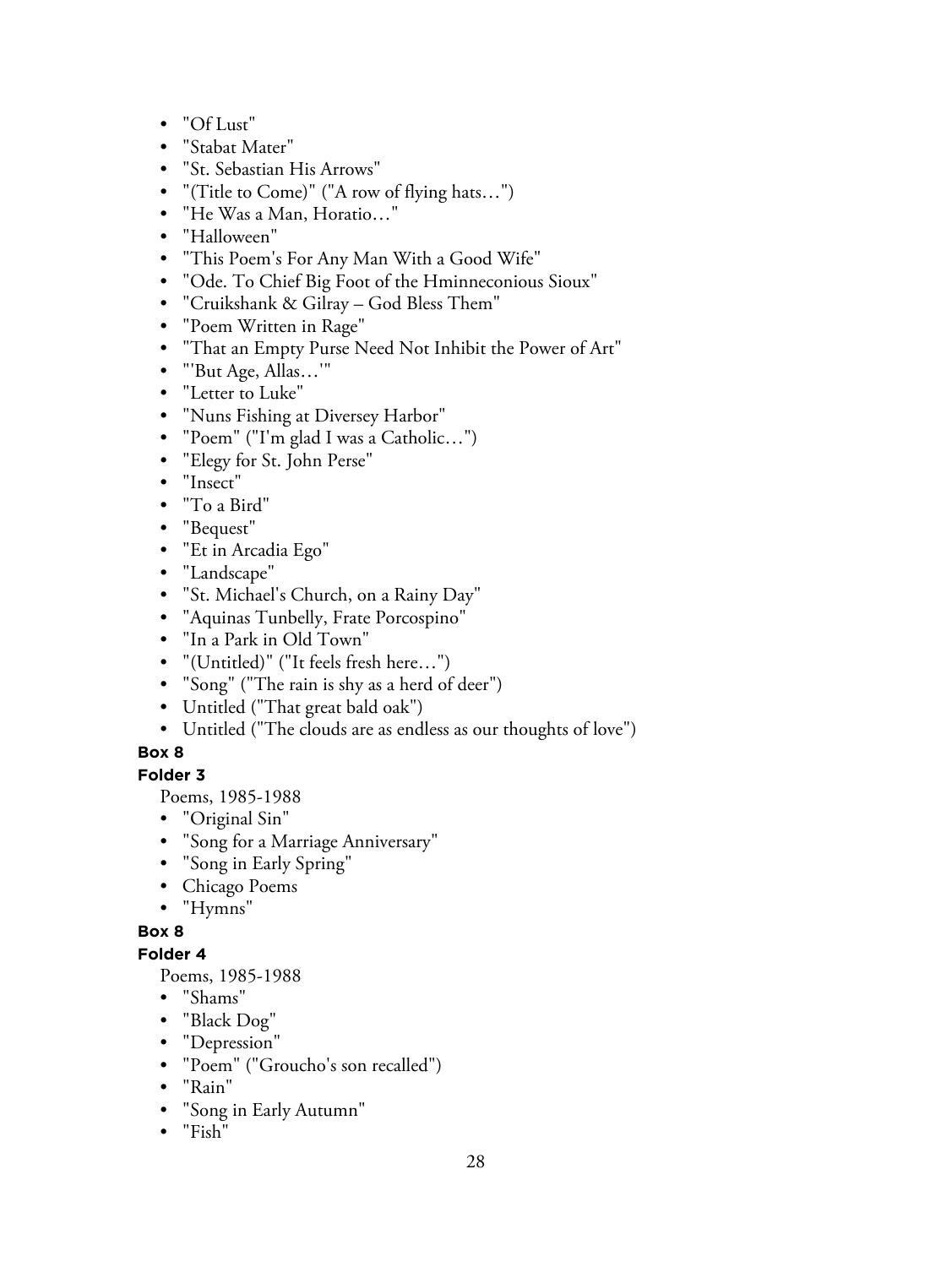• Untitled ("A bedsheet tattooed…")

# **Box 8**

# **Folder 5**

Poems, 1985-1988

- "Third Song in the New Year"
- "Second Song in the New Year"
- "To My Old Psychoanalyst on the Feast of the Epiphany"
- "Spiritus Sanctus"
- "Christmas"
- "Poem about the Devil'
- "Poem with the Devil in It"
- "Poem on the Feast of SS Fabian & Sabastian Martyers"
- "New Years Day at Diversey Harbor"
- "Gluttony"
- "Pride"
- "Anger"
- "Greed"
- "Sloth"
- "Decimus Magnus Ausonius"
- Original Manuscript, Poems

# **Box 8**

# **Folder 6**

Hymns First Drafts, 1985-1986

- "A Note on Wallace Stevens' Aphorism: 'A Poet Looks on the World the Way a Man Looks on a Woman'"
- "A Note Towards Giving Out the Text: The Soul Can Be as Blind"
- "A Prayer to the Logos"
- "Hymn" ("This faint, half-flush of blue")
- "To James Wright, at Christmas"
- "A Huddle of Gulls on the Ice"
- "(Untitled)" ("It feels like being really horny")
- "(Untitled)" ("Hoping that you'll have to write a poem today")
- "Notes on Olson's Felicitious Phrase 'Archaeologist of Morning'"
- "Holographic Image of Africa's Taung Child, One to Two Million Years Old"
- "Portrait d'une Femme"
- "St. Michael's Steeple, in a Snowstorm"
- "Poem" ("It's pure Arabian nights")

# **Box 8**

# **Folder 7**

Hymns in the Dead of Winter, 1986

- "Harpo with Crown of Juniper Leaves"
- "Hymn in the Dead of Winter"
- "Hymn at 4 o'clock"
- "Third Hymn in the Dead of Winter"
- "Fourth Hymn"
- "Fifth Hymn"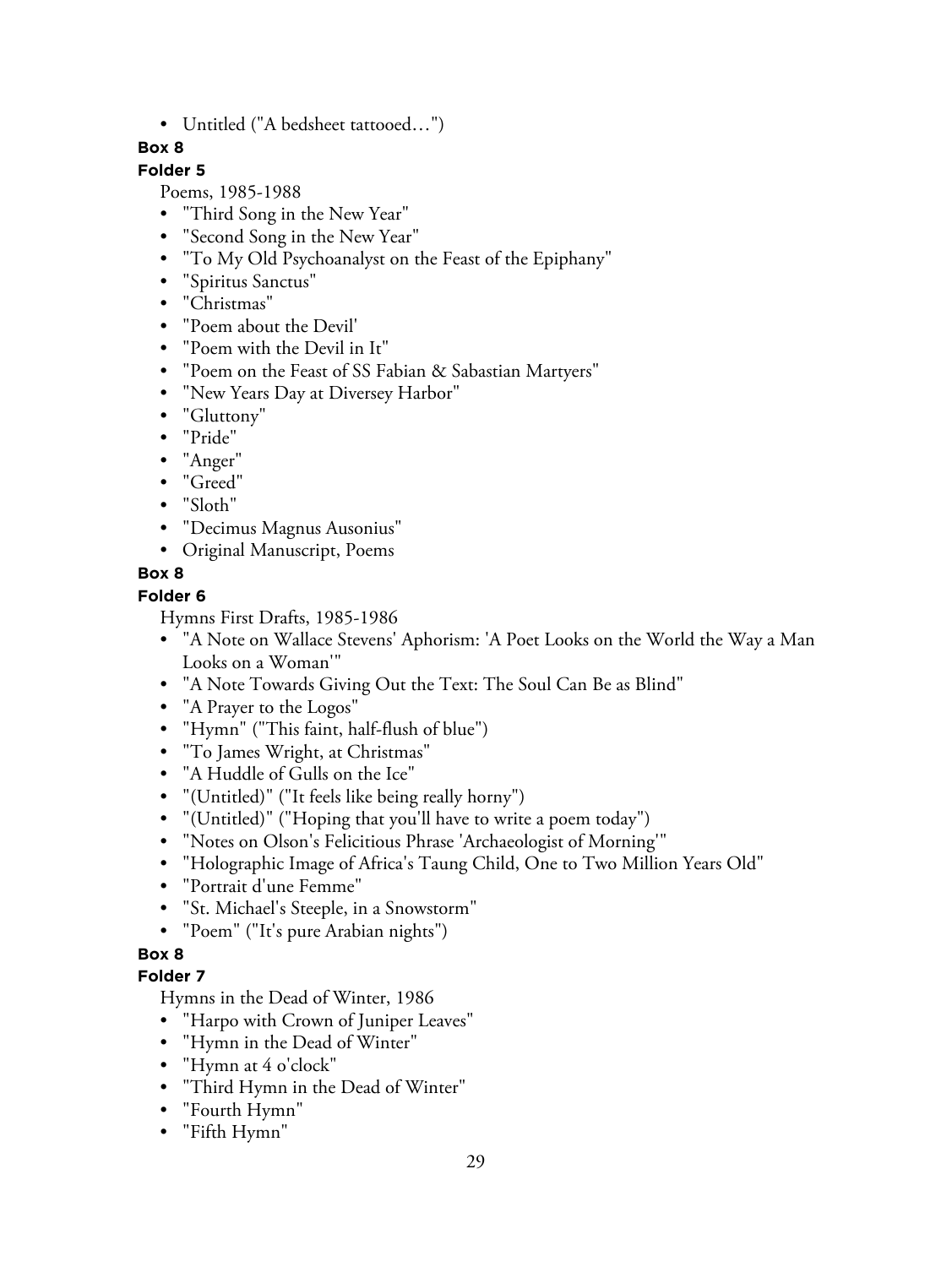- "Hymn in the Rain"
- "Hymn to Claude Monet at Giverny"
- "Bequest"
- "In a Park in Old Town"
- "A Virgilian Moon"
- "Song" ("The rain is shy as a herd of deer")
- "Insect"
- "Et in Arcadia Ego"
- "Landscape"
- "Bird"
- "Nuns Fishing at Diversey Harbor"
- "Halloween"
- "In a Park in Old Town"
- "But Age, Allas…"
- "Poem" ("I'm glad I was a Catholic…")
- "Fish"
- "Aquinas Tunbelly, Frate Porcospino"
- "A Note on Wallace Stevens' Remark: 'A Poet Looks at the World the Way a Man Looks at a Woman'"
- "To the Logos"
- "Hymn" ("How many times have you tramped by")
- "Hymn" ("This faint, half-flush of blue")
- "To James Wright, at Christmas"
- "A Huddle of Gulls on the Ice"
- "A Note on Olson's Felicitious Phrase: 'Archaeologist of Morning'"
- "Holographic Image"
- "Portrait d'une Femme"
- "St. Michael's Church, in a Snowstorm"
- "(Untitled)" ("It is quite possible to have a feeling about the world")
- "Postcard with Head of a Lonan"
- "Song" ("Snow all of a sudden")
- "Pulvis et Umbra Sumus"
- "Archaic Smile"
- "The Statues of the Saints"
- "St. Michaels Church, in an Ordinary Light"

#### **Folder 8**

Poems, 1986

- Untitled ("What could be more dazzling")
- "Psalm"
- "Psalm. On Neruda's Line 'The Rain No Longer Knows Me'"
- "Psalm. Zen and the Art of Riding Your Bike"
- "Ode at the Beach at Fullerton"
- "A Note on the Line in Humbodt's Gift: 'I Felt Showered by Green Within'"
- "Nota: That Love is an Everyday Thing"
- "Poem" ("The wilderness is always with us here")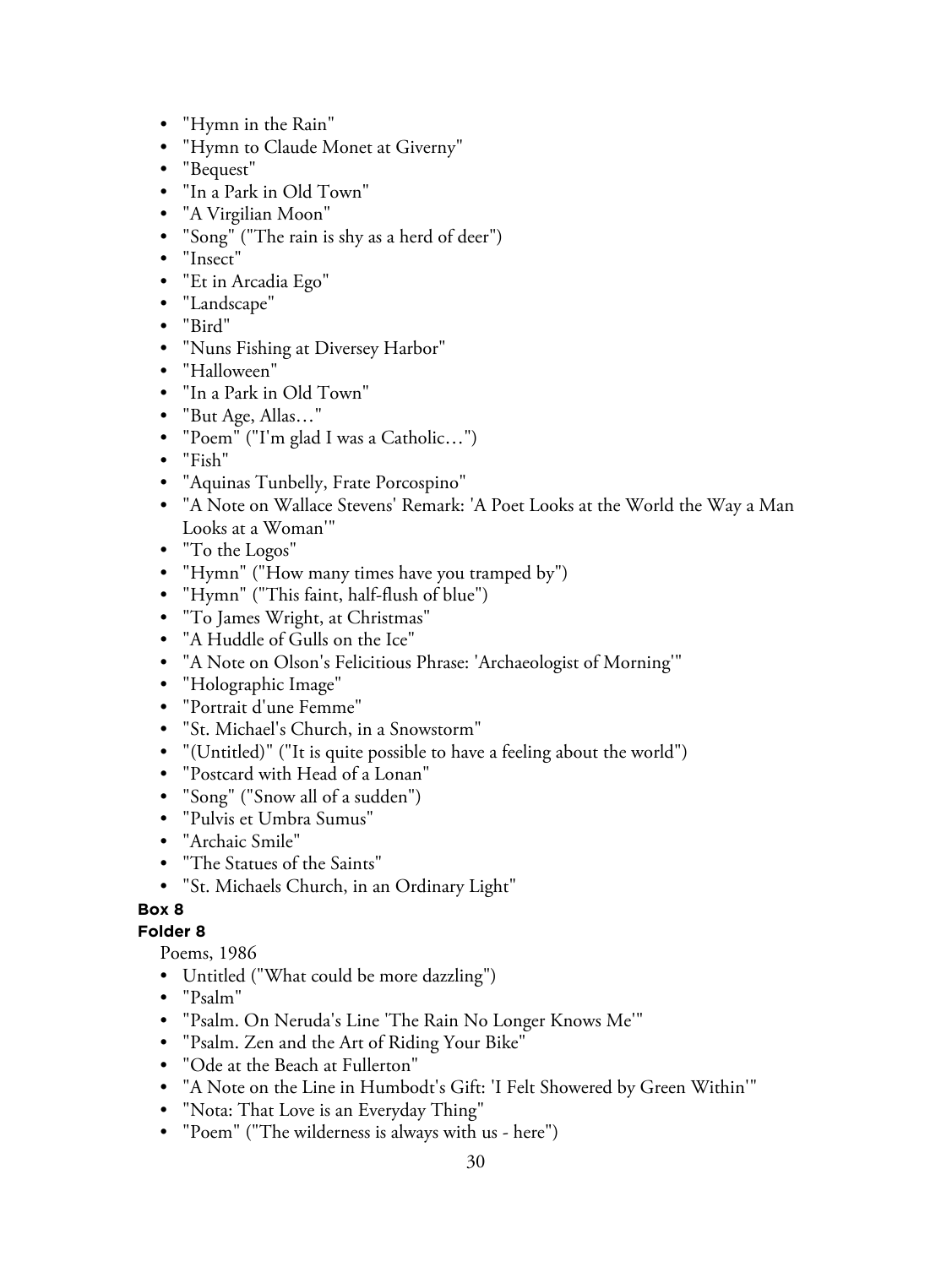- "Ave Atque Vale"
- "John A. Carroll"
- "Words for June Leaf's Drawing 'Paul's Park' (1957)"
- "Hasidic Songs"
- "'Take Hands Together, My Dear Children, and You Will Be Happy Together and Your Hearts Will Love Each Other'"
- "Ode to Fletcher Christian"
- "Small Hasdic Song. For a 59th Birthday"
- "Second Small Hasidic Song"
- "(Untitled)" ("Those smothering, bone-numbing, summer Sunday noons")
- "Song for the Guy Who Won the Game for the Gipper"
- "Jack"
- "To Dick Buckley"
- "North Avenue Beach Ourbade"
- "Hymn in the Dead of Winter"
- "To Carlos Castanada"
- "On a Postcard of a Head of a Loman"
- "Hymn" ("It always should be 4 o'clock")
- "Another Hymn in the Middle of Winter"
- "Third Hymn in the Dead of Winter"
- "Fourth Hymn"
- "Hymn to Claude Monet at Giverny"
- "Fifth Hymn"
- "Sixth Hymn"
- "St. Michael's Church, in an Ordinary Light"
- "Song" ("Snow's sudden, delicate as a caress")
- "Puluis Et Umbra Sumus"
- "Archaic Smile"
- "The Statues of the Saints"

# **Folder 9**

New Poems, 1986

- "After Horace (Odes 4.7)"
- "Stabat Mater"
- "Father"
- "Saint Sebastian His Arrows"
- "(Title to Come)" ("A row of flying hats…")
- "675 North Michigan Avenue"
- "In a Park in Old Town"
- "Proem"
- "To the Ghost of the Totem Pole in the Park at Addison"
- "Variation on Burns' Lines, 'The white moon sets behind the white wave,/ and time is setting on me, o,' and Joel Oppenheimer's 'ass like a valentine'"
- "Air"
- "A Prayer to St. Mary Magdalene at Easter"
- "Song of the Places of Power in Chicago"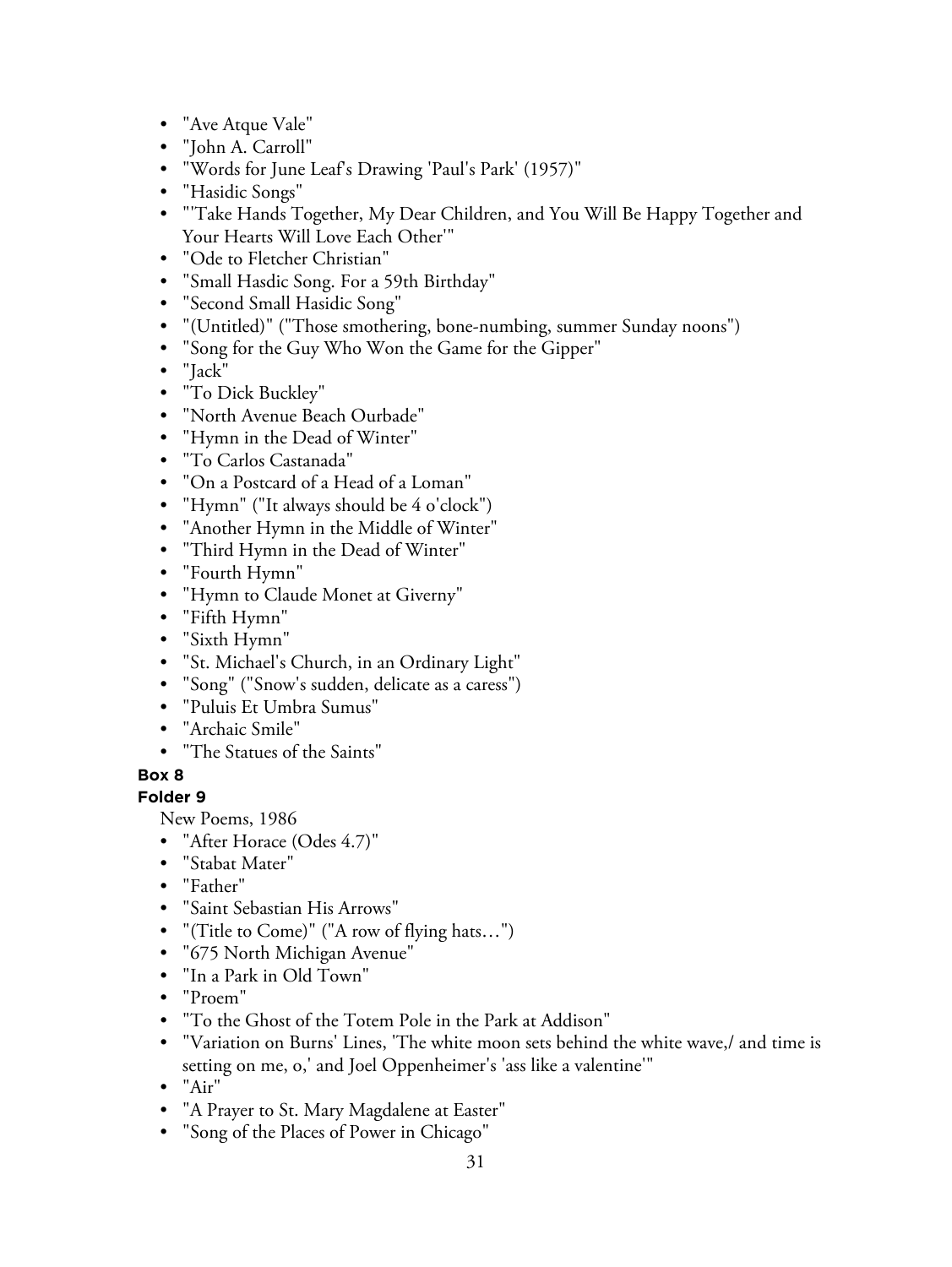- "Song on the Hill of the Chinese Poets Facing the Lagoon at Fullerton"
- "Song at the Beach at Fullerton. Easter."
- "Easter"
- "Spring in Lincoln Park"
- "To Miró, with Thanks for his Painting 'Dog Barking at the Moon'"
- "Song on a Saturday in April"
- "Horae Canonical"
- "Smokestack in the Lincoln Park Zoo"
- "Robert Frank's Photographs in Nova Scotia"
- "To Jim Wright"
- "Supplementum Lyricis Graecis"
- "To Alleman, My New Friend"
- "Song for a Park Without a Name"
- "Hasidic Songs"
- "A Song to St. Francis of Assissi on a Rainy Saturday in May in Lincoln Park"
- "Song" ("These small white cottonwood balls")
- "Variation on Lorca's Line: Verde Que te Quiero Verde"
- "Psalm of the Buddhist Gardners"
- "Psalm for My Wife's Birthday"
- "Psalm"

#### **Folder 10**

Poems, 1987

- Untitled ("Now here's a metaphor of our itch for/immortality")
- "Poem for Robert Desnos"
- "Song from the Beach at Fullerton"
- "(Untitled)" ("I want a language I have never known")
- "Shams"
- "An Ordinary Week in Winter at Diversey Harbor"

#### **Box 8**

#### **Folder 11**

Poems, 1987-1990

- "(Untitled)" ("The older man looks Canadian and kind")
- "Poem with the Devil in It"
- "Black Dog"
- "Song for Two European Women on a Bench"
- "Song for Di Chirico"
- "Song"
- "Poem (for Benedict Ashley OP)"
- "Wild Dog"
- "All Saints Day"
- "Last Sunday in Advent"
- "In Front of St. Michael's Church in Old Town"
- "Ode on the Feast of the Nativity of Our Lord"
- "Song on the Feast of the Epiphany"
- "To the Christ of the Last Supper"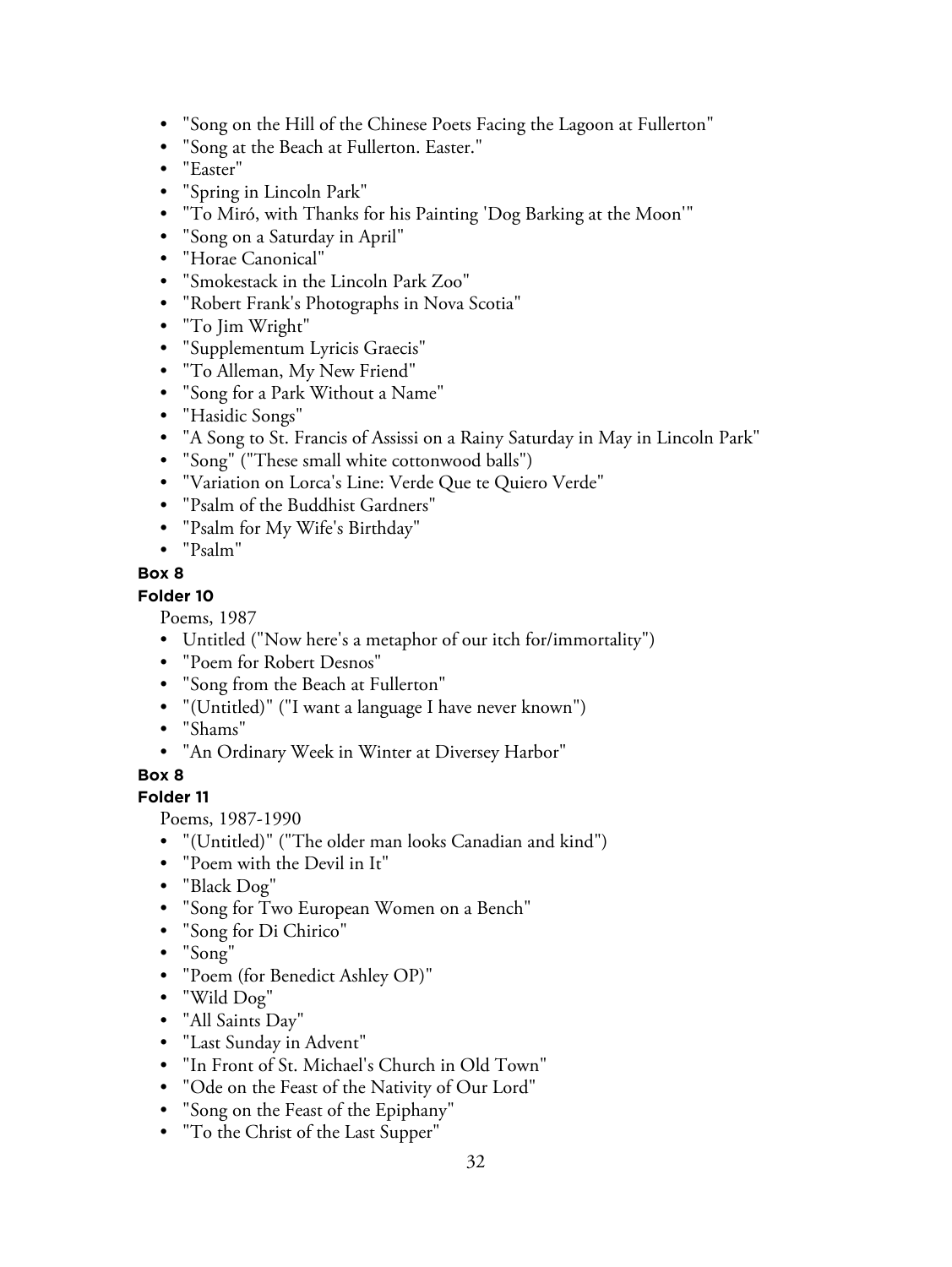- "Augustine"
- "Poems to Atone a Sin Against the Holy Ghost"
- "Poem for the Beginning of a New Book"
- "First Poem"
- "Second Poem"
- "Third Poem"
- "Fifth Poem"
- "A Poem for Vesalius"

## **Folder 1**

Poems Rejected from Final MS Poems to Atone a Sin Against the Holy Ghost, 1988

- "Elegy for John Logan (1923-1987)"
- "Letter to a Young Poet"
- "Soul"
- "Sham's Songs"
- "Thanksgiving"
- "To My Old Psychoanalyst on the Feast of the Epiphany"
- "Rimbaud"
- "Notes for a Song of a Shaman"
- "The Seven Deadly Sins"
- "Song from the Beach at Fullerton"
- "Three Songs"
- "La Condition Humaine I"
- "For Robert Desnos"
- "Song for June Leaf"
- "Spiritus Sanctus"
- "Christmas"
- "Second Song in the New Year"
- "Third Song in the New Year"
- "Rimbaud"
- "Couple on a Couch"
- "Song for a Lost Poem"
- "Song for a Theologian"
- "Journal"
- "Envy"
- "Anger"
- "Greed"
- "Sloth"
- "Pride"
- "Gluttony"

#### **Box 9**

#### **Folder 2**

Poems, 1988-1989

- Untitled ("The traffic light turns green…")
- "Untitled" ("If I could write a poem mysterious")
- "Snow"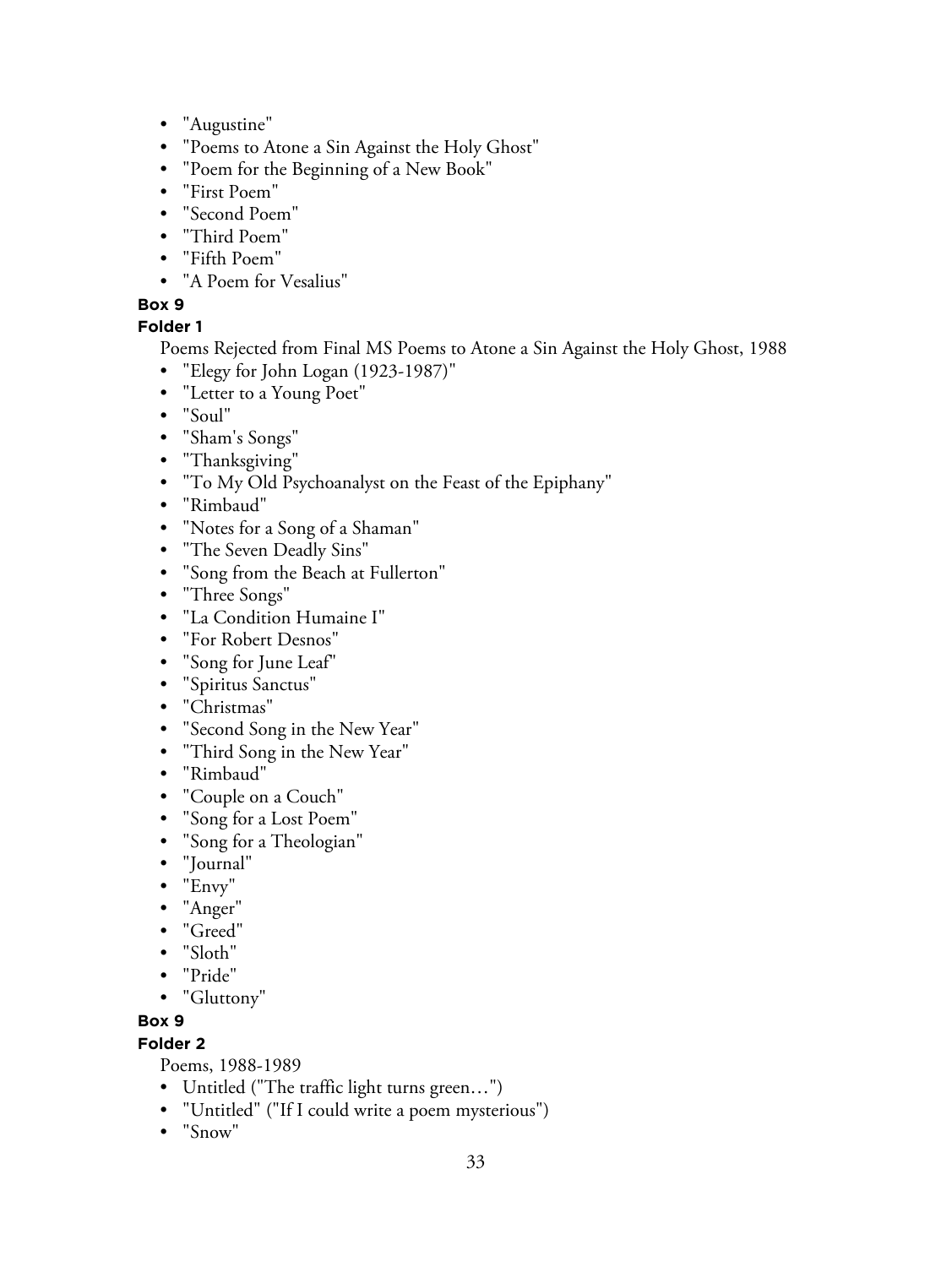- "Poem" ("Two rows of captured navy pilots wearing")
- "Postcard from a Village Around Caesarea Phillipi in Palestine"
- "Poem to St. John Perse from the Boat Harbor at Diversey"
- "Circe and Her Lovers in a Landscape"
- "Footnote to Porphyry's (His Reading that the Wandering of Odysseus is an Allegory for the Journey of the Soul)"
- "Mother"
- "Father"
- "Self-Portrait"
- "Undeveloped Photo"
- "Instruction Manual"
- "Mother"
- "Father"
- "Another Postcard"
- "First Poem"
- "Second Poem"
- "Third Poem"
- "Fourth Poem"
- "Poem for André Kertész"
- "(Untitled)" ("The lake today's locked tight")
- "Footnote for Melville's Observation that 'There Can Be No Wonder in the External World Unless an Interior Wonder Meets It'"
- "Song to a Tree"
- "Primavera"
- "Poem"
- "A Christmas Carol for Fats Waller"
- "Instruction Manual"

#### **Folder 3**

Poems, 1989

- "Et in Arcadia Ego"
- "Ego Te Absolvo"
- "'Vanity of Vanities' Saith the Preacher 'All is Vanity'"
- "Theologian Growing Old"
- "'In the Lost Childhood of Judas Christ Was Betrayed'"
- "Early Summer Song"
- "Chanson Innocente"
- "Variations on a Line by Lorca"

# **Box 9**

## **Folder 4**

First Drafts and Deletions, 1989

- "September Log"
- "All Poems are the First Poem in the World"
- "(Untitled)" ("This peace I feel")
- "Poem Beginning with the Zen Advice 'Think of Nothing'"
- "Variation on a Line by Lorca"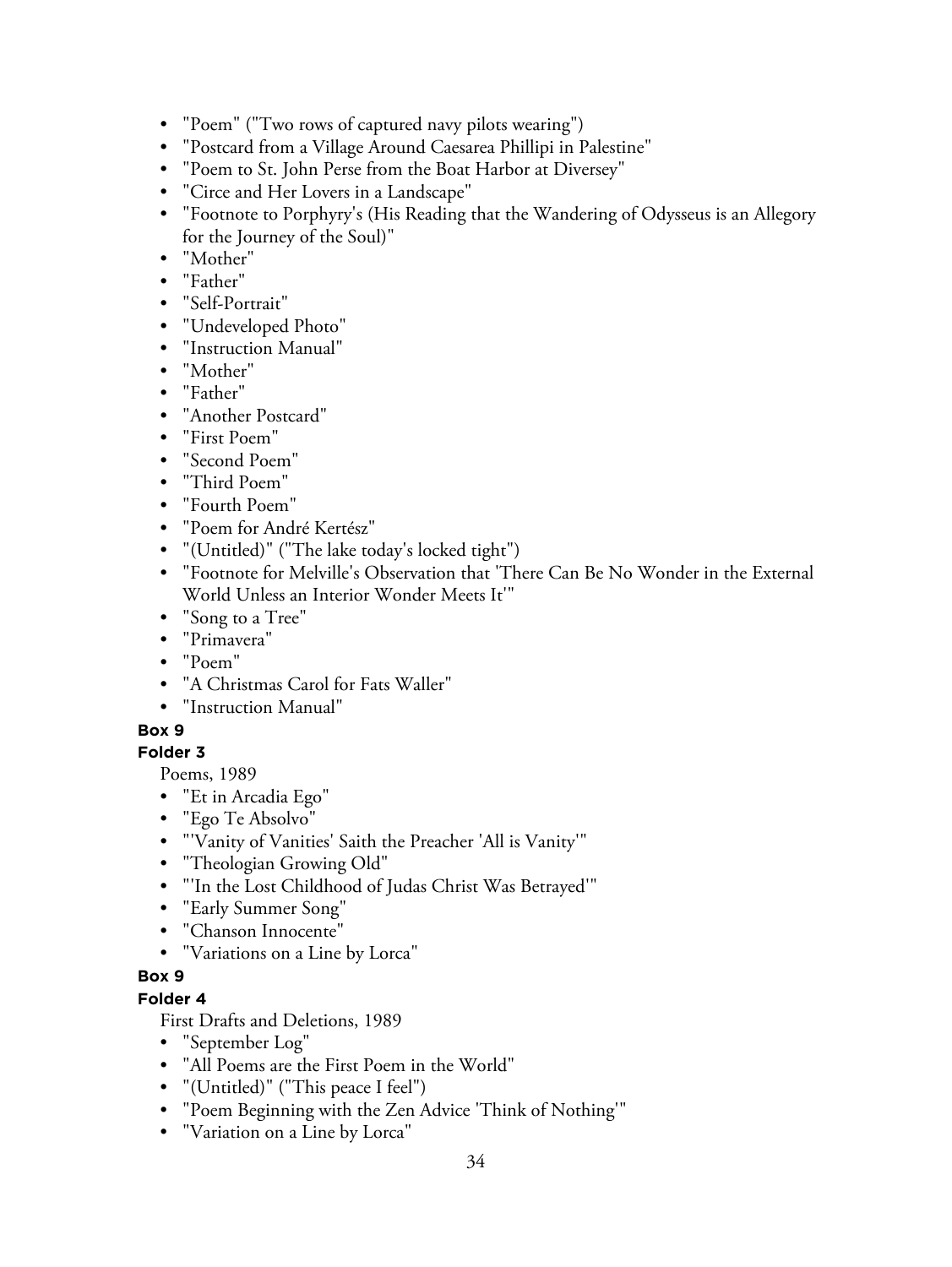- "Poem for Iamblichus"
- "Songs"
- "Song After Making Love"
- "September 1st 1989"
- "Three Labor Day Poems"
- "(Untitled)" ("It feels strange trying to talk with you")
- "September 23rd"
- "The Art of Poetry"
- "(Untitled)" ("I know more about this 2" scar that runs")
- "Song" ("Sometimes I feel like Guliette Masini in La Strada")
- "Second Poem"
- "Third Poem"
- "Fourth Poem"
- "Song" ("Our best questions have no answers")
- "The Curé of Ares"
- "Prolegomenon for a Druid"
- "Druid Song"

#### **Folder 5**

Poems, 1989

- "Poem" ("Some days are ugly…")
- "Poem" ("Leaving everything to be")
- "Poem" ("And if you were to step…")
- "Poem" ("The day when it finally…")
- "Poem" ("The way you were able…")
- Untitled ("Hearing John McCormick singing")
- Untitled ("What a lot of sweet talk")
- "Poem to the Oracles and Mysteries"
- "Poem that Wants to Talk with Iamblichus About the Mysteries"
- "Poem to Blaise Pascal"
- "The Cure of Ares"
- "A Question for Pascal"
- "To the Christ in the Tabernacle in St. Philip Neri Church"
- "Ode Against Myself"
- "Halloween"
- $"62"$
- "In Defense of the New Critics"
- Untitled ("And if one finds oneself…")
- Untitled ("What if there is no soul")
- "Poem on St. Francis' Remark 'Brother Rain'"
- "Song at the End of Summer"
- "St. Michael's Park in Old Town"
- "St. Michael's Park in Old Town Revisited"
- "Canticle from the Beach at Fullerton"
- "'Words, Words, Words'"
- "Poem for Delmore Schwartz"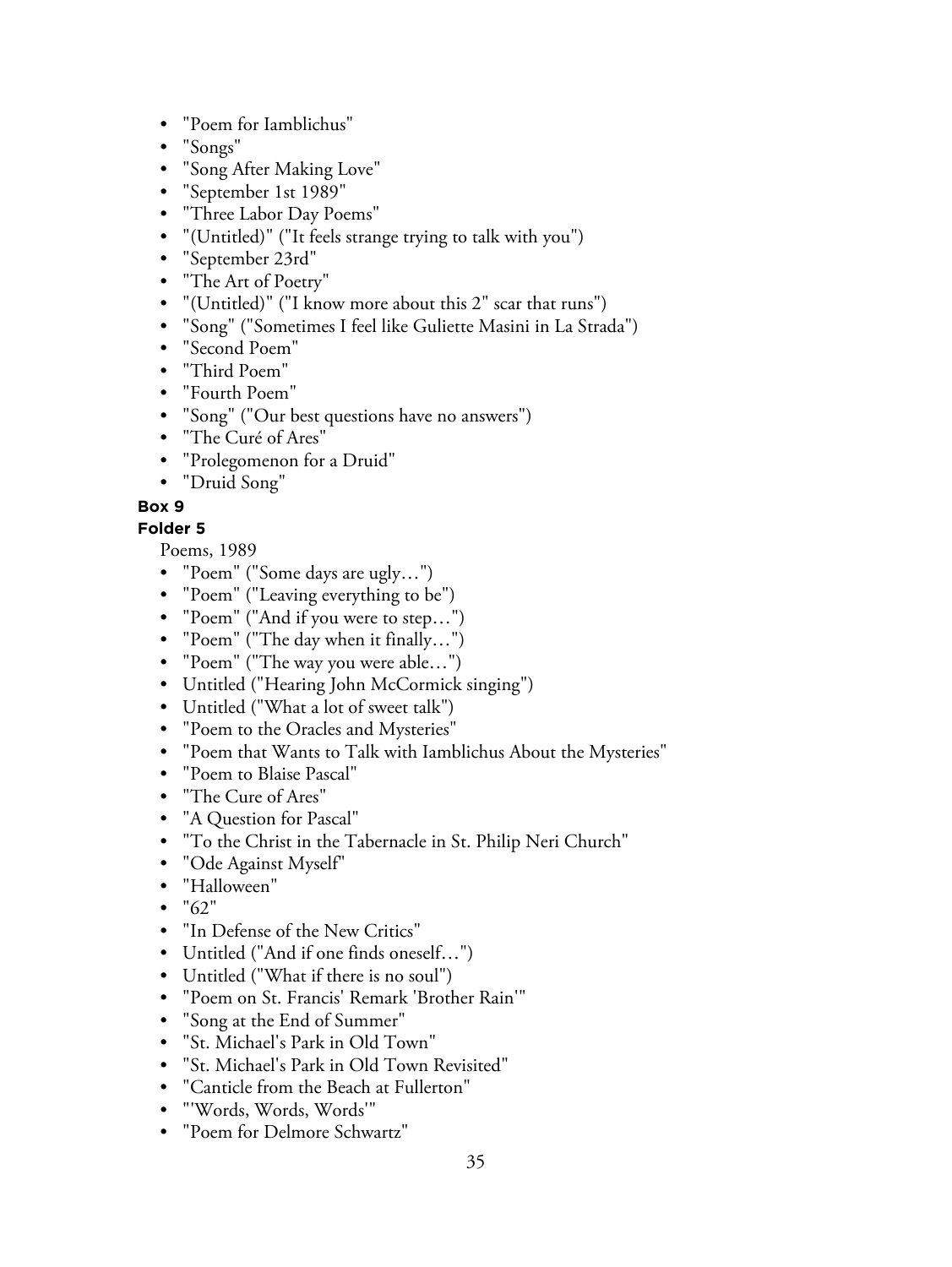- "Lines on the Day Before Labor Day"
- "Lines on the Day After Labor Day"
- "Litany"
- "Things I Won't Have to Do Today"
- "To My Wife"
- "September 23rd"
- "The Art of Poetry I"
- "The Art of Poetry II"
- "The Art of Poetry III"
- "Second Poem"
- "September 23rd"
- "September 24th"
- "September 25th"
- "Poem Beginning with the Zen Advice 'Think of Nothing'"
- "Poem for Imbalichus and the Mysteries"

#### **Folder 6**

Poems, 1989

- Unidentified Book Introduction
- "This Poem is For Any Man With a Good Wife"
- "To a Tree, at the Corner of Fern Court and Menomonee in Old Town"
- "Ode. To Chief Big Foot of the Dakota Sioux"
- "Cruikshank & Gilray God Bless Them"
- "Poem Written in Rage"
- "That an Empty Purse Need Not Inhibit the Power of Art"
- "Letter to Luke"
- "Elegy for St. John Perse"
- "Postcard (From a Village Near Caesarea Phillipi in Palestine)"
- "Ode in Early Spring"
- "Instruction Manual"
- "Words for Humpty Dumpty"
- "Song in Hope of Spring"
- "Poem" ("Leaf/color of old parchment")
- Untitled ("I want to walk")
- "(Untitled)" ("Where do our dreams go once we are awake")
- "Poem" ("Mist/drifting over the lagoon")
- "Poem" ("And what if the lake were like a friend")
- "(Untitled)" ("We're only tenant farmers here")
- "(Untitled)" ("A grey day in May…")
- "Fragments from an Abandoned Poem"
- "[Untitled]" ("A day has its own look…")
- "Ode on the Eighth Day of Spring"
- "Ode on the Seventh Day of Spring"
- "Song in Hope of Spring"
- "Footnotes for a Lost Book on Theology"
- "Words for Humpty Dumpty"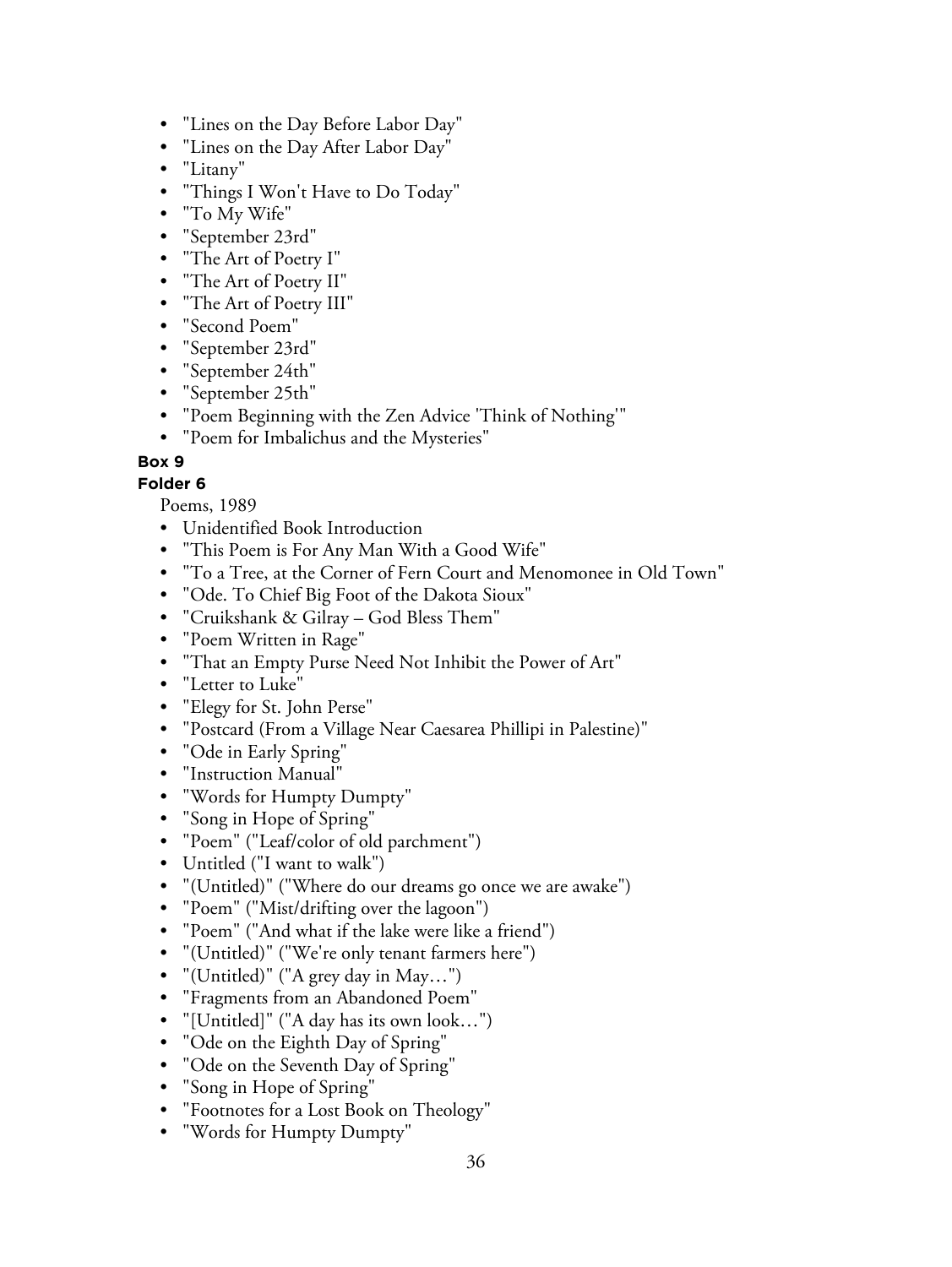**Folder 7**

"Matthew," 1990

# **Box 9**

# **Folder 8**

Poems, 1950-1990

- Photocopies of Poems for New and Selected Poems
- "October"
- "November"
- "December"
- "February"
- "September"
- "Thirteen Mornings on a Bench in Lincoln Park"
- "Ancestral Song"
- "Poem on a 60th Birthday"
- "July"
- "Poem Beginning with the Zen Advice 'Think of Nothing'"
- "(Untitled)" ("The devil has the face of a goat")
- "Song After Making Love"
- "(Untitled)" ("I know more about this 2" scar that runs")
- "In Hope of Exorcism"
- Photocopy of "Shams"

## **Box 9**

# **Folder 9**

New and Selected Poems, 1950-1990

- Photocopies of Poems for New and Selected Poems
- "October"
- "November"
- "December"
- "February"
- "September"
- "Thirteen Mornings on a Bench in Lincoln Park"
- "Ancestral Song"
- Photocopy of "Shams"
- "Poem on a 60th Birthday"
- "July"
- "Poem Beginning With the Zen Advice 'Think of Nothing'"
- "(Untitled)"
- "Song After Making Love"
- "(Untitled)"
- "In Hope of Exorcism"

# **Box 10**

# **Folder 1**

My Original is the Region of the Summer Stars, 1992

- "Pascal"
- "Poem" ("I'm sitting here in our apartment…")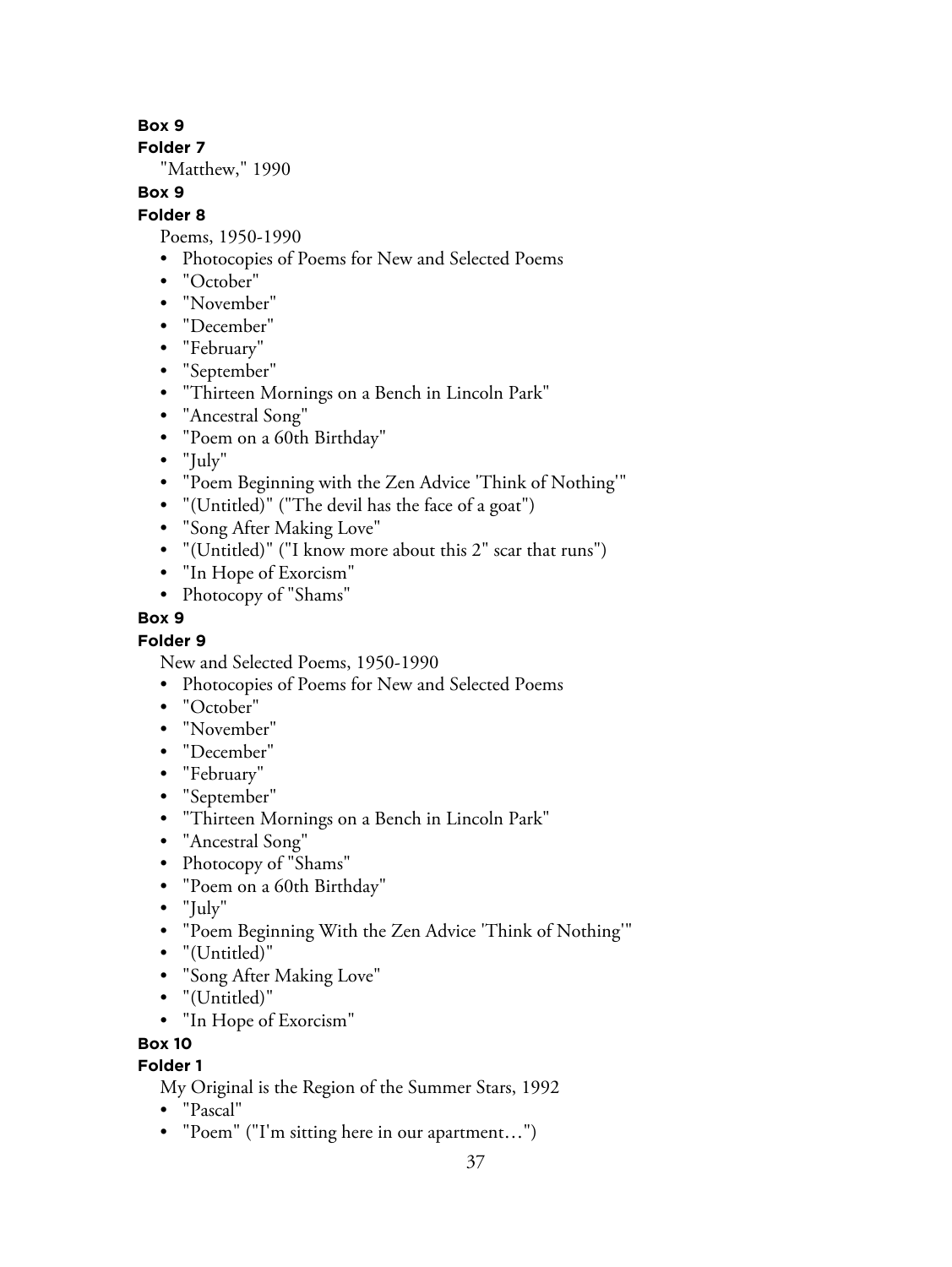- "(Untitled)" ("You've never given a second thought…")
- "Talisman"
- "May Days"

#### **Folder 2**

My Original is the Region of the Summer Stars, 1992

- "Pascal"
- "Poem" ("I'm sitting here in our apartment...")
- "(Untitled)" ("You've never given a second thought…")
- "Talisman"
- "May Days"
- "Ode"
- "Songs to My Soul"

#### **Box 10**

#### **Folder 3**

My Original Country is the Region of the Summer Stars, 1992

- "Pascal"
- "Poem" ("I'm sitting here in our apartment...")
- "(Untitled)" ("You've never given a second thought…")
- "Talisman"
- "May Days"

## **Box 10**

#### **Folder 4**

Poems, 1992

- "Poem on a 65th Birthday"
- "Lines on Leaving Chicago Forever"
- "(Untitled)" ("Souls return on Halloween tonight")
- "Odes I"
- "Odes II"
- "Odes III"

#### **Box 10**

#### **Folder 5**

Poems, 1992-1993

- "Canto XXI"
- "Canto XX"
- "Canto XVIX"
- "Canto XIII"
- "Canto X"
- "Self-Portrait at 66"
- "Ode to Masturbation"
- "On Reading an Old Fragment of a Newspaper Story"
- "Song of Mr. Tester (Caretaker of the Bethel Road Dumpster)"
- "Variation on the Theme 'April Showers Bring May Flowers'"
- "Question for Anthony Comstock"
- "Ode to the Old-Time Jazz Musicians"
- "Dream for Little Joe"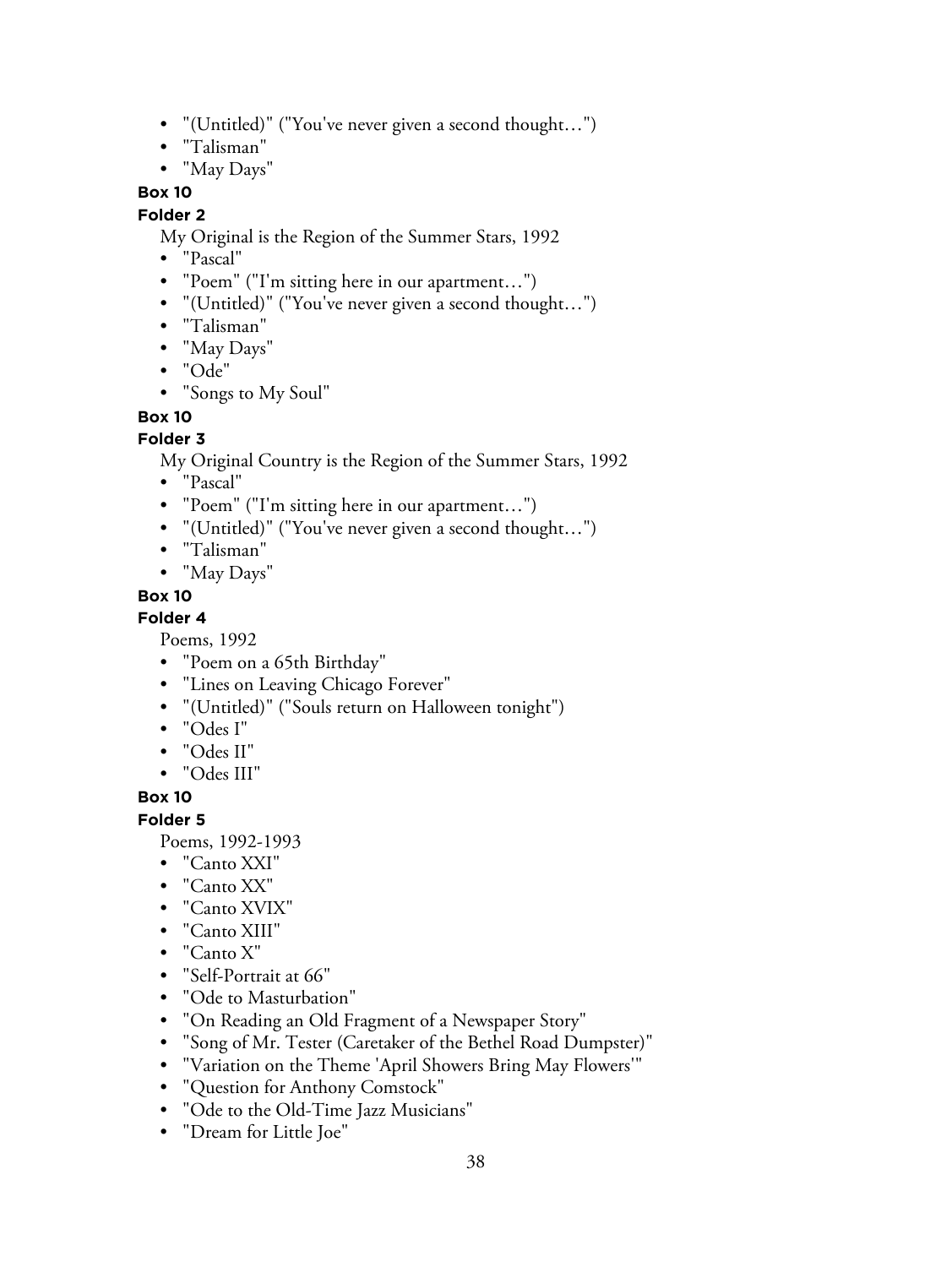- Untitled ("Well here we are sweet meat")
- Untitled ("And asshole let me ask you this")
- Untitled ("Would you walk into the wilderness…")
- "Easter"
- "Poem" ("A long solid like black…")
- "Ode to St. Francis of Assisi and the Birds & Trees the Grass & Clouds"
- "Names"
- "To the Prettiest Checkout Gal in the Winn-Dixie Supermart in Boone"
- "Canto XXV"
- "St. Patrick's Day"
- "Wind"
- "Canto XXVI"
- "Canto XXII"
- "Canto XXIII"
- "Robin"
- "Canto XXIV"
- "Ode to the Ghosts of the Cherokee Nation in North Carolina"
- Untitled ("Lazy and good-looking")
- "Wataqua County as a Map"
- "Ode to 3 All Americans"
- "Ode to Fats Henry & the Gipper"
- "A Poem at Christmas"
- "Poem from the Baptist Hospital in Winston-Salem"
- "Poem Jeykll Island in Georgia"
- "First Song on Beaver Dam Road"
- "Cow"
- "Reply to an Elder of the Beaver Dam Baptist Church"
- "Hiking on George's Gap"
- "Country Graveyard on a Hill"
- "Early Fall"
- "Maryrose"
- "Song of the Creek on the Beaver Dam Road"
- "Harvest Moon"
- "Song" ("That clothesline of clouds")
- "Maryrose"
- "Night"
- "Last Will & Testament"
- "(Untitled)" ("Abruptly/Like when suddenly you see…")
- "Falling Leaves"
- "Halloween"
- "November 1st"
- "The Dying of the Fall"
- "Song of the Fist Snow"
- "(Untitled)" ("In the middle of the night my wife exclaimed")
- "Thanksgiving"
- "A Baptist Recalls a Visit by Cole Younger"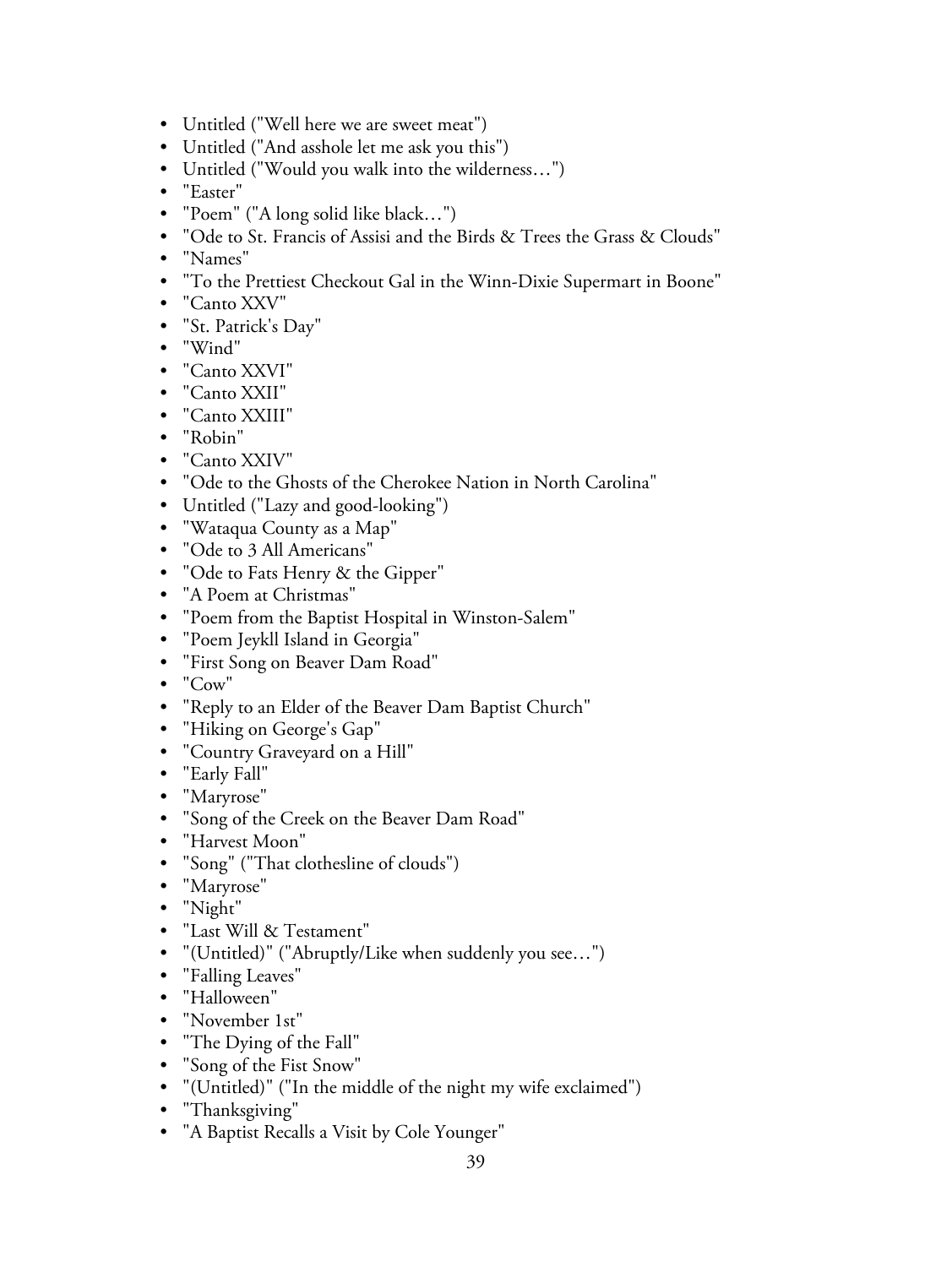- "A Cherokee Shaman's Song"
- "Daniel Boone's Song"
- "Traffic in North Carolina"
- "Poem" ("The winter leaves lie on the hills")
- "Song" ("The early winter sun among…")
- "To the Ghost of a Cherokee Medicine Man"
- "(Untitled)" ("It never/Ever fails…")
- "Poem" ("The way every bowel movement feels unique today")
- "Poem" ("Such abundant bundles of marmalade…")
- "Love Poem"
- "Stars"
- "Clouds"
- "Poem for Dylan Thomas"
- "Poem" ("Learning today from a flyer from Wilde Life Magazine")
- Untitled ("Why do some dreams seem")
- "The Mystery & Melancholy of the Fog"
- "Two Songs"
- "Poem for John Logan"
- "Snow on Beaver Dam Road"
- "Poem" ("Omnl animale post-coith triste est")
- "(Untitled)" ("It feels great to be a man")
- "The Dull Days After Christmas"
- "Poem" ("The rain soft and squirmy as an egg yoke")
- "Poem" ("A good art gallery or museum…")
- "(Untitled)" ("Feeling your soul grow")
- "Fog on George's Gap"
- "(Untitled)" ("The fog that's gliding…")
- "Song on Beaver Dam Road II"
- "Song of the Wind on George's Gap"
- "Lines on George's Gap"
- "Poem for Senator Jesse Helmes"
- "(Untitled)" ("Looking at a landscape every day")
- "Song" ("When an early morning mist slowly moves")
- "Song of the Hills on George's Gap"
- "Fog on George's Gap"
- "Snow"
- "The Gift of the Raw"
- "Fog"
- "Poem from the Baptist Hospital in Winston-Salem"
- **Box 10**

#### **Folder 6**

Appalachian Spring, 1995

- "Appalachian Spring"
- "In Dreams Begin Responsibilities"
- "(Untitled)" ("I've always hoped to write a poem about nothing")
- "Self-Portrait"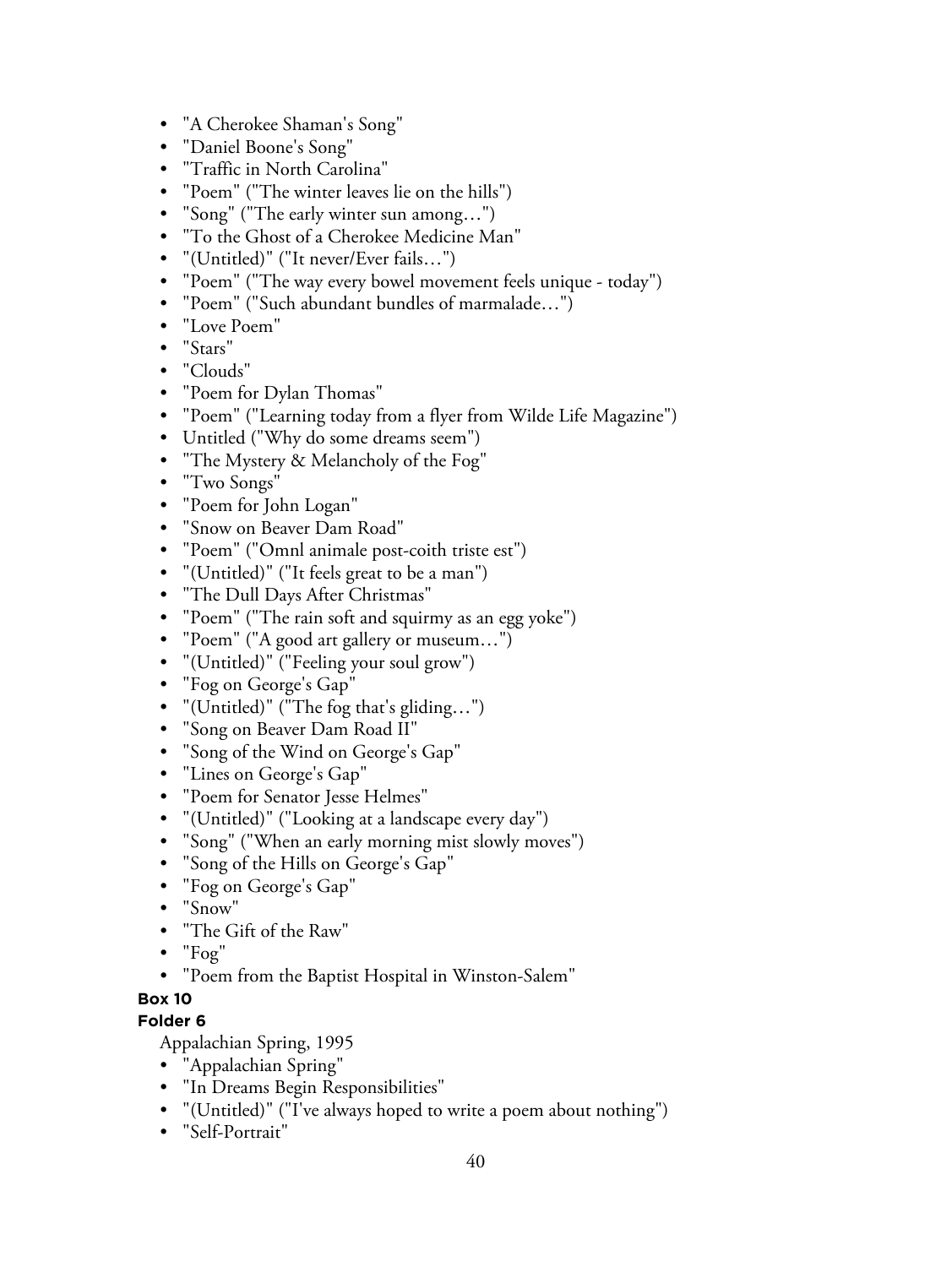- "Song Words Are Mummies"
- "Song of the Country"
- "Song Sunday Morning"
- "Song 'And Then There Were None'"
- "Nonesense Song"
- "Das Unbewusst"
- "Normal"
- "Everything's a Miracle"
- "Poem About Nothing"
- "A Poem for Kenneth Koch"
- "Poem on George's Gap"
- "Poem with 25 Questions"
- "Sex With Orgasm"
- "The Road on Beaver Dam Road"
- "Self-Portrait"
- "Poem" (So why bother about making a good poem again")
- "Poem in Favor of Our Fucking One Another"
- "To Any Bigot Who Hates Niggers Here in North Carolina"
- "Ode" ("Whenever the moon is blue")
- "Poem" (This waiting for a new poem to come")
- "A Poem for Ziggy"
- "Residence on Beaver Dam Road George's Gap"
- "A Note on the Many Selves We Are"
- "As the World Turns"
- "Poem Without Plot or Sunglasses"
- "Home is Where the Heart Is"
- "(Untitled)" ("And what if you never wrote another poem?")
- "Saturday August 4th"
- "August 7th"
- "August 8th"
- "August 10th"
- "August 11th"
- "August 14th"
- "August 22nd"
- "Song in an Early Autumn Afternoon"
- "Poem" ("Going over old poems")
- "Song of the Ravens of Bethel Road"
- "Song" ("You couldn't see a dozen ravens…")
- "Poem" ("To be taken daily")
- "Poem" ("Nothing's more ominous")
- "Whenever We Make Love"
- "Ode" ("Has anybody ever hammered out")

#### **Folder 7**

- Applachian Spring & Other Poems, 1995
- "Applachian Spring"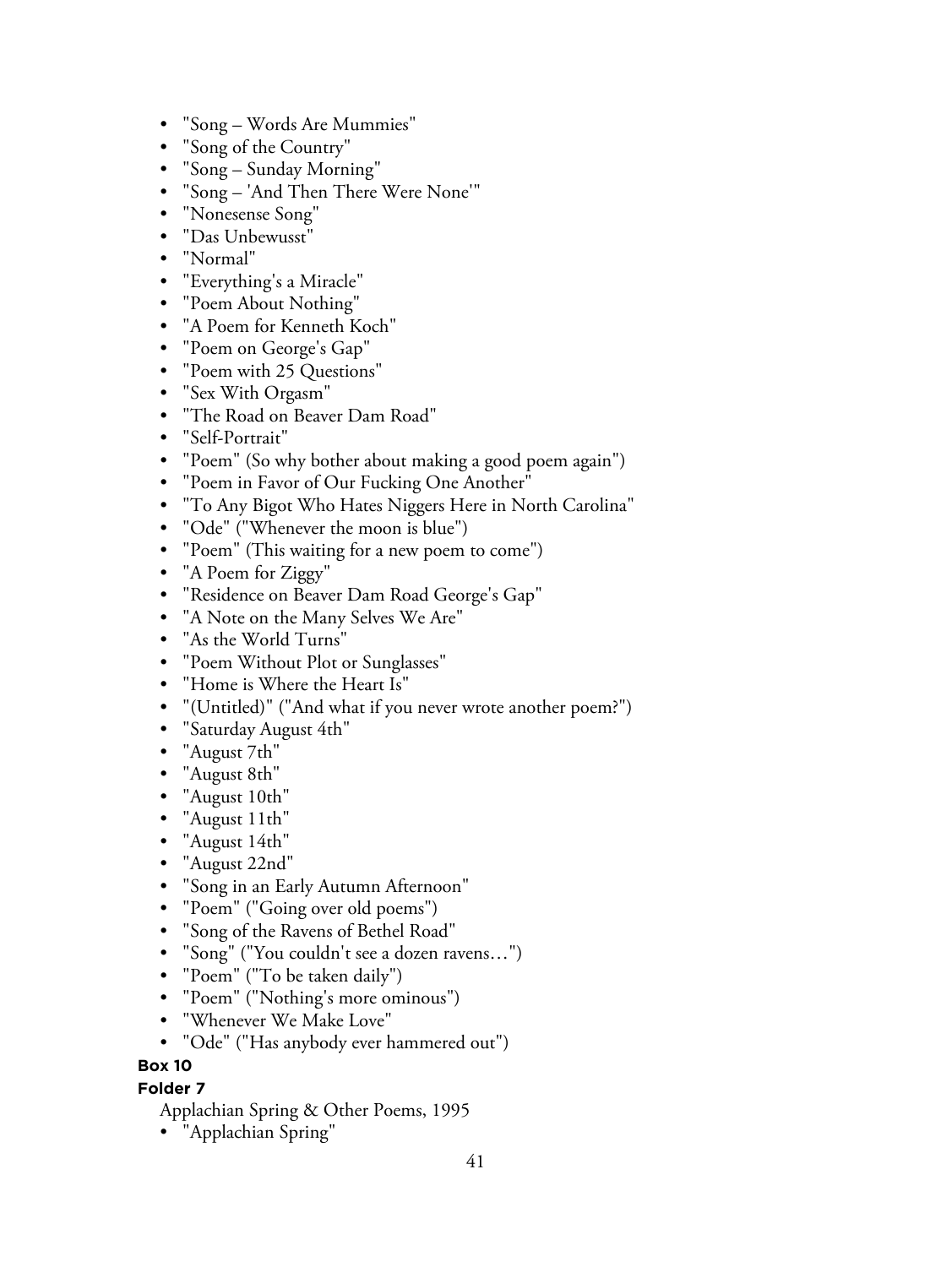- "February 1st"
- "Today's as Grey as the Flight of Winter Geese"
- "Rain"
- "We're Naked as the other Animals"
- "Clouds Over Mountains"
- "Ice Storm in Spring"
- "Bee"
- "Wind"
- "Song" ("The horses are standing motionless…")
- "Butterflies and Flying Fish"
- "Spring Like a Woman Who Won't Come"
- "For All We Know this Show's the Breath of God"
- "Poem for Fats"
- "There's Nothing Left to Do but Dance"
- "Oh the Happiness of the Angels"
- "Ode" ("The secret life of body and its bones")
- "Good Friday"
- "Poem for Mr. Bill Tester on Easter Saturday"
- "Easter"
- "To a Brown Moth"
- "Blowing Rock"
- "Song" ("In the hay field beyond…")
- "The TWA Corbies"
- "To a Young Baptist Preacher"
- "To a Handsome Middle-Aged Lady in a Doctor's Office in Boone"
- "To the Prettiest Check-Out Gal in the Winn-Dixie Supermarket in Boone"
- "To a Receptionist in a Doctor's Office in Boone"
- "Ode to the Ghosts of the Cherokee Nation"
- "Holiday in Chattanooga"
- "Poem for Pablo Neruda"
- "Oh Learning to be Versed in Country Things"

# **Folder 1**

Appalachian Spring, 1995-1996

- "Autumn Comes to George's Gap"
- "Appalachian Spring"
- "Map"
- "In Dreams Begin Responsibilities"
- "Autumn Comes to George's Gap"
- "Song" ("And would you have wanted to be there")
- "Song of the Ravens of Bethel Road"

# **Box 11**

# **Folder 2**

Poems, 1995

• "Ode to St. Francis of Assisi and the Birds and Trees and Grass the Clouds and Brother Sun and Sister Moon and the Wind When it's a Clown"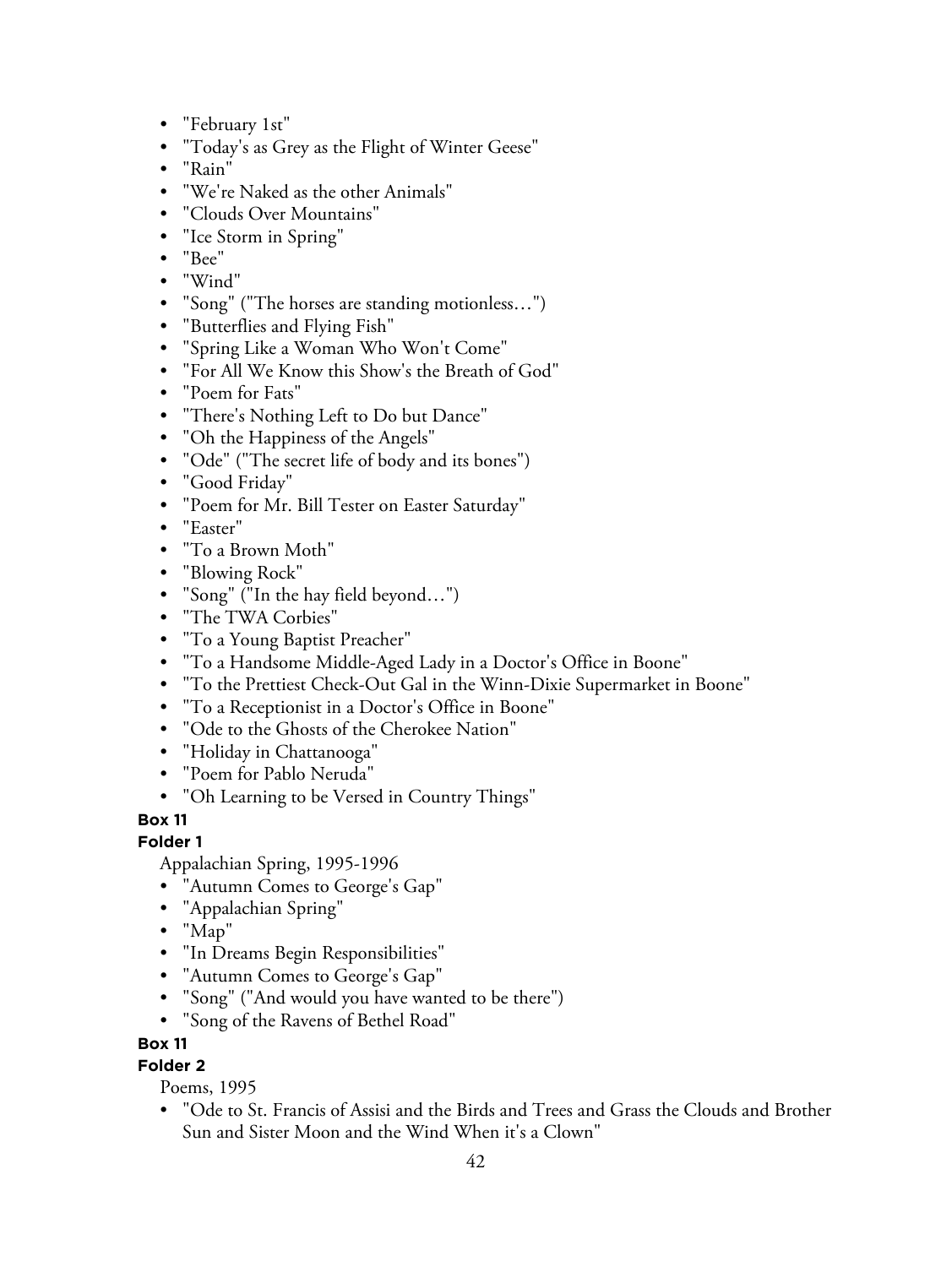- "Forward"
- "Childhood"
- Autobiography
- "Ode to the Ghosts of the Cherokee Nation in Watagua County, North Carolina"
- "Poem" ("Somedays I wonder what God…")
- "Poem" ("It hardly has to be spectacular")
- "Poem" ("August is the month without a face")
- "Poem" ("I dig hearing how these monks")
- "Poem" ("If we ever have the luck…")
- "Poem" ("After the Technicolor of a good orgasm")
- "Poem" ("The way a sister and a brother once sailed")
- "Poem" ("Is there anything more welcome and exciting")
- "Poem" ("As if it happened over night")
- "Poem" ("Such a rich odor")
- "Poem" ("And it isn't so much that…")
- "Poem" ("Autumn comes to Watagua County when we see")
- "Poem" ("The most beautiful thing today")
- "Poem" ("Maroon brown")
- "Poem" ("The way a dream's always…")
- "Poem" ("If you're able to keep…")
- "Poem" ("And what if we begin turning…")
- "Poem" ("And what if there's nothing after death")
- "Poem" ("That tall maple tree")
- "Poem" ("Tooling along this narrow…")
- "Poem" ("Or are we like those cows")
- "Poem" ("The way we like to think")
- "Poem" ("This early autumn mist that almost covers")
- "Poem" ("Its mean lean mouth frozen open forever")
- "Poem" ("As I grow old…")
- "Poem" ("That bumblebee")
- "To Autumn"
- "(Untitled)" ("Walking into autumn feels like…")
- "To T.S. Eliot in Purgatory"
- "To Pablo Neruda"
- "On Learning to be Versed in Country Things"

#### **Folder 3**

Poems, 1995-1996

- "Among School Children"
- "Questions are Answers"
- "Song for Neruda"
- "Autumn Comes to George's Gap"
- "(Untitled)" ("Some days you feel as if…")
- "(Untitled)(A Day in Early Autumn)"
- "(Untitled)(Song)" ("Today feels like getting…)"
- "(Untitled)('Unmarked Road Ahead')"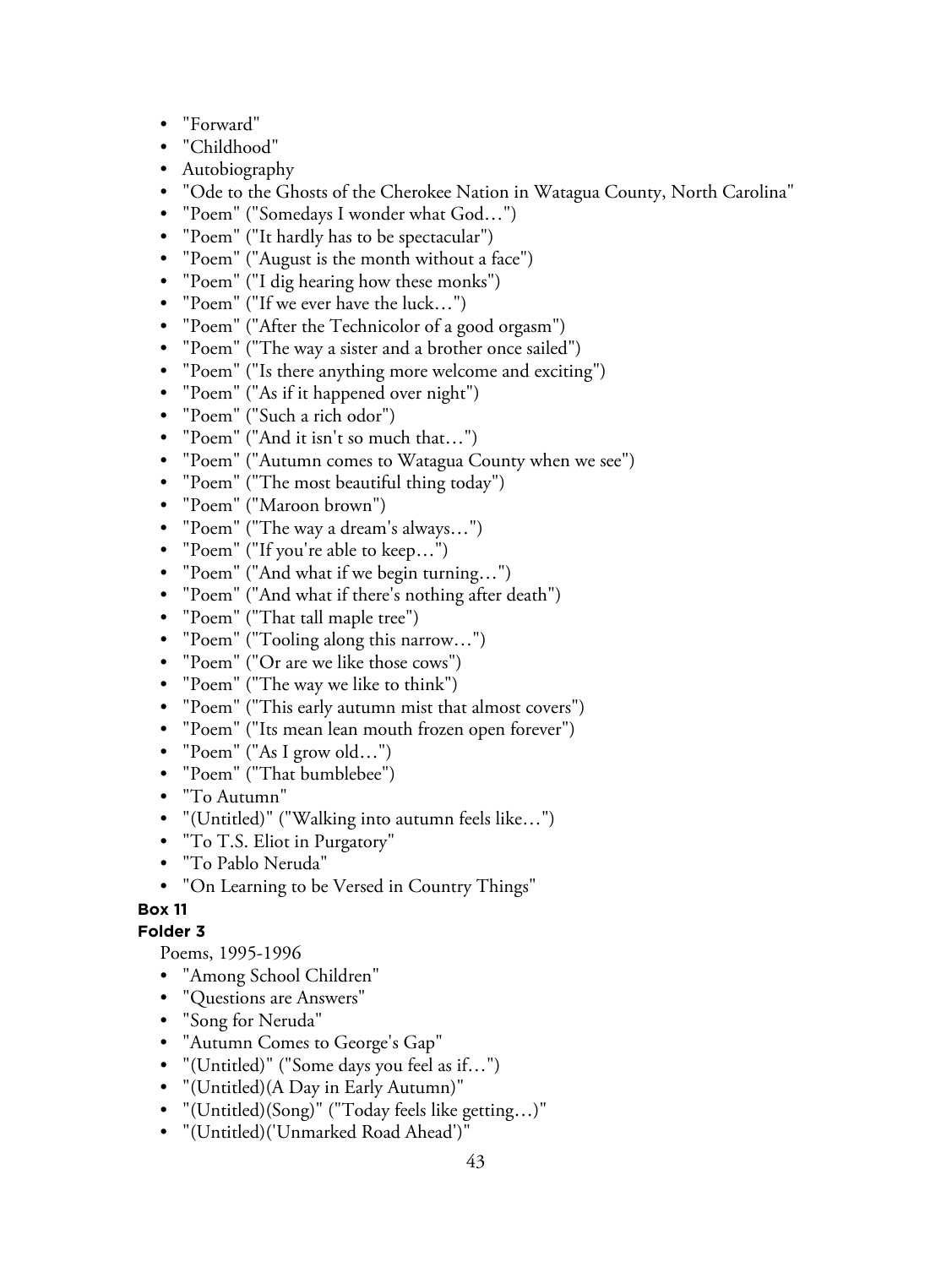- "Dawn"
- "Labor Day"
- "Directions"
- "A Walk Along Beaver Dam Road"
- "Calendar"
- "Dusk"
- "Naked To Mine Enemies"
- "Directions"
- "Dictionary"

# **Folder 4**

Poems, 1995-1996

- "Lines Attempting to Refute the Old Medieval Saw 'Timor Mortis Conturbat Me' (The Fear of Death Causes Consternation in Me)"
- "Night"
- "Bestiary"
- "June in Honor of Another Failure"

# **Box 11**

# **Folder 5**

God and Other Poems, 1996

- "Ode" ("North Carolina A southern state…")
- "(Untitled)" ("Body you've turned into my enemy")
- "Slouching Towards Golden Pond"
- "(Untitled)" ("I only want to be myself again")
- "(Untitled)(Death)"
- "Purge"
- "(Untitled)" ("I've never been a sky-diver…")
- $"67"$
- "Oh Learning You May Have an Infection in the Prostate Gland"
- "Hoc Est Enim Corpus Meum"
- "'I Will Lift Up Mine Eyes Unto the Mountains'"
- "Ode" ("I've known them since the ocean of the womb")
- "Mappa Mundi"
- "(Untitled)" ("This winding mysterious map…")
- "The Body as Old Battlefields"
- "Colonoscopy"
- "'Ain't Got No Tatters…'"
- "Lines After the Old Saying 'Ain't Sex the Nuts?'"
- "(Untitled)" ("You handsome Amazon…")
- "Baptist"

# **Box 11**

# **Folder 6**

God & Other Poems, 1996

- "Song in Honor of the Coming in of the Day"
- "Ode to Diarrhea"
- "Lines"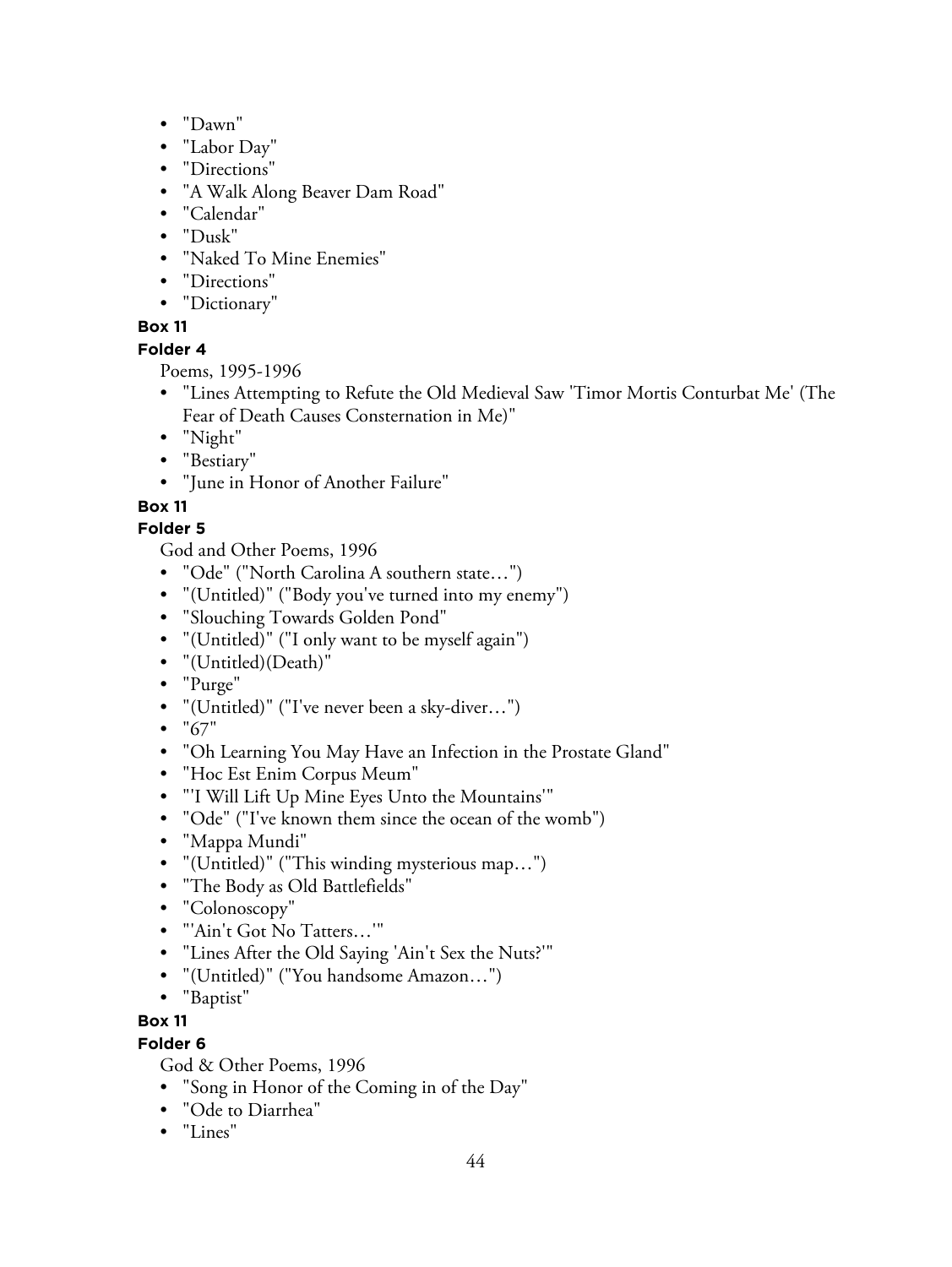- "Omne Animale Post Colity Trixie Est"
- "Body"
- "Night"
- "Day"
- "Death"
- "Life"
- "Time"
- "Eternity"
- "Woman"
- "Left Hand"
- "Right Hand"
- "Philip Drunk"
- "Tweedledum & Tweedledee"
- "God"
- "Song" ("To be able to walk along and see")
- "An Ordinary Evening on Beaver Dam Road"
- "'Everything is Water/If You Look Long Enough' Creeley"
- "Poem" ("What if tomorrow begins like an empty blackboard")
- "Cry to the God of This World (From Grandfather Mountain Near Boone NC)"
- "(Untitled)" ("Who are you anyway?")
- "Fragments from an Abandoned Ode"
- "Ode" ("My original country...")
- "Applacian Spring"
- "Spider"
- "(Untitled)" ("You're walking through a door…")
- "(Untitled)" ("I want to write a poem…")
- "Cancer"
- "Song of the Blind Pygmy"
- "Muskrat"
- "Rimbaud"
- "Knowledge Begins in Wonder"
- "Firefly"
- "Poem" ("Cat as customary…")
- "Poem" ("It so happens I'm tired of being a man")
- "Poem" ("What if today the world we're walking in")
- "Questions of Answers"
- "Poem" ("Is it the absence of angles?")
- "Poem" ("That middle-aged blue-collar…")
- "Sex After 69"
- "Self-Portrait at 69"
- "Poem" ("I'm sitting in a spaceship…")
- "Another Poem About Poetry"
- "Poem" ("What if we were ants?")
- "Poem" ("Animals don't lie")
- "Poem" ("Flavin-6 plus new advanced formula")
- "Poem" ("In our grad school class…")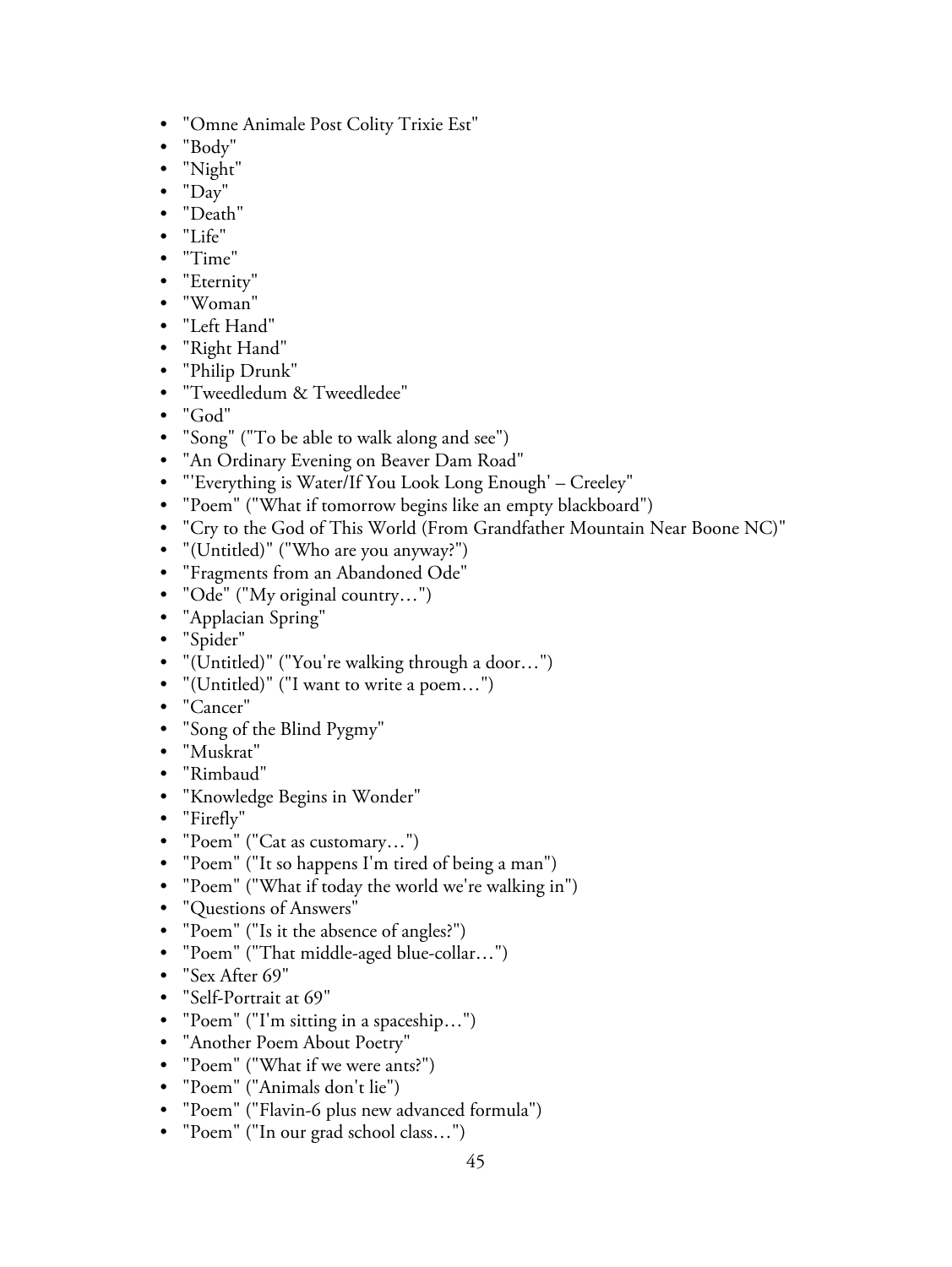• "Poem" ("Let the wind move about inside the poem")

# **Box 11**

# **Folder 7**

In the Year of the Hare, undated

- "October"
- "November"
- "December"
- "January"
- "February"
- "March"
- "April"
- "May"
- "June"
- "July"
- "August"
- "September"
- Drafts of Table of Contents for Late Have I loved You, O Beauty So Ancient and So New; Poems to Atone a Sin Against the Holy Ghost; The Garden of Earthly Delights; and Poems

# **Box 11**

## **Folder 8**

"The Inn of the Poets in the Clouds," undated

# **Box 11**

# **Folder 9**

Poems, undated

- "Hospital"
- "License"
- "Retirement"
- "Alcohol"
- "Questions are Answers"
- "(Untitled. Breathing Dreams BMs an After-Life and Love)"
- "An Ordinary Day in Chicago"
- "Poem" ("Where is the poem that will tell…")
- "Footnote for an ARC Poetica"
- "A Note for the Anatomy of Melancholy"
- "Cor Ad Cor Loquitor"
- "A Note on Solon's Remark to Xerxes the Magnificent 'Count No Man Happy Until He's Dead'"
- "Listening to a Record of the Eddie Condon Band Playing 'Some Sunny Day'"
- "Poem" ("Having feelings often is like…")
- "Answers are Questions"
- "Questions"
- "Horae Canonical"
- "Notes from an Anatomy Lecture"
- "The Inn of the Poets"
- "Dedication"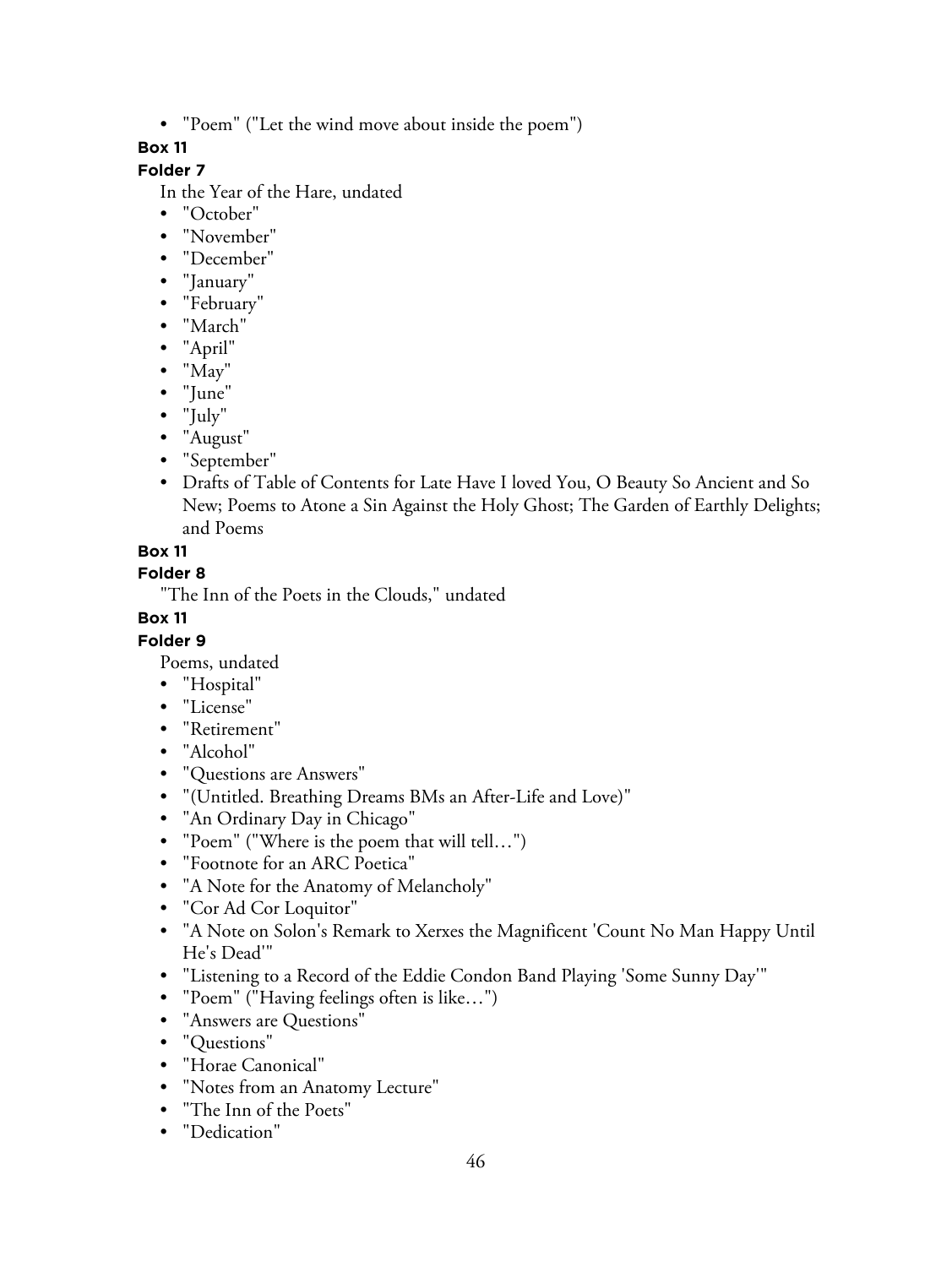- "On First Looking Into Oscar Williams' A Little Treasury of Modern Verse (1946)"
- "A Gathering of Poets"
- "A Garland for Theobald of Oxford"
- "Poetica Hascitar Non Fit"
- "A Reading of 'Thirteen Ways of Looking at a Blackbird'"
- "Pascal"
- **Box 11**

# **Folder 10**

Poems, undated

- "Notes for a Song of a Shaman"
- "Envy"
- "Anger"
- "Greed"
- "Sloth"
- "Pride"
- "Gluttony"
- "Poem with the Devil In It"
- "Spiritus Sanctus"
- "Christmas"
- "To My Old Psychoanalyst on the Feast of the Epiphany"
- "New Year's Day at Diversey Harbor"
- "Second Song in the New Year"
- "Third Song in the New Year"
- "Sham's Song"
- "Ode" ("When suddenly radically unexpectedly")
- "Soul"
- "Thanksgiving"
- "Rimbaud"

# **Box 11**

# **Folder 11**

Poems, undated

- "Ode" ("I've longed to listen to you, Shams")
- "'What is that Word Known to All Men?'"
- "Poem" ("Be quiet now…")
- "Poem" ("The first stirrings…")
- "Poem for Tom Scarff"
- "Ballad"
- "'But Age, Allas!...'"
- "L'Abeille"
- "'…That When I Wak'd/I Cried to Dream Again'"
- "Poem for a Birthday"
- "Two Poems for Horatio"
- "The Garden of Earthly Delights"
- "Ada Street, 1600 N, 1300 W"
- "Ode. End of August"
- "Ode to Ed Paschke"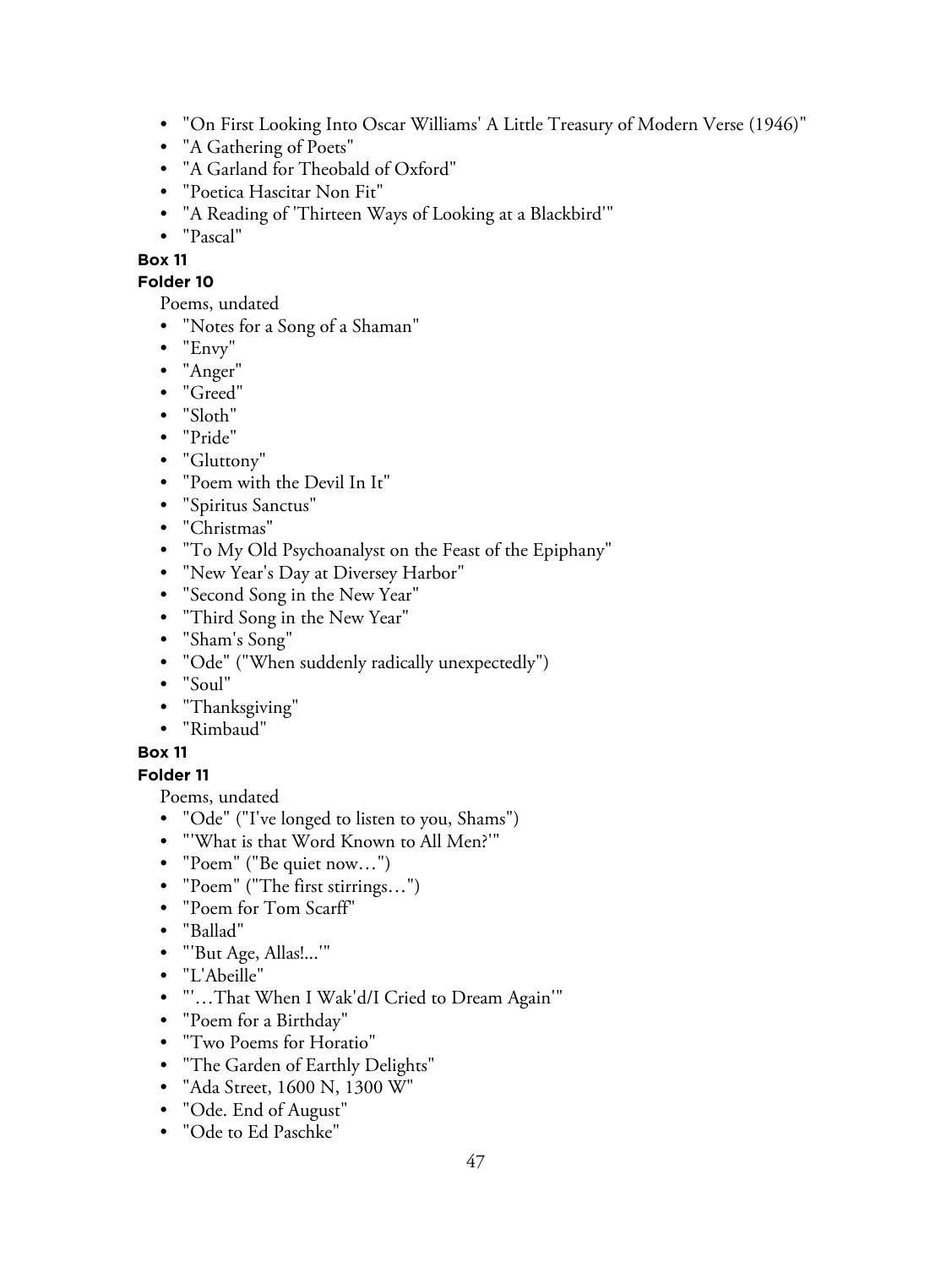- "To Max Jacob to Prove to Him That I'm a Poet"
- "To the Catholic Poets"
- "Retraction"
- "Football Weather"
- "When They Were Jung and Easily Freudened"
- "Ode in October"
- "Addendum"
- "The Royal Road to the Unconscious"
- "Symphony in White No. 1: The White Girl"
- "To Jo"
- "Song. Olive Park"
- "Poem for Herman Serota, MD"
- "Parade Amoureuse"
- "Elegy for Charlie Brown"
- "Poem" (I need to talk with you again…")
- "Shams"
- "On a Photograph of Robert Penn Warren"

## **Series IV: Big Table**

#### **Subseries 1: Manuscripts**

#### **Box 12**

#### **Folder 1**

Bowles, Paul, "He of the Assembly," 1960

# **Box 12**

# **Folder 2**

Burroughs, William, "But It's All Back Seat to Dreaming," 1960

#### **Box 12**

#### **Folder 3**

Dahlberg, Edward, "Because I Was Flesh," 1960

# **Box 12**

# **Folder 4**

Dahlberg, Edward, "Because I Was Flesh, Part II," 1960

# **Box 12**

## **Folder 5**

Lamantia, Philip, "All Hail Pope John the Twenty Third," 1959

#### **Box 12**

# **Folder 6**

Orlovsky, Peter, Poems, 1957

#### **Box 12**

#### **Folder 7**

Rechy, John, "The Fabulous Wedding of Miss Destiny," circa 1960

# **Subseries 2: Court Case**

#### **Box 12 Folder 8**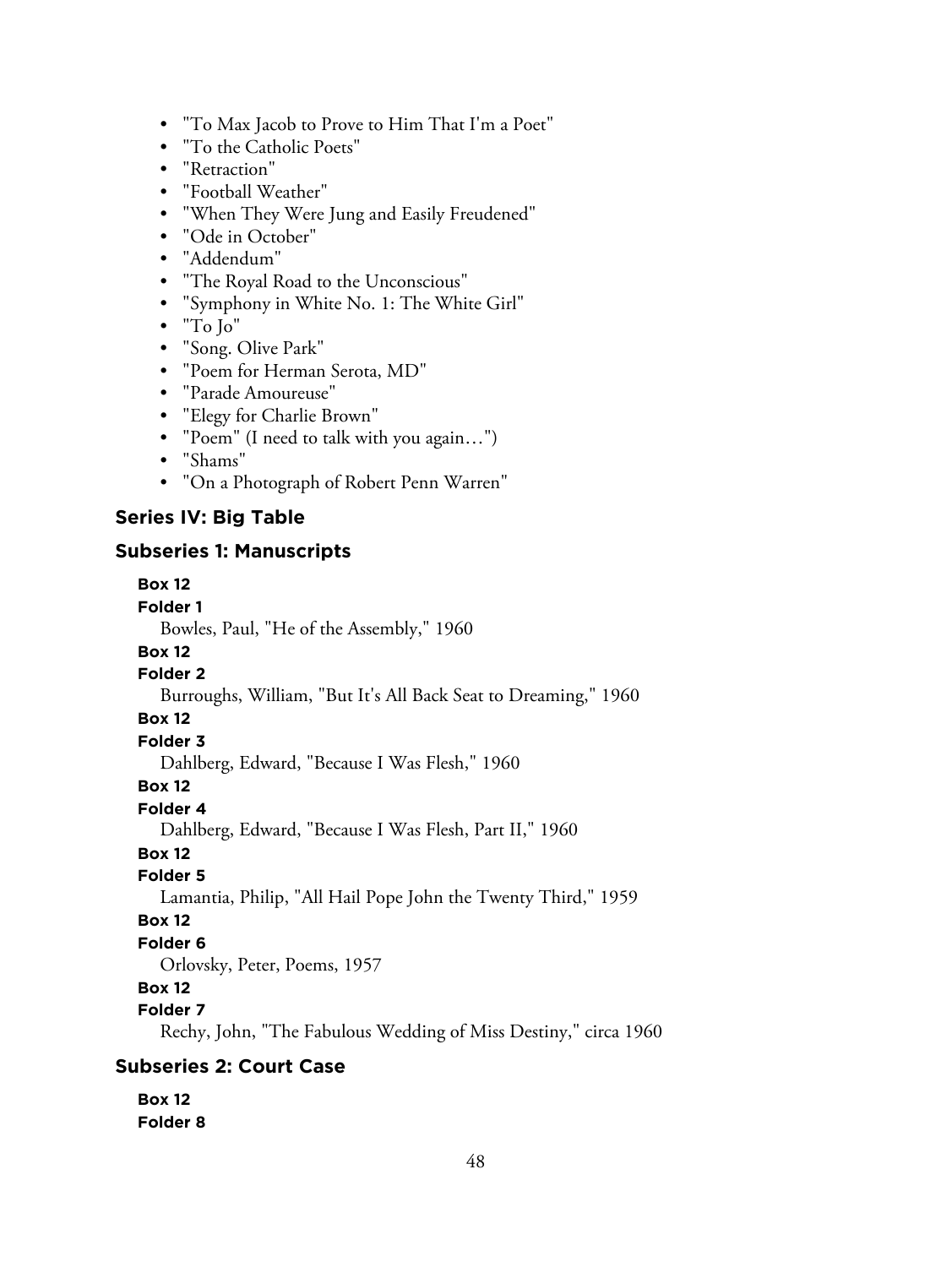ACLU New Releases, 1960 **Box 12 Folder 9** Affidavit, Albert N. Podell, 1959 **Box 12 Folder 10** Correspondence, 1959-1960 **Box 12 Folder 11** Correspondence, Big Table and United States Post Office, 1959 **Box 12 Folder 12** Correspondence, Mabley, Jack, 1959-1960 **Box 12 Folder 13** Correspondence, Spraygren, Joel, 1959-1960 **Box 12 Folder 14** Grove Press, Inc. vs. U.S. Post Office, 1959 **Box 12 Folder 15** Legal Documents, Joel Spraygren, 1959 **Box 12 Folder 16** Notes on Court Strategy, circa 1959 **Box 12 Folder 17** Post Office Department Rules of Practice in Proceedings Relative to Mailability, 1959 **Box 12 Folder 18** U.S. District Court Brief, Big Table, Inc., vs. Carl A. Schroeder, 1960 **Box 12 Folder 19** U.S. District Court Memorandum, Big Table, Inc., vs. Carl A. Schroder, 1960 **Subseries 3: General Box 12 Folder 20** Articles, 1959 **Box 12 Folder 21** Financial, 1959-1960 **Box 12 Folder 22** Ledger, 1959-1961

#### 49

**Box 12**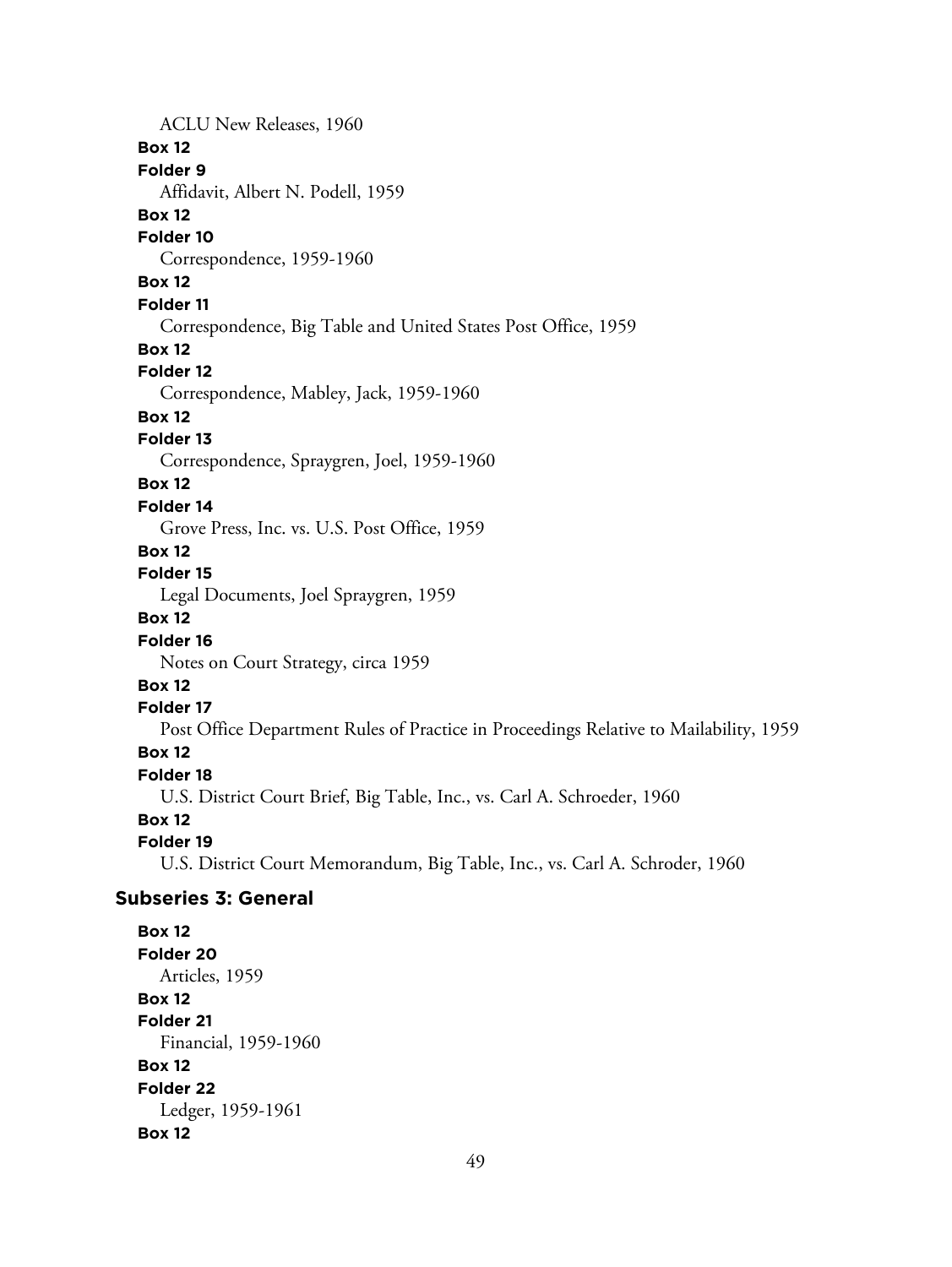**Folder 23** Press Releases, circa 1959-1960 **Box 12 Folder 24** Printing and Binding, 1960

#### **Series V: Audio-Visual**

Series V, Audio-Visual, due to the lack of listening/access copies for recordings, researchers will need to consult with staff before using audio material. Audio of "Paul Carroll Reads at Second City" from WFMT is under copyright of WFMT.

**Box 13**

**Folder 1** Photographs, 1959-1961

**Box 13**

**Folder 2**

Photographs, 1962

**Box 13**

#### **Folder 3**

Photographs, 1988

#### **Box 13**

#### **Folder 4**

Cassette; Reading, 1979; Christopher Marlowe Reading, 1979; Hart Crane Reading, 1980

# **Box 13**

**Folder 5**

Cassette; Ulysses Class, 1973

#### **Box 13**

# **Folder 6**

Compact Disc; Last Reading in Chicago, 1992

# **Box 13**

#### **Folder 7**

Reel-to-Reel; Interview with Allen Ginsberg, 1968

#### **Box 13**

#### **Folder 8**

Reel-to-Reel; Interview with Claes Oldenburg, re "Proposals for Monuments and Buildings," 1968

This item has been reformatted for access.

**Box 14 Folder 1** Reel-to-Reel; Norman Mailer, undated **Box 14 Folder 2** Reel-to-Reel; Norman Mailer, undated **Box 14 Folder 3**